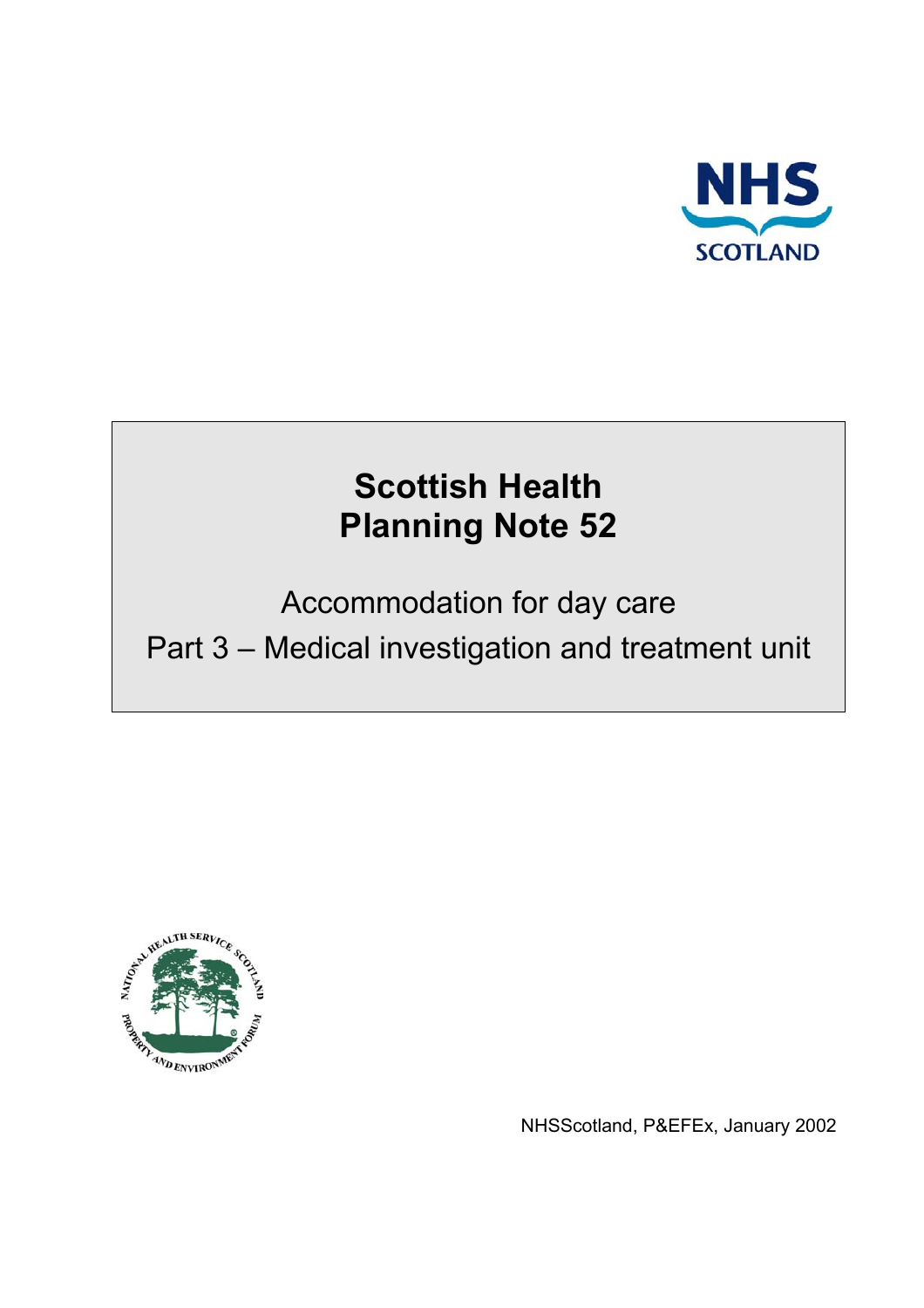

# **Contents**

| <b>About this series</b>     |                                                                                                                                                      | page 6  |  |  |
|------------------------------|------------------------------------------------------------------------------------------------------------------------------------------------------|---------|--|--|
| $\mathbf{1}$ .<br>1.1<br>1.4 | <b>Scope of SHPN 52 Part 3</b><br>page 7<br><b>Introduction</b><br><b>Range of provision</b><br><b>Inclusions</b><br>1.4<br><b>Exclusions</b><br>1.7 |         |  |  |
| 1.9                          | Building cost and revenue expenditure<br>1.9<br>General<br><b>Functional unit</b><br>1.11                                                            |         |  |  |
| 2.                           | <b>Service objectives</b>                                                                                                                            | page 10 |  |  |
| 2.1                          | <b>Introduction</b>                                                                                                                                  |         |  |  |
| 2.2                          | <b>Classification of hospital patients</b>                                                                                                           |         |  |  |
| 2.3                          | Medical investigation and treatment procedures                                                                                                       |         |  |  |
| 2.7                          | The benefits of medical investigation and                                                                                                            |         |  |  |
|                              | treatment as a day care service                                                                                                                      |         |  |  |
| 2.8                          | The development of medical investigation and                                                                                                         |         |  |  |
|                              | treatment services                                                                                                                                   |         |  |  |
| 2.10                         | The purpose of an MI&T unit                                                                                                                          |         |  |  |
|                              | 2.13<br>"One-stop" clinics                                                                                                                           |         |  |  |
|                              | <b>Programmed investigations</b><br>2.14                                                                                                             |         |  |  |
|                              | <b>Open-access assessments</b><br>2.15                                                                                                               |         |  |  |
| 2.17                         | The self-contained and dedicated MI&T unit                                                                                                           |         |  |  |
| 2.23                         | Principal activity spaces in an MI&T unit                                                                                                            |         |  |  |
| 2.28                         | Children and medical investigation and treatment                                                                                                     |         |  |  |
| 2.29                         | Workload                                                                                                                                             |         |  |  |
| 2.32                         | Sizing an MI&T unit                                                                                                                                  |         |  |  |
| 2.33                         | <b>General design considerations</b>                                                                                                                 |         |  |  |
| 2.37                         | <b>Functional relationships</b>                                                                                                                      |         |  |  |
| 2.38                         | Intradepartmental relationships                                                                                                                      |         |  |  |
| 2.50                         | <b>Assembly of functional parts</b>                                                                                                                  |         |  |  |
| 2.52                         | Location                                                                                                                                             |         |  |  |
| 2.59                         | Comprehensive accommodation for day care                                                                                                             |         |  |  |
| 2.60                         | <b>Planning considerations</b>                                                                                                                       |         |  |  |
|                              | 2.60<br><b>Patients and escorts</b>                                                                                                                  |         |  |  |
|                              | 2.62<br><b>Car parking</b>                                                                                                                           |         |  |  |
|                              | 2.64<br><b>Bicycle storage</b>                                                                                                                       |         |  |  |
|                              | <b>Provision of WCs</b><br>2.65                                                                                                                      |         |  |  |
| 2.66                         | Hospital clinical and operational policies                                                                                                           |         |  |  |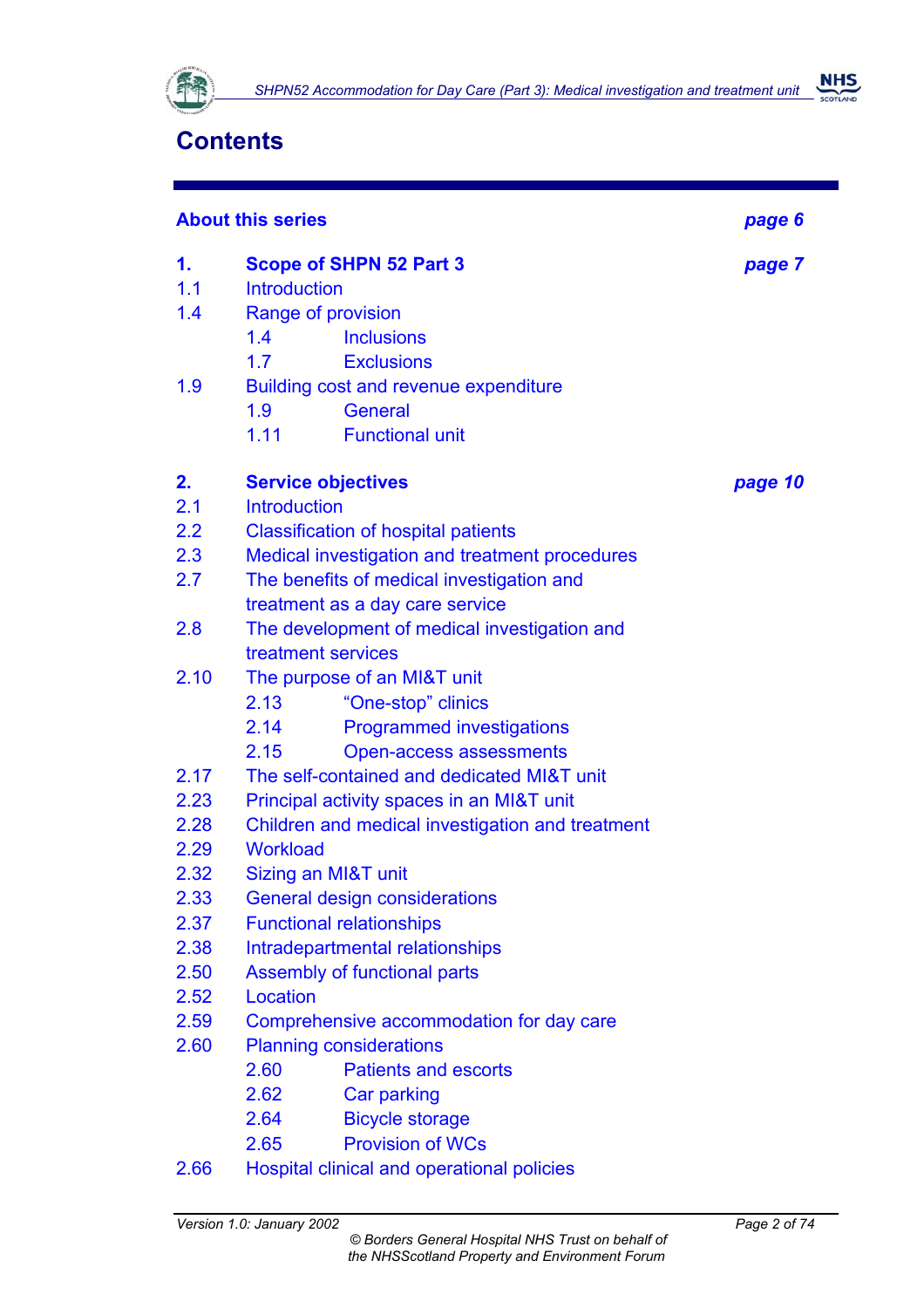



- [2.69 Sterile services](#page-22-0)
- [2.72 Clinical services](#page-22-0)
- [2.73 Staff changing](#page-23-0)
- [2.75 Information handling](#page-23-0)

#### **[3. Specific functional and design requirements](#page-25-0)** *page 26*

- [3.1 Introduction](#page-25-0)
- [3.2 Relationships of spaces](#page-25-0)
- [3.3 Description of accommodation](#page-25-0) 
	- [3.3 Main entrance canopy](#page-25-0) 
		- [3.5 Main entrance draught lobby](#page-25-0)
	- [3.6 Main entrance foyer](#page-27-0)
	- [3.8 Wheelchair accessible WCs](#page-27-0)
	- [3.9 Reception counter](#page-27-0)
	- [3.12 General office](#page-28-0)
	- [3.13 Records trolley store](#page-28-0)
	- [3.16 Main waiting area](#page-28-0)
	- [3.19 Secondary entrance](#page-29-0)
	- [3.21 Venepuncture room](#page-29-0)
	- [3.25 Consulting/examination room](#page-30-0)
	- [3.31 Bed spaces](#page-31-0)
	- [3.37 Multi-bed room](#page-32-0)
	- [3.41 Single-bed rooms](#page-33-0)
	- [3.42 Staff base](#page-33-0)
	- [3.44 Treatment room](#page-33-0)
	- [3.50 Urodynamics treatment room](#page-34-0)
	- [3.59 Clean utility room](#page-35-0)
	- [3.60 Dirty utility room](#page-35-0)
	- [3.62 Resuscitation trolley bay](#page-36-0)
	- [3.63 Shower](#page-36-0)
	- [3.64 Trolley/wheelchair bay](#page-36-0)
	- [3.65 Recovery lounge](#page-36-0)
	- [3.70 Beverage bay](#page-37-0)
	- [3.71 Interview room](#page-37-0)
	- [3.72 Nurse manager's office](#page-38-0)
	- [3.73 Unit director's office](#page-38-0)
	- [3.74 Medical staff office](#page-38-0)
	- [3.75 Staff change/locker room](#page-38-0)
	- [3.79 Staff sanitary facilities](#page-38-0)
	- [3.80 Staff rest room](#page-39-0)
	- [3.82 Pantry](#page-39-0)
	- [3.83 Seminar room](#page-39-0)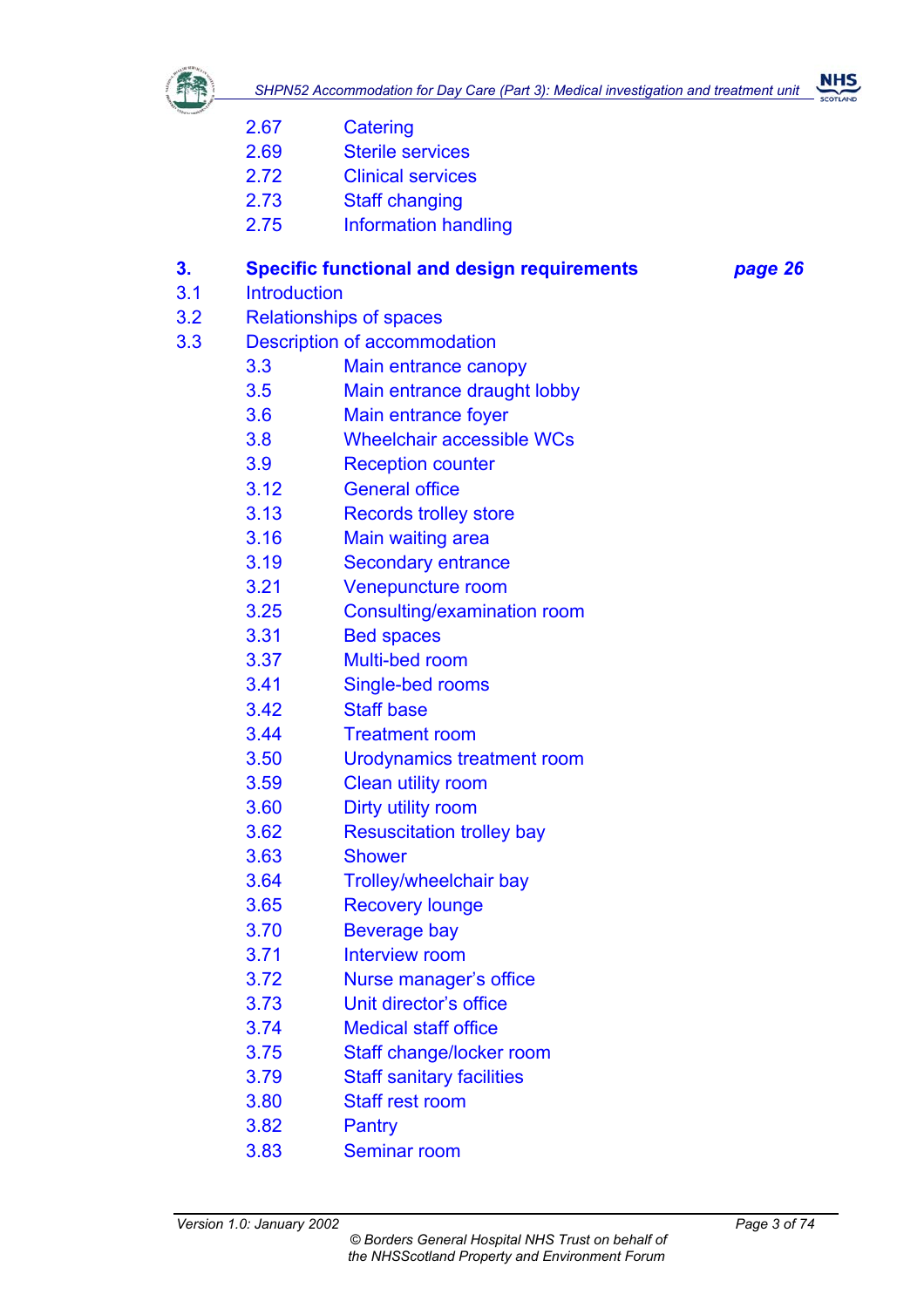

| <b>Showare</b> | 3.84                       | <b>Baby feeding room</b>                                                                                              |         |  |  |
|----------------|----------------------------|-----------------------------------------------------------------------------------------------------------------------|---------|--|--|
|                | 3.85                       | Nappy changing room                                                                                                   |         |  |  |
|                | 3.86                       | <b>Public telephones</b>                                                                                              |         |  |  |
|                | 3.87                       | <b>General store</b>                                                                                                  |         |  |  |
|                | 3.88                       | Unit cleaners' room                                                                                                   |         |  |  |
|                | 3.89                       | <b>Disposal hold</b>                                                                                                  |         |  |  |
|                | 3.93                       | Switchcupboard                                                                                                        |         |  |  |
| 4.             |                            | <b>General functional and design requirements</b>                                                                     | page 43 |  |  |
| 4.1            | <b>Introduction</b>        |                                                                                                                       |         |  |  |
| 5.             |                            | <b>Engineering services</b>                                                                                           | page 44 |  |  |
| 5.1            | <b>Introduction</b>        |                                                                                                                       |         |  |  |
| 5.2            |                            | <b>Maximum demands</b>                                                                                                |         |  |  |
| 5.3            |                            | <b>Mechanical services</b>                                                                                            |         |  |  |
|                | 5.3                        | <b>Heating</b>                                                                                                        |         |  |  |
|                | 5.4                        | <b>Ventilation</b>                                                                                                    |         |  |  |
|                | 5.6                        | Piped medical gases and vacuum                                                                                        |         |  |  |
|                | 5.7                        | <b>Pneumatic transport</b>                                                                                            |         |  |  |
| 5.9            | <b>Electrical services</b> |                                                                                                                       | page 45 |  |  |
|                | 5.9                        | <b>Secondary entrance</b>                                                                                             |         |  |  |
|                | 5.11                       | <b>Staff location system</b>                                                                                          |         |  |  |
|                | 5.12                       | Patient/staff and staff/staff call systems                                                                            |         |  |  |
|                | 5.14                       | <b>Music and television</b>                                                                                           |         |  |  |
| 6.             |                            | <b>Schedules of accommodation</b>                                                                                     | page 47 |  |  |
| 6.1            | <b>Introduction</b>        |                                                                                                                       |         |  |  |
| 7.             | <b>Appendices</b>          |                                                                                                                       | page 51 |  |  |
|                | <b>Appendix 1</b>          | Specialities and investigations/treatments                                                                            |         |  |  |
|                | <b>Appendix 2</b>          | A method for calculating the number of<br>beds and number of consulting/examination<br>rooms required in an MI&T unit |         |  |  |
|                | <b>Appendix 3</b>          | Information management and technology<br>network diagram (Figure 2) - Glossary                                        |         |  |  |
|                | <b>Appendix 4</b>          | Areas of main waiting area and lounge                                                                                 |         |  |  |

**NHS**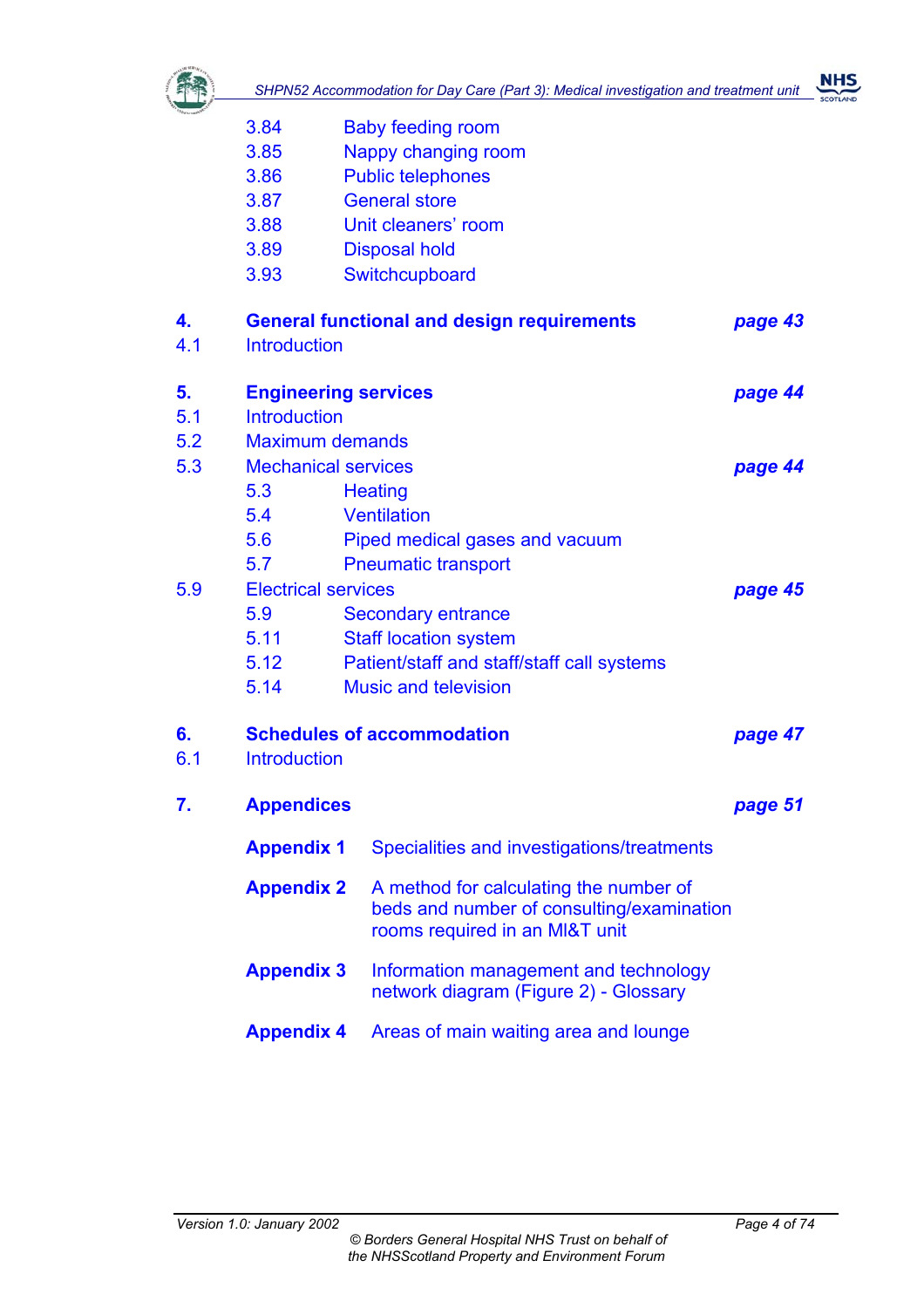

**Appendix 5** [Combined day surgery, endoscopy and](#page-66-0)  MI&T unit

| <b>References</b>                                             | page 70 |
|---------------------------------------------------------------|---------|
| <b>Publications in Scottish Health Planning Note series</b>   | page 72 |
| <b>Publications in Scottish Hospital Planning Note series</b> | page 73 |

#### **Disclaimer**

The contents of this document are provided by way of guidance only. Any party making any use thereof or placing any reliance thereon shall do so only upon exercise of that party's own judgement as to the adequacy of the contents in the particular circumstances of its use and application. No warranty is given as to the accuracy of the contents and the Property and Environment Forum Executive, which produced this document on behalf of NHSScotland Property and Environment Forum, will have no responsibility for any errors in or omissions therefrom.

The production of this document was jointly funded by the Scottish Executive Health Department and the NHSScotland Property and Environment Forum.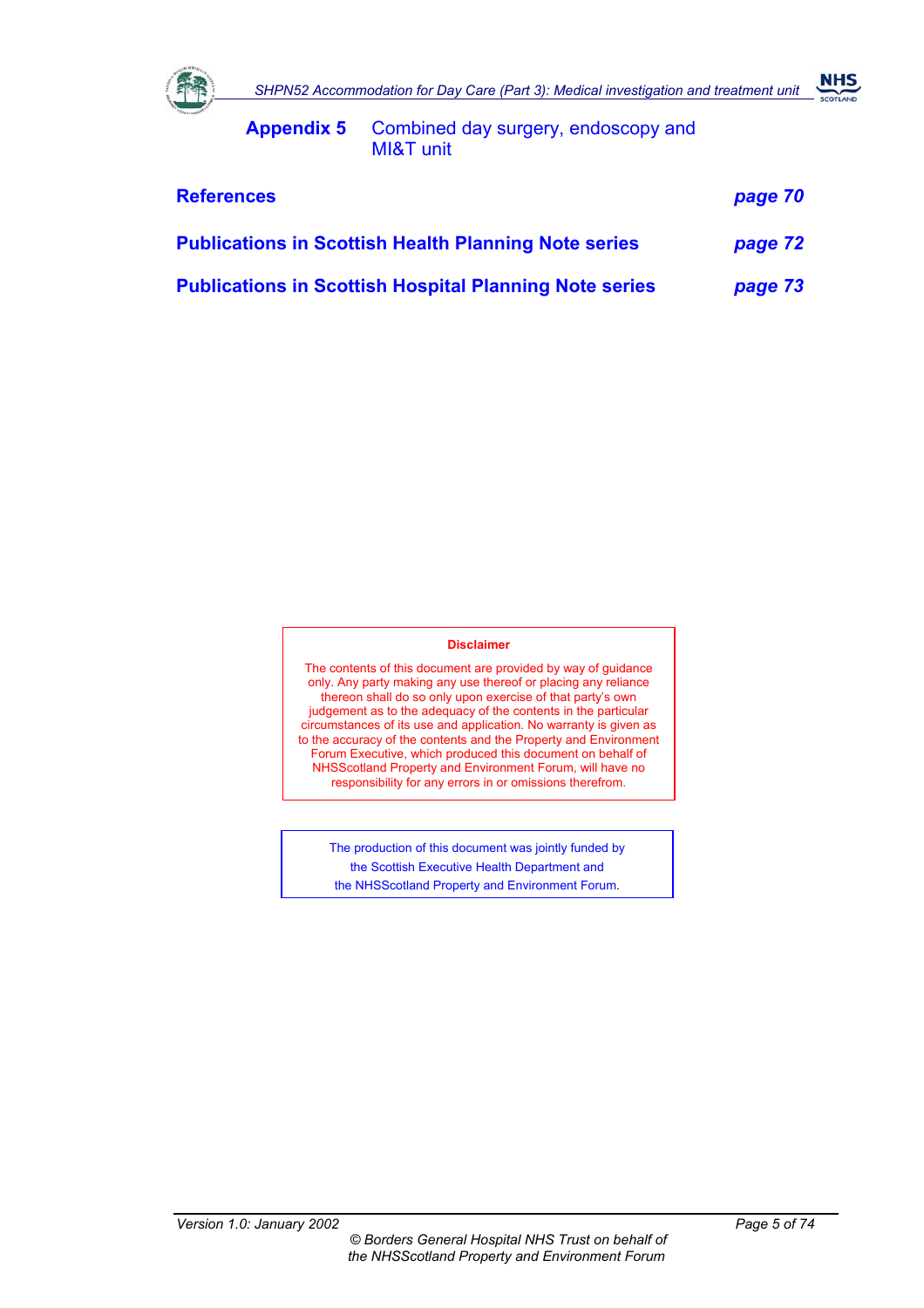<span id="page-5-0"></span>

# **About this series**

The Scottish Health Planning Note series is intended to give advice on the briefing and design of healthcare premises in Scotland.

These Notes are prepared in consultation with representatives of National Health Service Scotland and appropriate professional bodies. Health Planning Notes are aimed at multidisciplinary teams engaged in:

- designing new buildings;
- adapting or extending existing buildings.

Throughout the series, particular attention is paid to the relationship between the design of a given department and its subsequent management. Since this equation will have important implications for capital and running costs, alternative solutions are sometimes proposed. The intention is to give the reader informed guidance on which to base design decisions.

# **Acknowledgements**

The Property and Environment Forum Executive gratefully acknowledges the assistance received from the following individuals in the preparation of this SHPN:

| Dr T. F. Benton     | St Columba's Hospice, Edinburgh   |
|---------------------|-----------------------------------|
| Dr A. J. Dorward    | Royal Alexandra Hospital, Paisley |
| Dr J. C. Howie      | Victoria Infirmary, Glasgow       |
| Dr B. J. R. Junor   | Western Infirmary, Glasgow        |
| Prof. M. J. Pippard | University of Dundee              |
| Prof. J. F. Smyth   | University of Edinburgh           |
|                     |                                   |

SHPN 52 Part 3 has been adapted from the core text provided by NHS Estates, England. The Property and Environment Forum Executive thanks Mr Norman Raitt of Norman Raitt Architects for editing and adapting the text for **NHSScotland**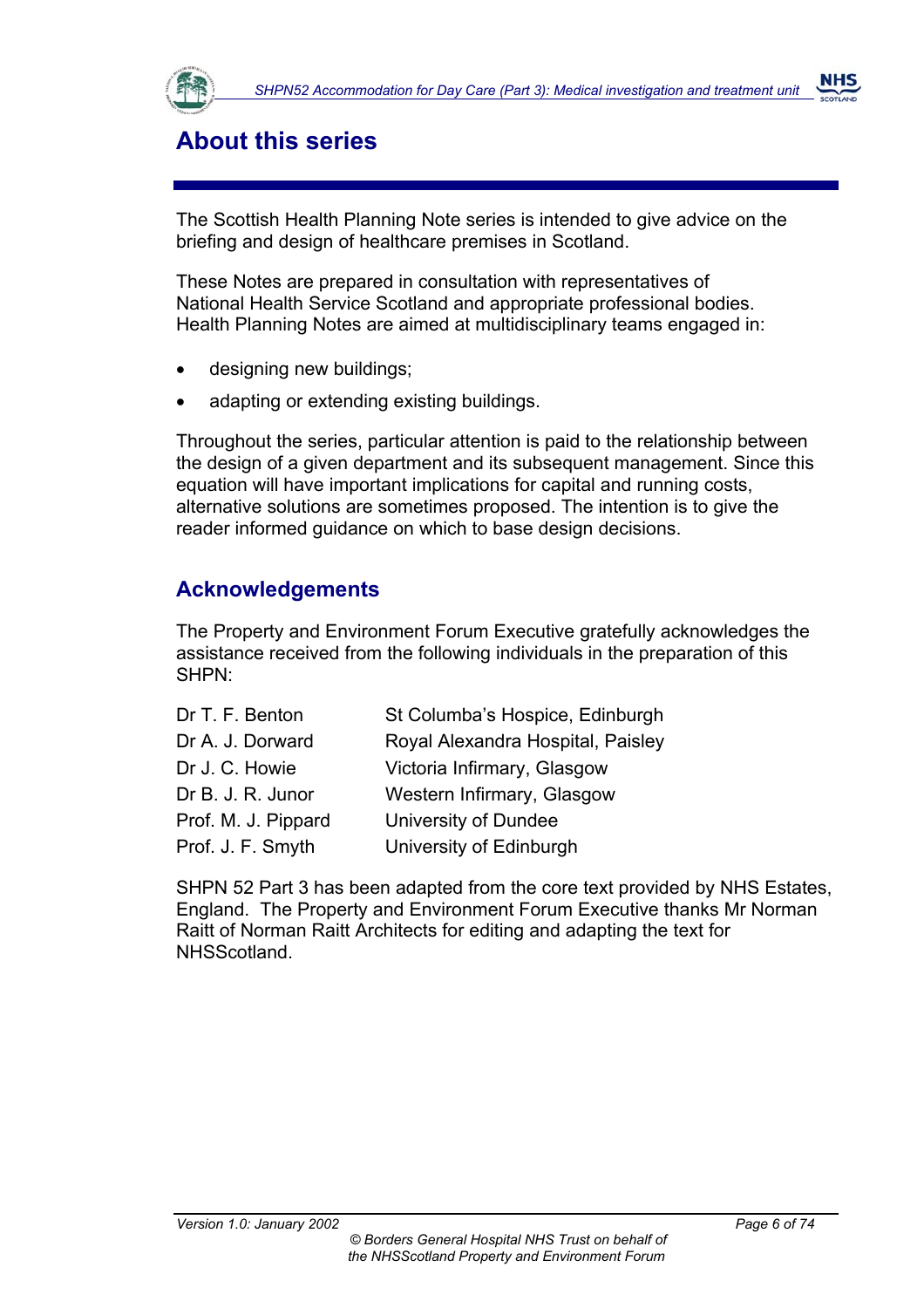<span id="page-6-0"></span>

# **1. Scope of SHPN 52 Part 3**

## **Introduction**

1.1 Day care services mainly include day surgery, endoscopy, and medical investigation and treatment. Accordingly, this Scottish Health Planning Note (SHPN) - 'Accommodation for day care', is in three parts:

Part 1 - Day surgery unit;

Part 2 - Endoscopy unit;

Part 3 - Medical investigation and treatment unit (MI&T).

- 1.2 Part 3 provides guidance for the planning and design of accommodation for a medical investigation and treatment (Ml&T) unit in an acute general hospital. Part 2 describes how Parts 1 and 2 can be used to plan and design a combined day surgery and endoscopy unit. A unit which combines spaces attended by patients in an MI&T unit with accommodation for day surgery and/or endoscopy is not recommended (see [paragraphs 2.20 to 2.22,](#page-13-0) [2.59](#page-20-0) and [Appendix 5\)](#page-66-0).
- 1.3 Developments in the delivery of primary and community health care services should be recognised by providers planning accommodation for day care in an acute general hospital. Options for the provision of day surgery, endoscopy and medical investigation and treatment services, in less threatening and less costly environments, may include:
	- a stand-alone unit, i.e. an MI&T unit not within an acute general hospital. Project teams planning a stand-alone unit should consider the need for facilities additional to those described in Part 3, for example, accommodation which in an acute general hospital would be provided on a whole hospital basis;
	- primary health care centres and local health care resource centres run by general medical practitioners (see HBN 36 - 'Local healthcare facilities');

and, for medical investigation and treatment only:

• patients' own homes (see Health Facilities Note 12 – 'Acute care at home').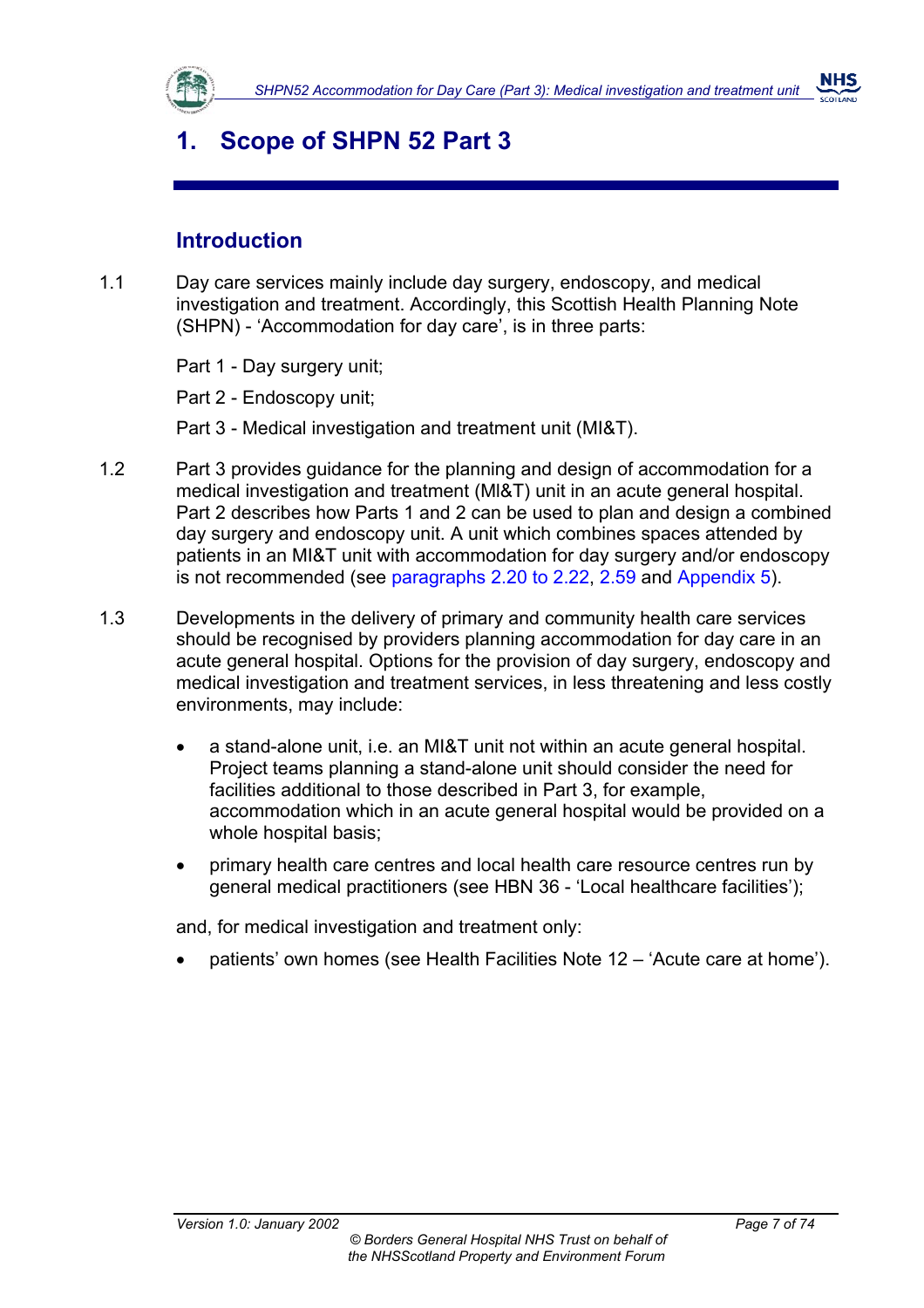<span id="page-7-0"></span>

# **Range of provision**

#### **Inclusions**

- 1.4 Part 3 describes a self-contained, dedicated MI&T unit suitable for performing medical investigation and treatment procedures on adult patients. It is suitable for medical investigation and treatment procedures which:
	- are routinely performed in an acute general hospital;
	- can be performed in a consulting/examination room, a bed space, a standard treatment room or a special treatment room.
- 1.5 Patients will be admitted to, recover in, and be discharged from the MI&T unit. Procedures on most patients will be performed in the unit. Some procedures, however, may be performed in another department, for example the radiology department.
- 1.6 Part 3 assumes that most patients who attend the MI&T unit will be discharged on the same day as they are admitted. It is recognised, however, that patients may:
	- attend the unit from another part of the hospital during an episode of inpatient treatment;
	- be admitted to the unit knowing that an overnight stay in another part of the hospital, perhaps in a patient hotel (see, for example, 'Patient Hotels: A Quality Alternative to Ward Care'), may be necessary in order to complete recovery.

Overnight stay accommodation is not described in this document.

#### **Exclusions**

- 1.7 Part 3 excludes accommodation for:
	- medical investigation and treatment procedures on children (see HBN 23 'Hospital accommodation for children and young people');
	- day surgery procedures (see Part 1);
	- endoscopic procedures (see Part 2);
	- antenatal day care assessment (see SHPN 21 'Maternity department');
	- procedures usually performed in tertiary referral/ specialist centres.
- 1.8 It also does not deal with accommodation for medical investigation and treatment day case procedures which is combined in a specialist unit with other elements (for example, out-patient and in-patient facilities) of hospital accommodation, although key principles will still be relevant. It is recognised,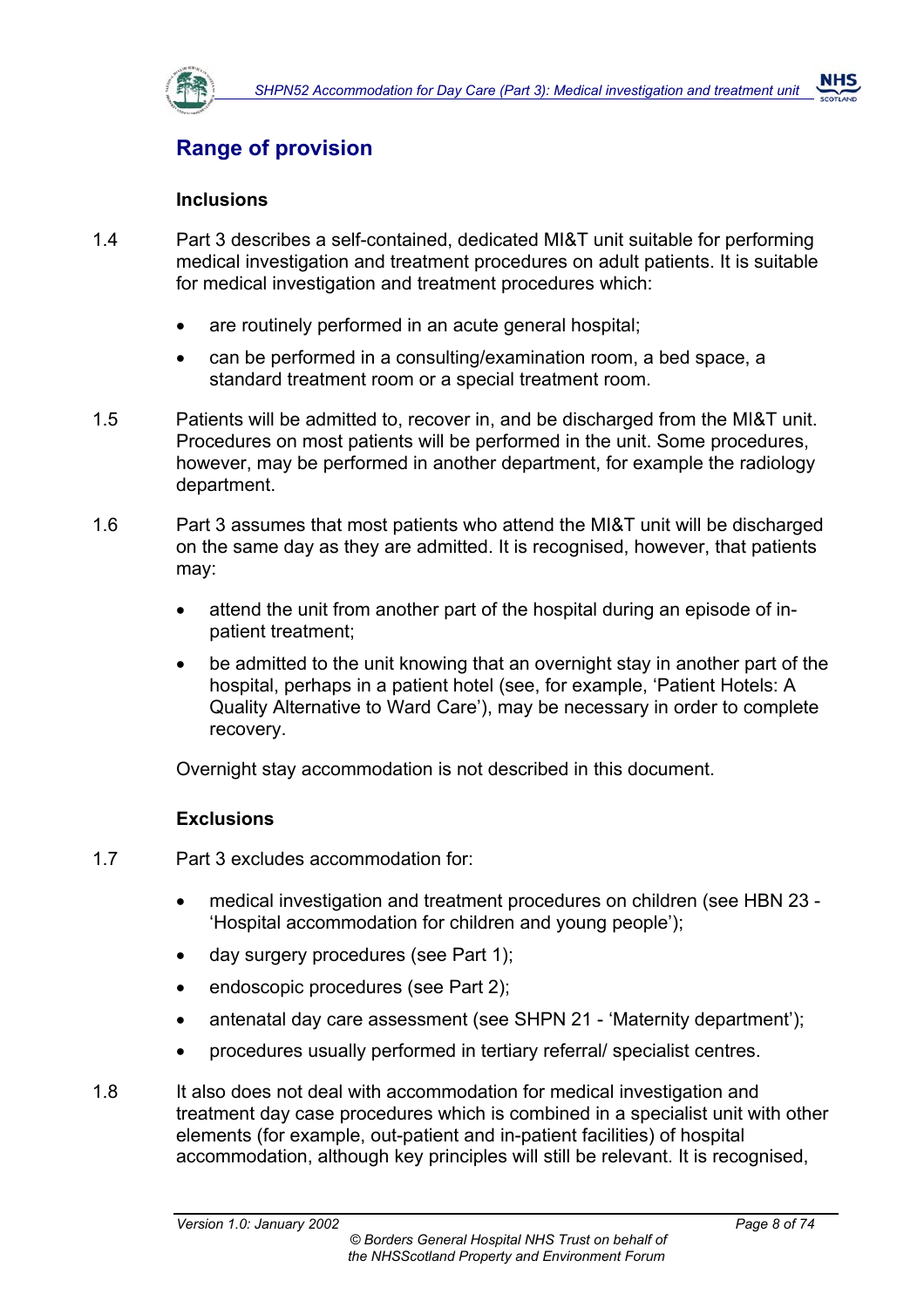<span id="page-8-0"></span>

however, that project teams may consider that a comprehensive specialist unit is most appropriate in:

- facilitating patient-focused care;
- providing convenient and easy access for staff;
- responding to local demands. For example, it may be possible to make a business case for accommodation for medical investigation and treatment day case procedures associated with a specialist unit but not possible to make a case for the type of unit described in this SHPN.

# **Building cost and revenue expenditure**

#### **General**

- 1.9 General guidance on matters pertaining to building cost and revenue expenditure is given in Chapter 5 of SHPN 03: General design guidance.
- 1.10 When calculating the building cost of the Department described in this Note, allowance should be made for all accommodation, appropriate to the particular project, described in [Chapter 3](#page-25-0) and listed in the Schedules of Accommodation, the engineering services described in [Chapter 5](#page-43-0) and all Group 1 equipment. Primary engineering services should be costed from the boundary of the site and, where appropriate, an allowance should be made for a share of the central refrigeration plant and distribution system.

## **Functional unit**

1.11 The functional unit used to express the functional content of an MI&T unit is 'the bed'.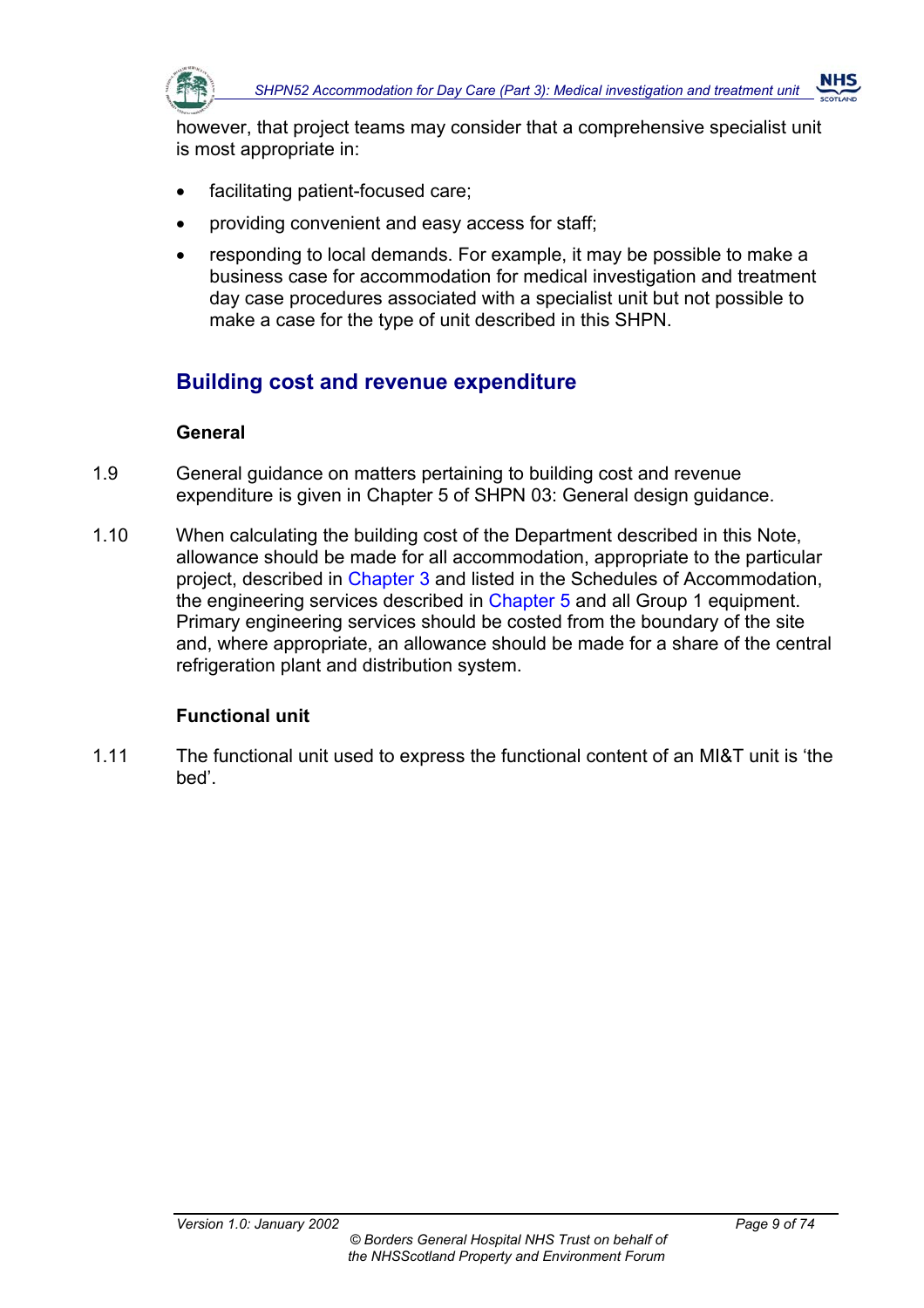<span id="page-9-0"></span>

# **2. Service objectives**

# **Introduction**

2.1 This Chapter considers service objectives related to the provision of an MI&T unit, including the need for the unit to be self-contained and dedicated, the size of a unit and relationships with Whole Hospital services.

# **Classification of hospital patients**

- 2.2 Hospital patients can be classified into three main categories:
	- in-patients who stay in hospital overnight;
	- out-patients who attend for consultations, examinations, investigations and minor procedures and leave as soon as these are finished;
	- day patients who do not require an overnight stay but need a relatively short period of time after a procedure for recovery. Day patients may stay in hospital for a morning, an afternoon or for the whole of the working day.

# **Medical investigation and treatment procedures**

- 2.3 [Appendix 1](#page-51-0) lists specialities which might use an MI&T unit for day case procedures and, relative to each speciality, investigations and treatments for which patients may be admitted.
- 2.4 Most of the medical investigations and treatments listed in [Appendix 1](#page-51-0) can be performed by means of the following general clinical procedures:
	- injection;
	- intravenous infusion;
	- transfusion;
	- aspiration;
	- biopsy;
	- catheter drainage;
	- venepuncture;
	- venesection;
	- nasogastric intubation;
	- nebulisation.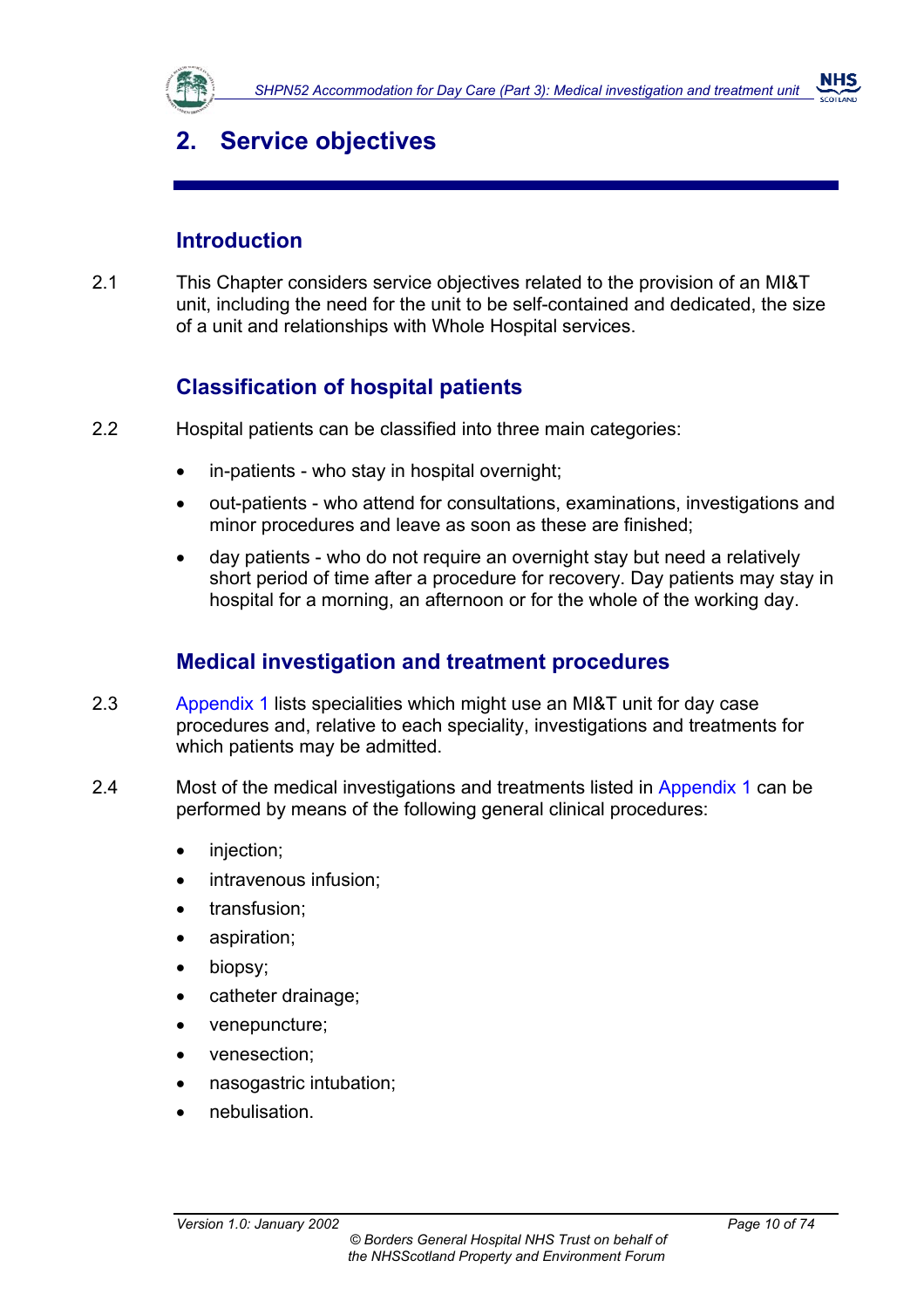

<span id="page-10-0"></span>2.5 Some of the medical investigations and treatments listed in [Appendix 1](#page-51-0) require special clinical procedures, such as:

- urodynamics:
- myelography;
- fluoroscopy;
- angiography.
- 2.6 It is recommended that medical investigation and treatment day case procedures required in relation to surgical specialities, for example, preoperative assessment, are performed in accommodation staffed by doctors and nurses of the appropriate speciality who can deal fully with patient queries.

# **The benefits of medical investigation and treatment as a day care service**

- 2.7 A day care service for medical investigation and treatment is considered:
	- by many patients to be preferable to an in-patient service on the grounds that:
		- (i) appointments may be booked and arranged in relation to the patient's domestic and work commitments;
		- (ii) for most patients, the service is programmed independently of other hospital services and, therefore, is more likely to remain free from disruption;
		- (iii) day case procedures are perceived as less threatening than in-patient procedures;
	- by clinicians to provide a discrete opportunity for scheduling similar straightforward procedures;
	- by managers:
		- (i) to be a cost effective and efficient use of resources;
		- (ii) to reduce waiting times for certain procedures and waiting lists for inpatient admissions.

# **The development of medical investigation and treatment services**

2.8 The number of patients treated as day cases since the publication of HBN 38 - 'Accommodation for adult acute day patients' in 1982 has increased dramatically, and it is expected that massive growth of day care services will be one of the most significant developments of NHSScotland over the next few years.

*Version 1.0: January 2002 Page 11 of 74*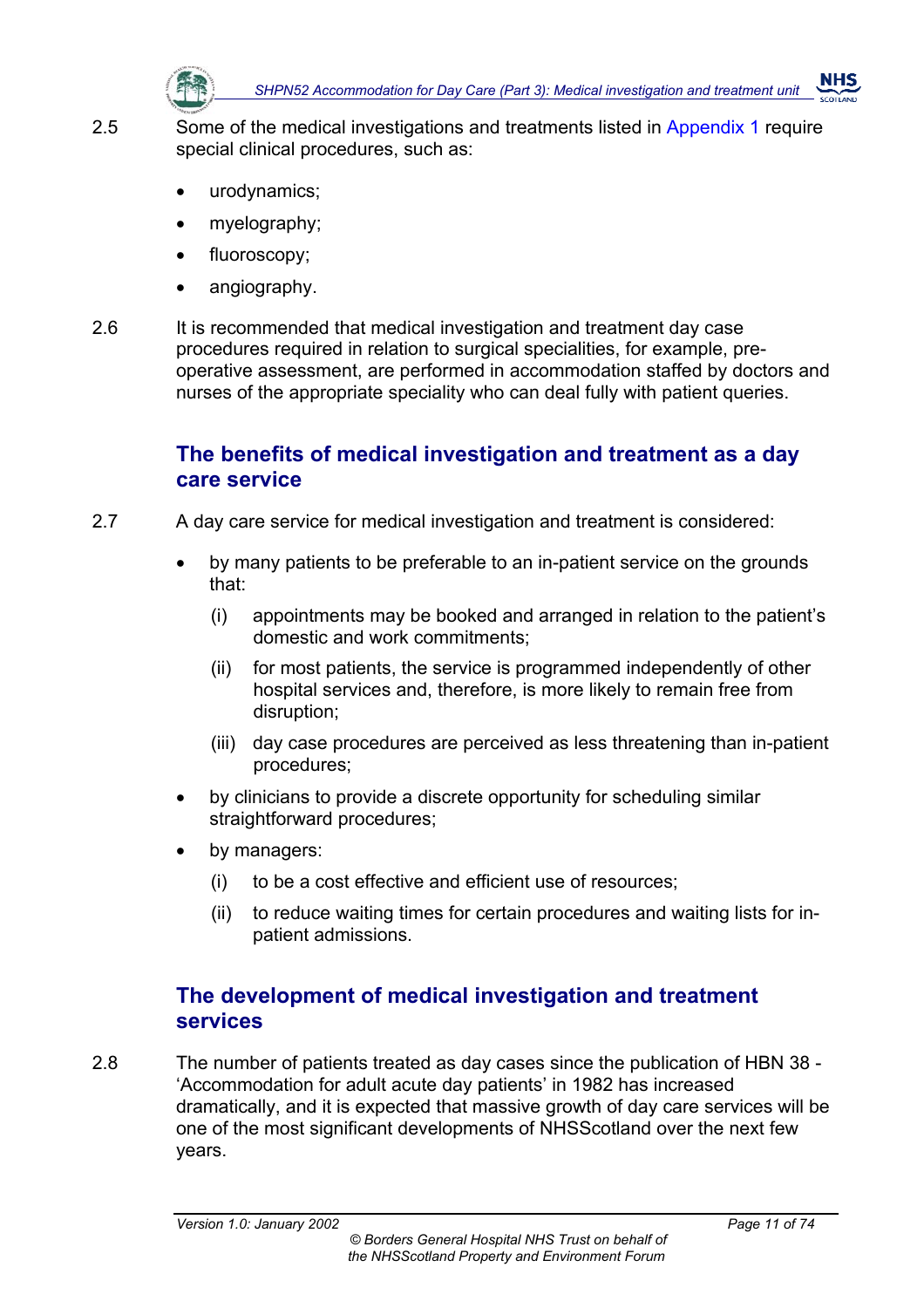

#### <span id="page-11-0"></span>2.9 Factors which have influenced the development of day care services include:

- advances in health technology, notably in drug therapy, sedatives, anaesthetics and analgesics, medical equipment and the application of computers;
- an increasing expectation by patients for a prompt response following consultation, if required;
- the drive towards the cost effective and efficient provision of services, with reduction of waiting times and improved levels of quality.

#### **The purpose of an MI&T unit**

- 2.10 The MI&T unit described in SHPN 52 Part 3 provides the opportunity for a hospital and unit users:
	- to create an environment with its own special ethos which is appropriate for its clientele;
	- to install equipment and provide facilities that are 'fit-for-purpose';
	- to allow adequate programmed time for good patient care.
- 2.11 Many patients requiring medical investigation and treatment which can be performed as day case procedures currently receive a service which may be considered inappropriate and inadequate. Patients:
	- are admitted as in-patients, perhaps to a programmed investigation unit (see 'Lying in Wait: The Use of Medical Beds in Acute Hospitals');
	- attend an in-patient ward;
	- attend an out-patient department but:
		- (i) may disrupt a clinic timetable as some patients' needs are unpredictable;
		- (ii) need to return to the hospital for visits to other departments.
- 2.12 Provision of an MI&T unit, however, should not encourage work now carried out satisfactorily to be transferred from:
	- primary care to secondary care;
	- out-patient care to day care.

As many medical investigation and treatment procedures as possible should be performed in a patient's home or close to the home. Patients should need to attend an MI&T unit in an acute general hospital only for procedures which it is not appropriate to perform in a primary or community health care setting.

*Version 1.0: January 2002 Page 12 of 74*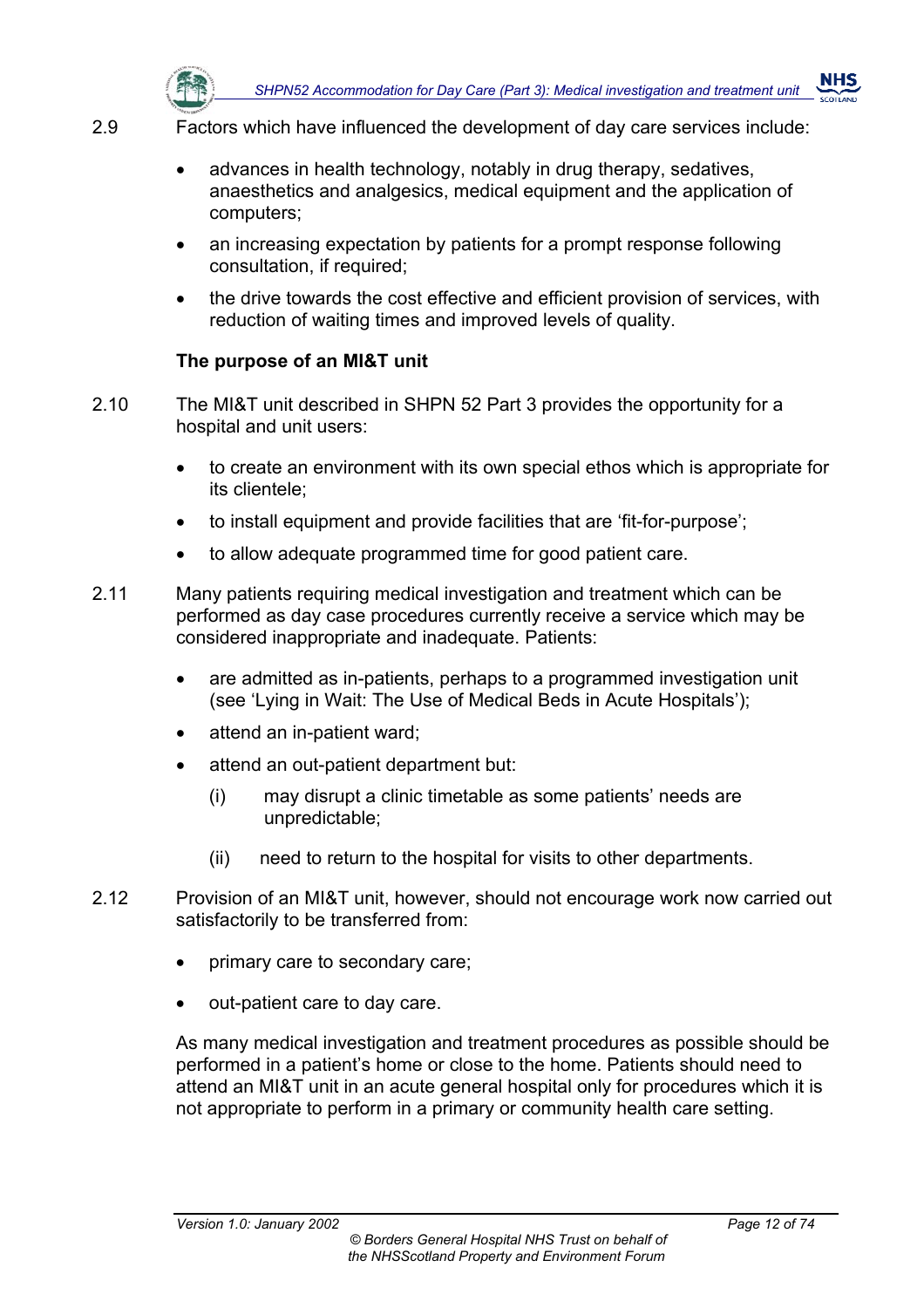<span id="page-12-0"></span>

#### **"One-stop" clinics**

2.13 The unit may be used to accommodate appropriate out-patient clinics, that is, those clinics where it is known that an adequate proportion of the patients will require further medical investigation and/or treatment which can be performed immediately following the out-patient attendance.

#### **Programmed investigations**

2.14 The unit may be used as a programmed investigations unit for the increasing number of investigations which can be performed as day case procedures.

#### **Open-access assessments**

- 2.15 In addition to patients who are referred through the normal referral process, a number of patients may come to the unit independently for immediate assessment and treatment of urgent problems. Most of these patients will have attended before and be known to staff in the unit.
- 2.16 The assessment and treatment process may follow the sequence of events outlined below:
	- routine investigations and observations;
	- diagnosis;
	- further investigations, possibly in other hospital department(s);
	- treatment in unit.

## **The self-contained and dedicated MI&T unit**

- 2.17 SHPN 52 Part 3 describes an MI&T unit which:
	- is largely self-contained. Patients may be admitted to, treated in, and discharged from the unit. As indicated in [paragraph 1.5,](#page-7-0) some patients may attend another department for a procedure;
	- is dedicated for medical investigation and treatment only. It is not intended that the unit should be used for:
		- (i) "parking" patients treated elsewhere in the hospital. Patients who do attend other departments for treatment are managed by the unit. They are admitted to, prepared in, recover in, and discharged from, the unit;
		- (ii) overnight stay of accident and emergency patients or overflow inpatients;
	- may be used for medical investigation and treatment procedures on inpatients.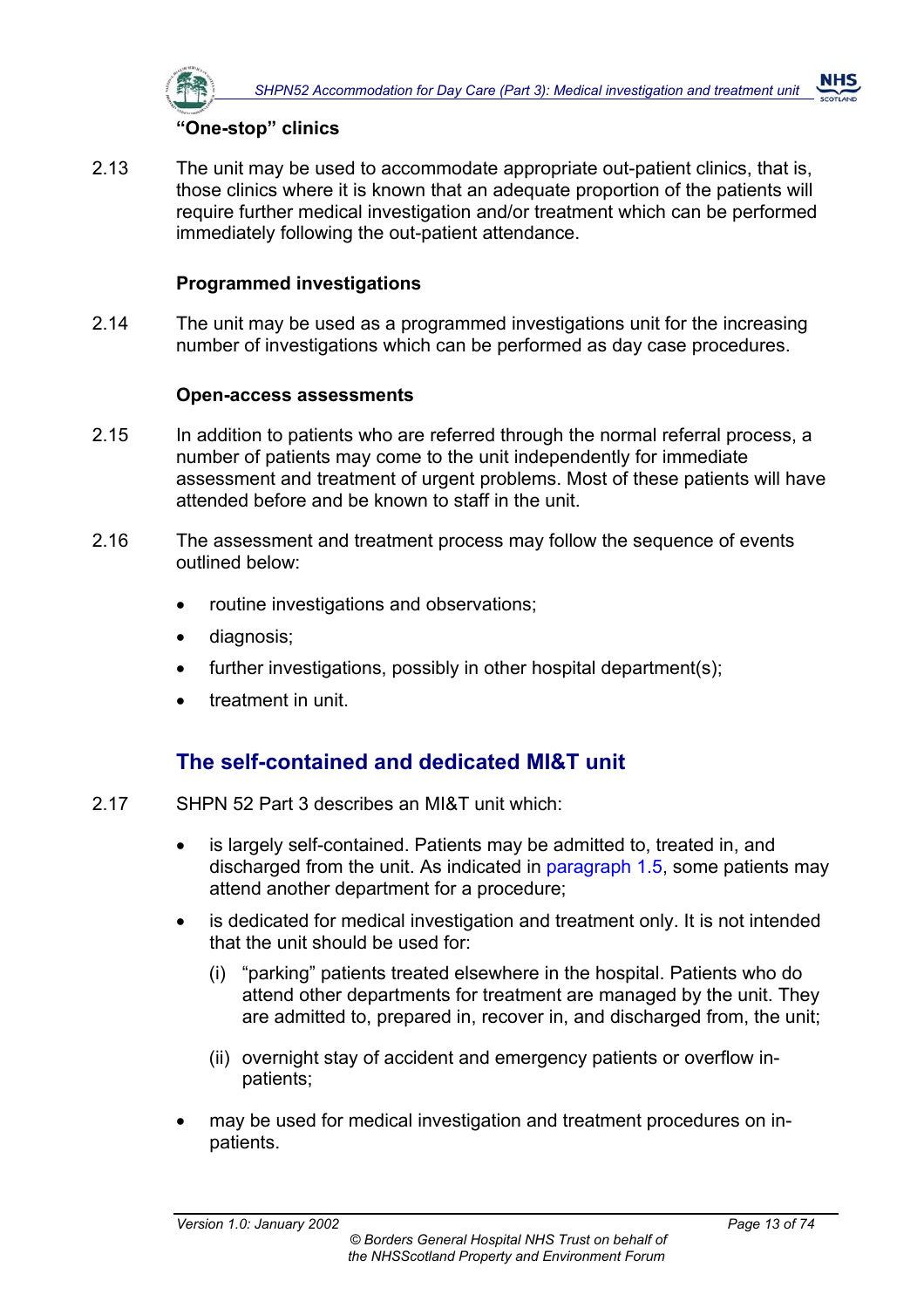

- <span id="page-13-0"></span>2.18 The self-contained and dedicated unit described here enables medical investigation and treatment services to be provided more appropriately than in non-dedicated facilities (see [paragraph 2.11\)](#page-11-0). Patients' needs are different from those admitted to/attending in-patient wards and out-patient departments.
- 2.19 A self-contained, dedicated unit is able to:
	- provide individualised care for patients;
	- be organisationally independent and manage its resources and workload in a planned programmed manner;
	- generate its own ethos.
- 2.20 The need for a unit which is separate from accommodation for in-patients and out-patients is considered in [paragraphs 2.10 and 2.11.](#page-11-0) An Ml&T unit should be separate from other accommodation for day care, that is, the day surgery unit and the endoscopy unit.
- 2.21 Patients requiring medical investigation and treatment present different demands to patients requiring day surgery and endoscopy, as illustrated by the following comparative table.
- 2.22 Provision of good care for patients requiring medical investigation and treatment calls for accommodation and staff, particularly nurses, separate and different from those for patients requiring day surgery and endoscopy. A relaxed and friendly environment should be developed so that regular attenders regard the unit in a familiar light.

| <b>Factor</b>                                  | Day surgery/<br>endoscopy | MI&T                                             |
|------------------------------------------------|---------------------------|--------------------------------------------------|
| Appointment                                    | Fixed in advance          | May attend without<br>appointment                |
| Clinical procedure(s)                          | Pre-determined            | May not be known until<br>occasion of attendance |
| Period of time of<br>attendance                | Known for most patients   | Not known for many<br>patients                   |
| Number of attendances<br>for treatment episode | Usually one               | Often many over long<br>period of time           |

## **Principal activity spaces in an MI&T unit**

2.23 Medical investigation and treatment may be carried out in a variety of settings. The two essential requirements are an appropriate space in which to perform the procedure and a space where patients can recover prior to discharge.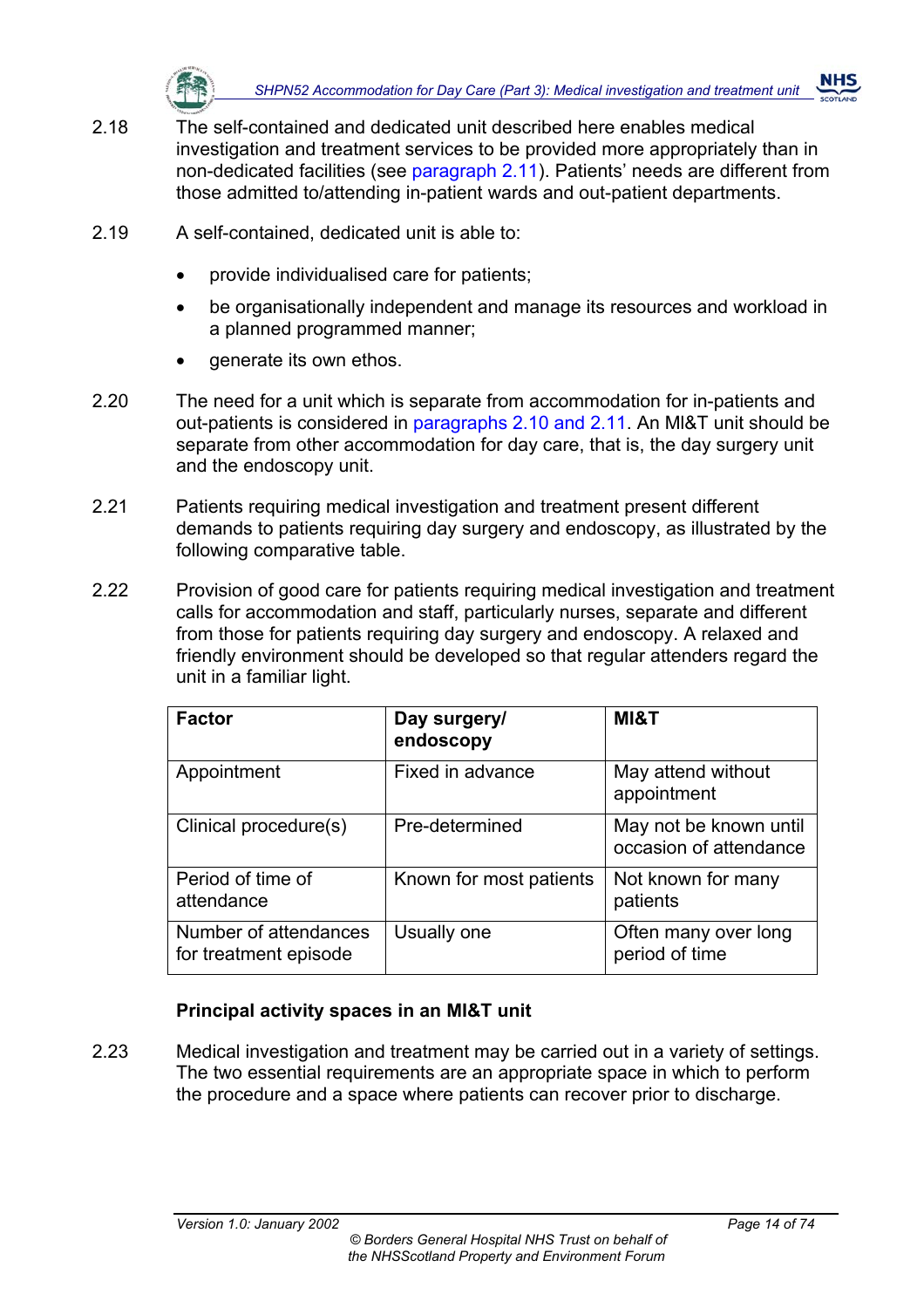

## <span id="page-14-0"></span>2.24 SHPN 52 Part 3 is based on the assumption that:

- investigation and treatment are performed in a consulting/examination room, in a bed/trolley/reclining-chair space, or in a treatment room (in the unit or elsewhere in the hospital);
- recovery occurs in a bed/trolley/reclining-chair space and/or in a lounge.
- 2.25 A wide range of investigation, treatment and recovery permutations can be accommodated, for example:
	- investigation, treatment and full recovery in the same space;
	- preparation, investigation, treatment, initial recovery and final recovery all staged in different areas, that is, a consulting/examination room, a treatment room, a bed/trolley/reclining-chair space and a lounge.
- 2.26 Facilities required for initiating and/or carrying out most procedures in a consulting/examination room, a bed/ trolley/reclining-chair space or a treatment room are:
	- a bed, a trolley, a reclining chair, an examination couch or an upright chair, as appropriate;
	- infusion equipment;
	- a dressings trolley, prepared for the procedure in the clean utility room.
- 2.27 A bed/trolley/reclining-chair space may be provided in a multi-bed room or in a single-bed room. A standard treatment room may be required, for example, to provide a space which is dedicated for certain clinical procedures and equipped accordingly. A special treatment room may be required for dedicated purposes or to provide a particular type of environment or to accommodate special equipment.

# **Children and medical investigation and treatment**

2.28 Medical investigation and treatment day case procedures on children should be performed in the day case unit in the comprehensive children's department (see HBN 23 – 'Hospital accommodation for children and young people'). Children should not need to attend the MI&T unit.

# **Workload**

2.29 Project teams should carefully assess the anticipated workload of the proposed MI&T unit. There are diverse views in respect of the appropriate location for carrying out medical investigation and treatment procedures, which may be influenced by the range of services provided by local primary and community health care teams.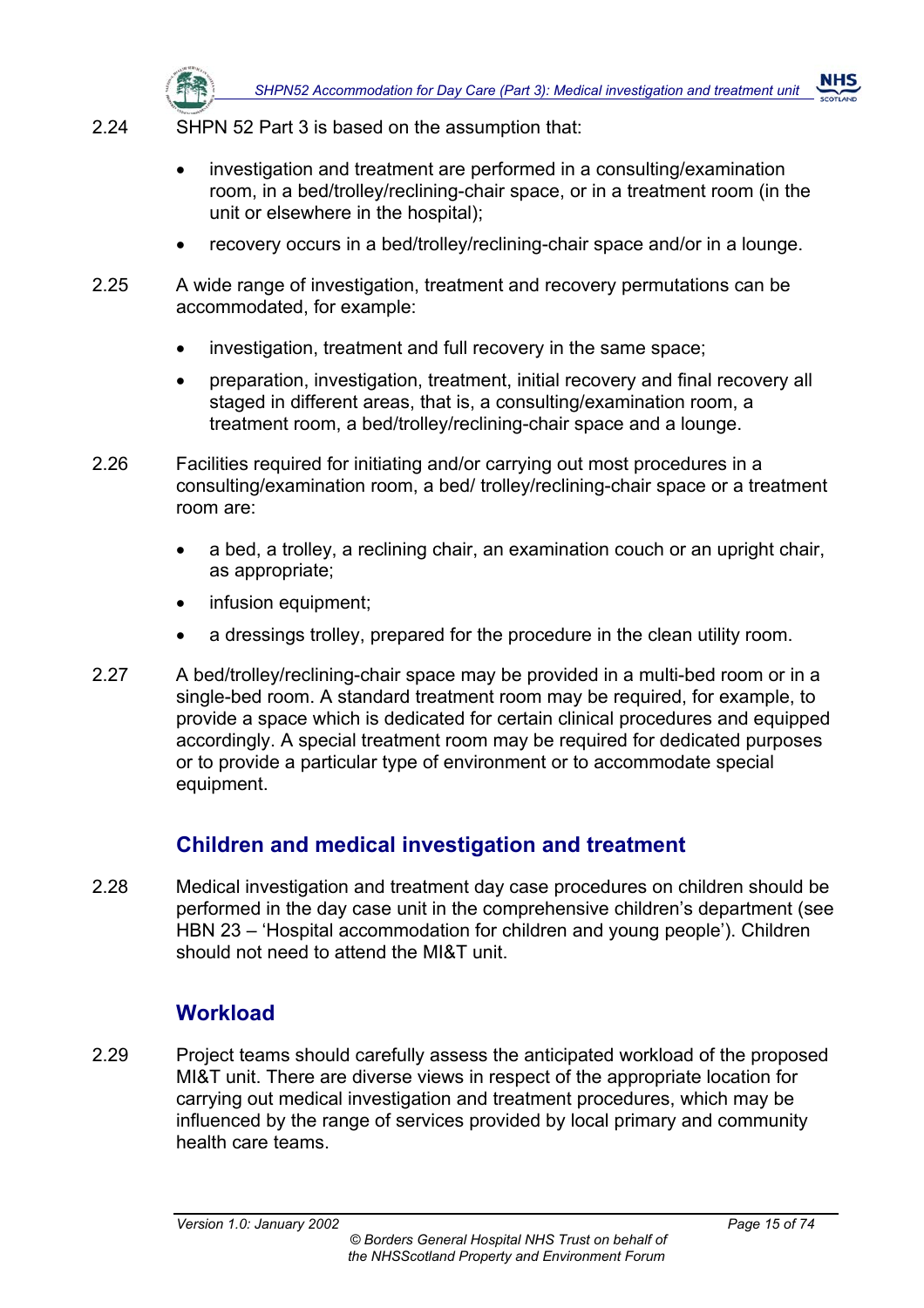

- <span id="page-15-0"></span>2.30 The advances in health technology [\(paragraph 2.9\)](#page-11-0) that are enabling patients to be treated as day patients instead of in-patients are also enabling patients to be treated outside hospital in a local setting, for example, at home or in primary and community health care premises. Provision of a dedicated unit should not discourage the devolution from secondary to primary and community care: the benefit to patients of a devolved and local service is an important consideration when planning the provision of medical investigation and treatment services.
- 2.31 Provision of an MI&T unit and of supplementary out-patient facilities should be justified by proof of an adequate workload.

# **Sizing an MI&T unit**

2.32 The functional content of an MI&T unit and of supplementary out-patient facilities may be calculated as described in [Appendix 2.](#page-55-0)

# **General design considerations**

- 2.33 An MI&T unit should be planned and designed to provide patients and their escorts with high-quality facilities that will be easy for staff to manage and operate.
- 2.34 The design should help to assure patients that:
	- they are receiving a first-class service;
	- they matter, that is, they are cared for as individuals;
	- their needs for privacy and dignity are met.

To this end, particular attention should be paid to the visual aspects of the unit as well as functional and environmental needs.

- 2.35 [Figure 1](#page-17-0) illustrates key planning principles, which include simple, direct flowlines, and compact routes and spaces, that:
	- progress patients and supplies forward without unnecessary looping back;
	- eliminate cross-over circulation points;
	- reduce double-handling of patients and supplies;
	- reduce staff travel.
- 2.36 MI&T units planned and designed in accordance with these principles will run effectively and efficiently. Unit managers should ensure that patients are not allowed to feel that they are "on a conveyor belt" or are being treated as part of a production-line process.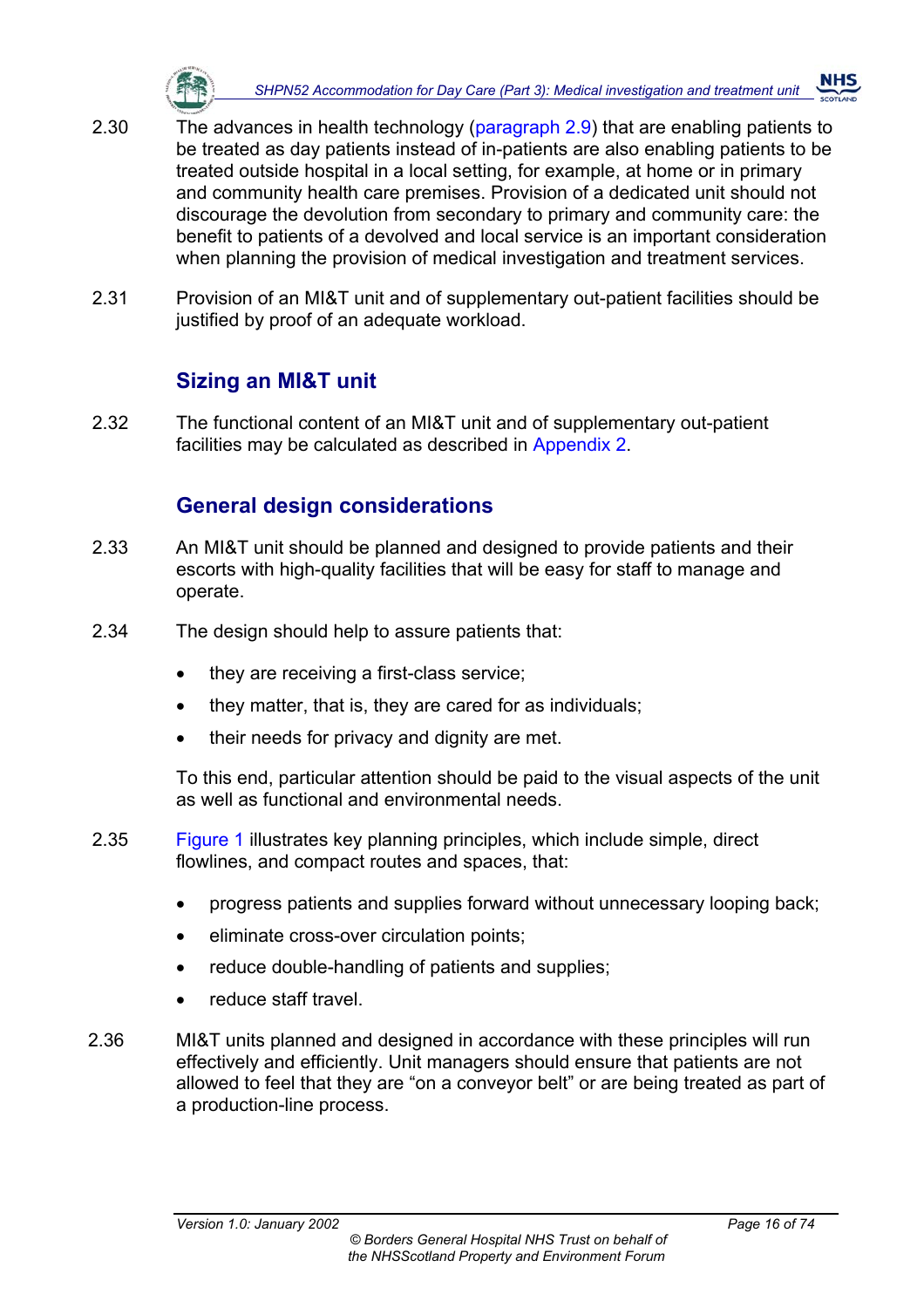<span id="page-16-0"></span>

# **Functional relationships**

2.37 SHPN 52 Part 3 describes an MI&T unit in or adjacent to an acute general hospital. Locating an MI&T unit in or adjacent to an acute general hospital:

- permits referral of patients to other clinical departments for investigation and treatment;
- allows for the occasional attendance of in-patients;
- facilitates admission of patients to an in-patient ward if necessary;
- provides direct access to the full range of support services.

However, treatment in a unit in an acute general hospital of patients who could be treated in a primary or community health care setting is likely to be:

- less accessible for patients and escorts;
- less convenient for carers;
- more expensive for purchasers of health care.

## **Intradepartmental relationships**

- 2.38 Patient-related activities in an MI&T unit fall into four main groups which occur in the following sequence:
	- reception and registration;
	- waiting;
	- consultation, examination and treatment;
	- recovery and discharge.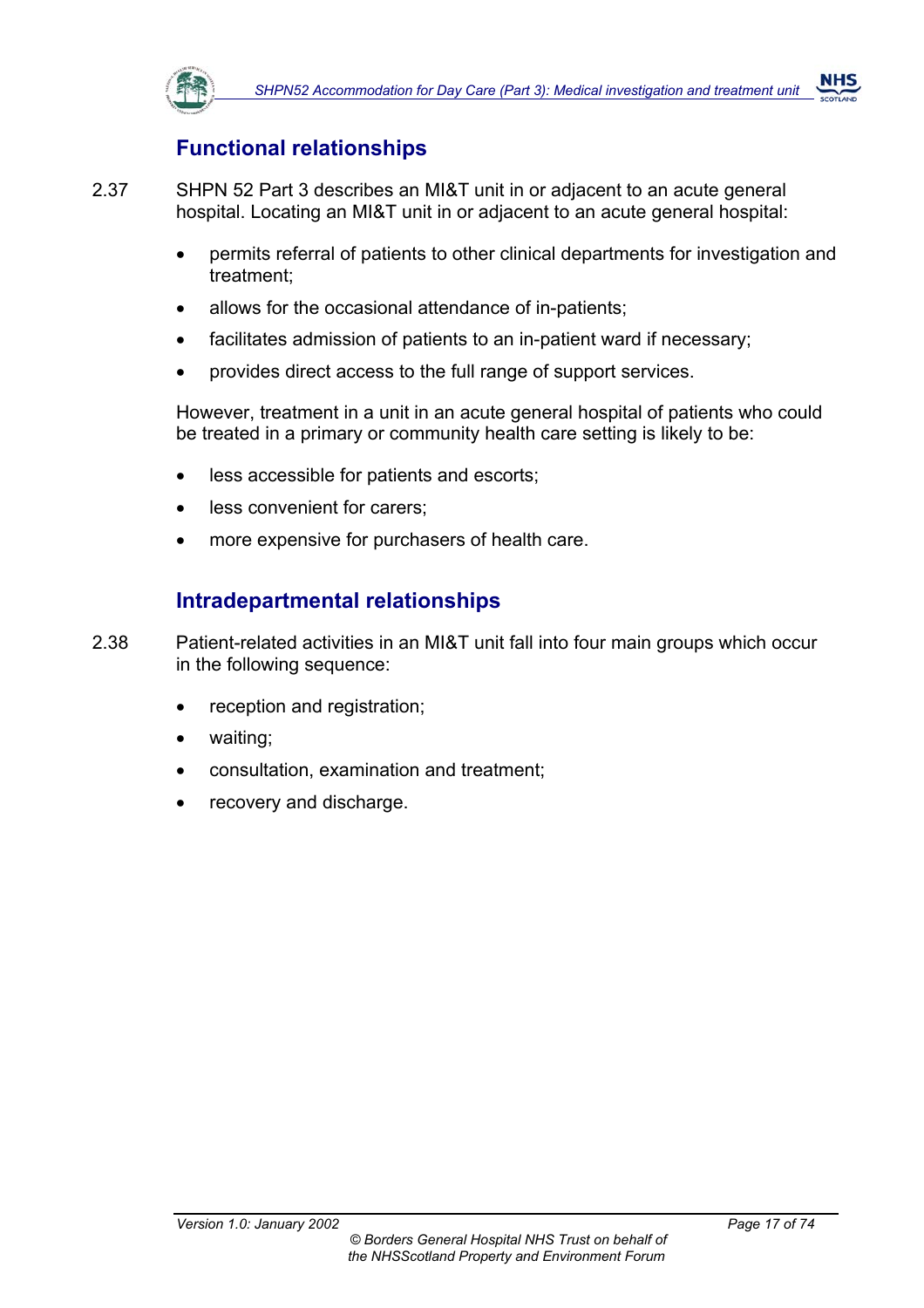<span id="page-17-0"></span>



*Figure 1:* **Planning principles of the patient cycle**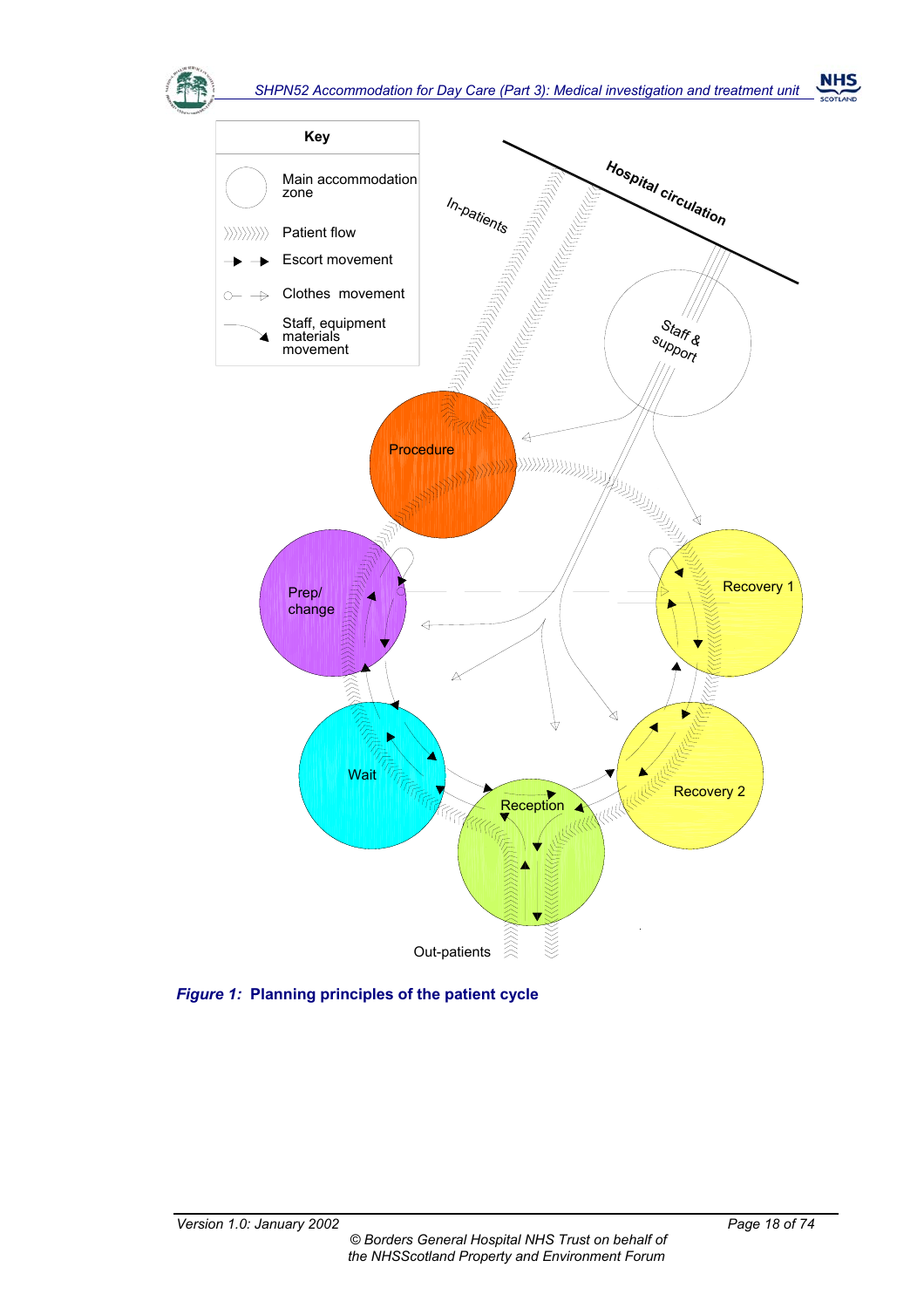

- <span id="page-18-0"></span>2.39 The types of procedures performed and the patient management system will significantly influence the design and overall area of the unit, in particular the number of:
	- chairs in the main waiting area;
	- consulting/examination rooms;
	- bed/trolley/reclining chair spaces;
	- treatment rooms:
	- chairs in the lounge.
- 2.40 Project teams will need information in connection with the types of procedures and management of patients.
- 2.41 The time taken to perform a procedure and the time required for recovery can both vary significantly. For example, a procedure may be performed:
	- in a short period of time but recovery may take hours;
	- continuously for a day;
	- intermittently during a day.
- 2.42 The number of chairs in the main waiting area in particular is affected by the appointments system. It is recommended that patients arrive at intervals during the course of a session and not together at the beginning of a session. This may be termed "phased admission': it has the advantages of reducing both the waiting times for patients before procedures and the size of the main waiting area.
- 2.43 The assumptions used to determine the areas of the main waiting area and the lounge included in the 'Schedules of accommodation' in Chapter 6 are identified in [Appendix 4.](#page-63-0)
- 2.44 The design of the unit should facilitate uninterrupted patient movement between principal patient spaces.
- 2.45 Account should be taken of:
	- day patients from the MI&T unit who need a procedure to be performed in a department elsewhere in the hospital;
	- in-patients who arrive from other parts of the hospital. It is assumed that they will be prepared for the procedure in an in-patient ward, attend the treatment room only in the MI&T unit, and be transferred back to the inpatient ward following the procedure;
	- patients admitted to the MI&T unit who need to be admitted to an in-patient ward.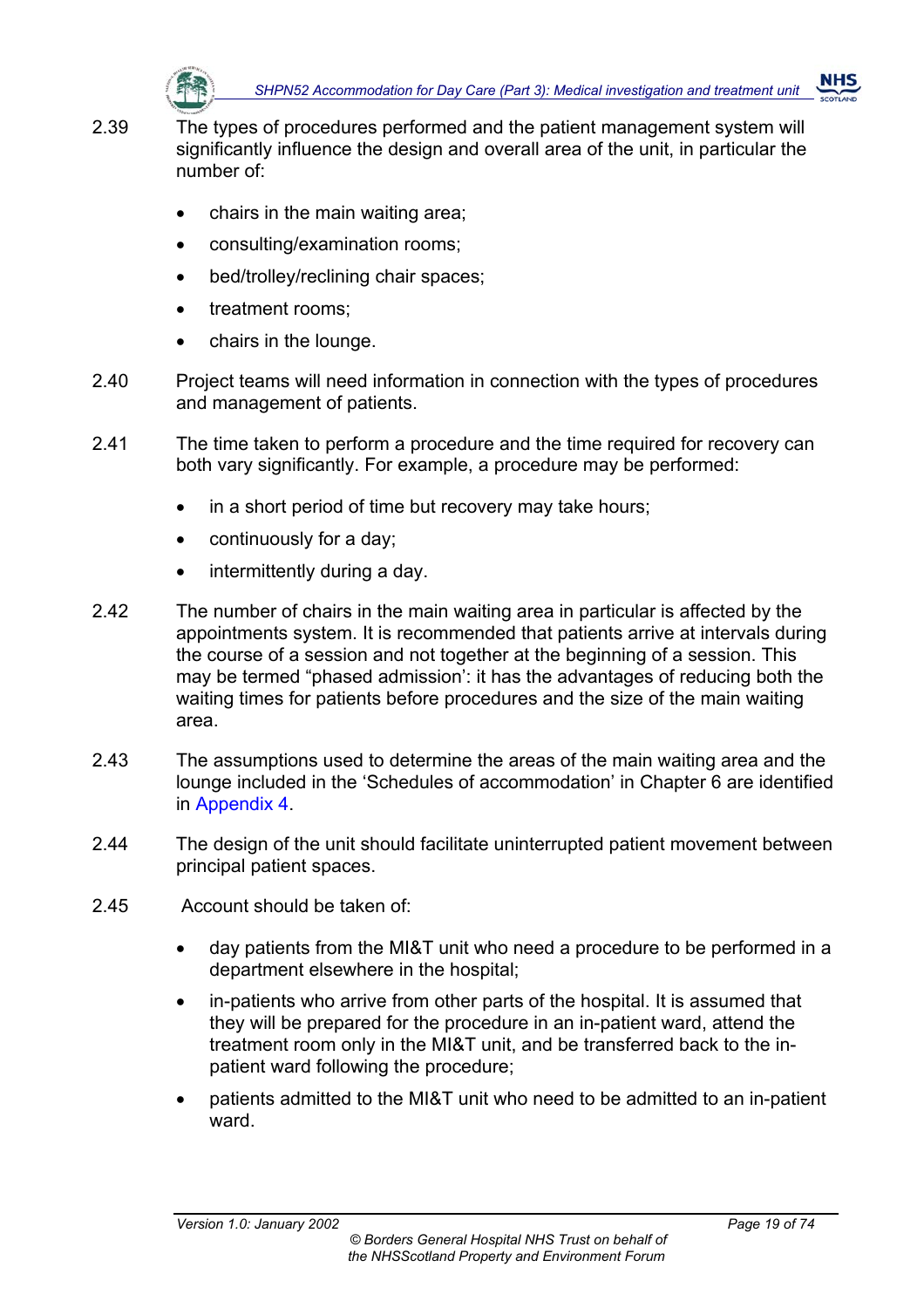

- <span id="page-19-0"></span>2.46 Patients may move to and from the MI&T unit on foot, in a wheelchair, or on a trolley, and may or may not be escorted by a nurse (as well as a porter) dependent on their general condition and whether or not they have been sedated.
- 2.47 Consideration should be given to the factors set out in [paragraphs 2.45](#page-18-0) and 2.46 when determining the location of the treatment rooms in relation to other spaces in the unit and in relation to other parts of the hospital. A link to the main hospital circulation route should be provided to facilitate the transfer of patients between the MI&T unit and departments elsewhere in the hospital.
- 2.48 Ease of movement around the unit will also be necessary for staff and for handling materials. Principal flowlines should be planned to minimise clashes between the movement of patients and the movement of materials. A secondary entrance for staff and materials-handling purposes will facilitate this and may be combined with the link to the main hospital circulation route referred to in paragraph 2.47.
- 2.49 It is essential to preserve the privacy and dignity of patients, particularly where men and women occupy adjacent areas or share certain accommodation and circulation spaces. Appropriate spaces should provide visual and auditory privacy.

# **Assembly of functional parts**

- 2.50 Three sizes of MI&T unit are included in the 'Schedules of accommodation' in [Chapter 6.](#page-46-0) The main factor used to determine the size of a unit is the number of beds required (see [Appendix 2\)](#page-55-0). The single consulting/ examination and treatment rooms are provided mainly in support of the beds (although they may be used for out-patient purposes - see [paragraph 2.13\)](#page-12-0).
- 2.51 Project teams intending to supplement the MI&T unit with additional consulting/examination rooms may calculate the number required in accordance with the method outlined in [Appendix 2.](#page-55-0) The same method may also be used to calculate the number of treatment rooms required. The space and area allowances for the supplementary out-patient facilities should be aggregated with those for the MI&T unit.

# **Location**

- 2.52 The main locational requirement of an MI&T unit within an acute general hospital is the need for easy access for patients, escorts, staff and materials. Patients and escorts should be able to move directly into and out of the unit from the outside without entering other parts of the hospital complex and needing to use lifts and corridors.
- 2.53 The MI&T unit should be sited at ground level on a single floor. It should have its own external main entrance off the hospital road system for use by patients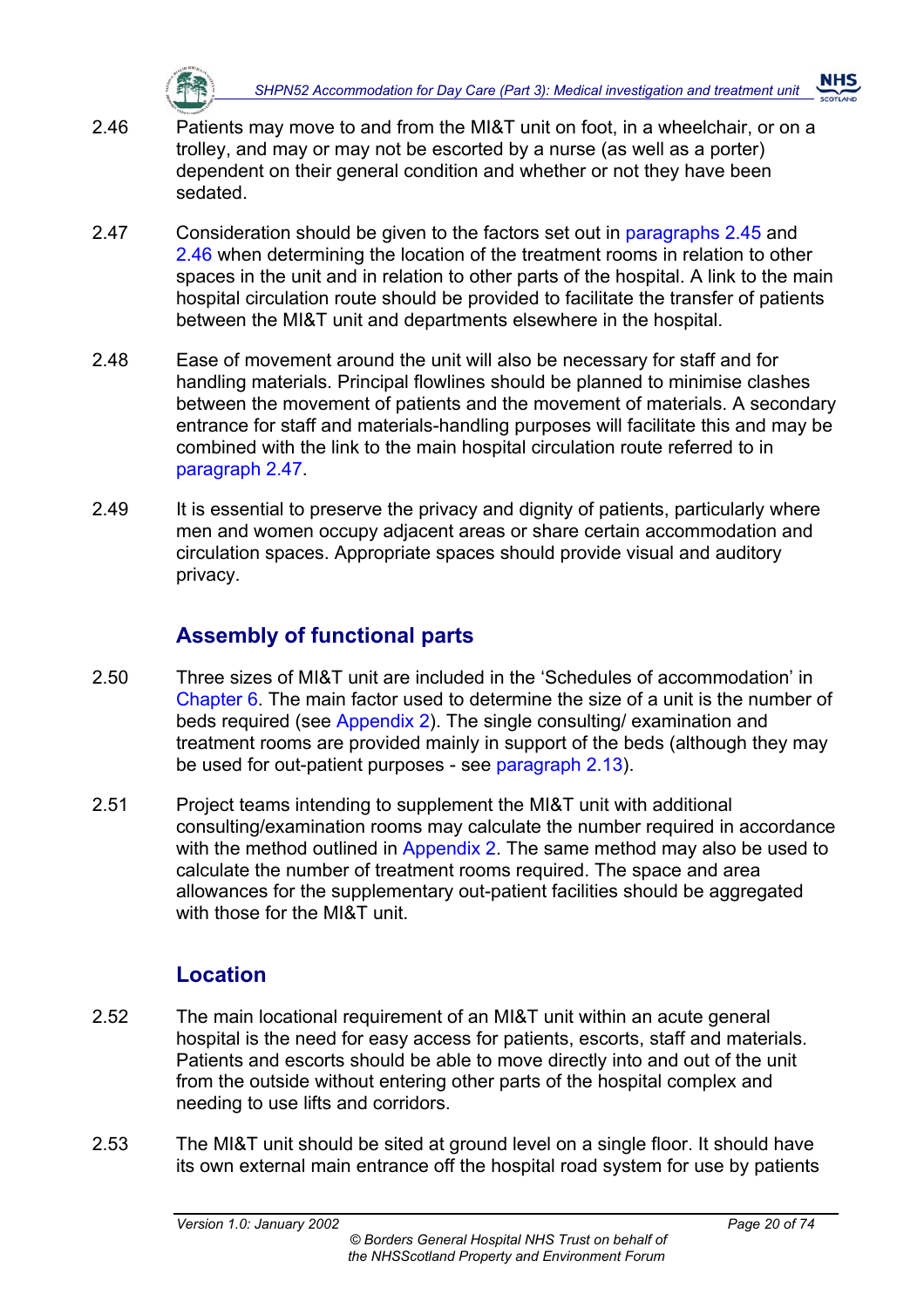<span id="page-20-0"></span>

and escorts. The MI&T unit should have a clear, unique identity. Pleasant external views from spaces occupied by patients are important.

- 2.54 Patients may be transferred between the MI&T unit and other parts of the hospital before and after medical investigation and treatment procedures. Ease of access is important: also, ideally the distance should be short.
- 2.55 Patients may make their own appointments at the MI&T unit immediately following an out-patient attendance. It will help patients if the unit is close to the out-patients department.
- 2.56 An MI&T unit will need to draw upon other hospital departments for support services. There are no critical connections that demand that the unit is located immediately adjacent to any other departments, but short logistical links and ease of access will aid efficiency. Near proximity to the Radiology Department would be sensible.
- 2.57 Consideration should be given to the need for large numbers of pathological specimens to be processed quickly and regularly, to the need for urgent transmission of results of pathological investigations and for frequent supplies of blood for transfusion. Facilities may be provided for 'near-patient testing' of appropriate pathological specimens (see [paragraph 3.60\)](#page-35-0). Other specimens may be taken to the pathology department by porter or sent by pneumatic conveyor system (see [paragraph 5.7](#page-44-0) and SHTM 2009 – 'Pneumatic conveyor systems'). Results may be returned by computer links and confirmed by hard copy.
- 2.58 Provision of a secondary entrance from the main hospital circulation route will facilitate ease of access to and from other parts of the hospital for patients, staff and materials.

## **Comprehensive accommodation for day care**

2.59 [Paragraphs 1.2](#page-6-0) and [2.20 to 2.22](#page-13-0) identify the need for an MI&T unit to be separate from other accommodation for day care. However, consideration should be given to consolidating appropriate other spaces with other day care accommodation, such as a day surgery unit, an endoscopy unit or a combined day surgery/endoscopy unit. [Appendix 5](#page-66-0) of Part 3 outlines how the three parts in the SHPN 52 series 'Accommodation for day care,' Part 1 - 'Day surgery unit', Part 2 - 'Endoscopy unit' and Part 3, can be used to plan and design a combined day care unit.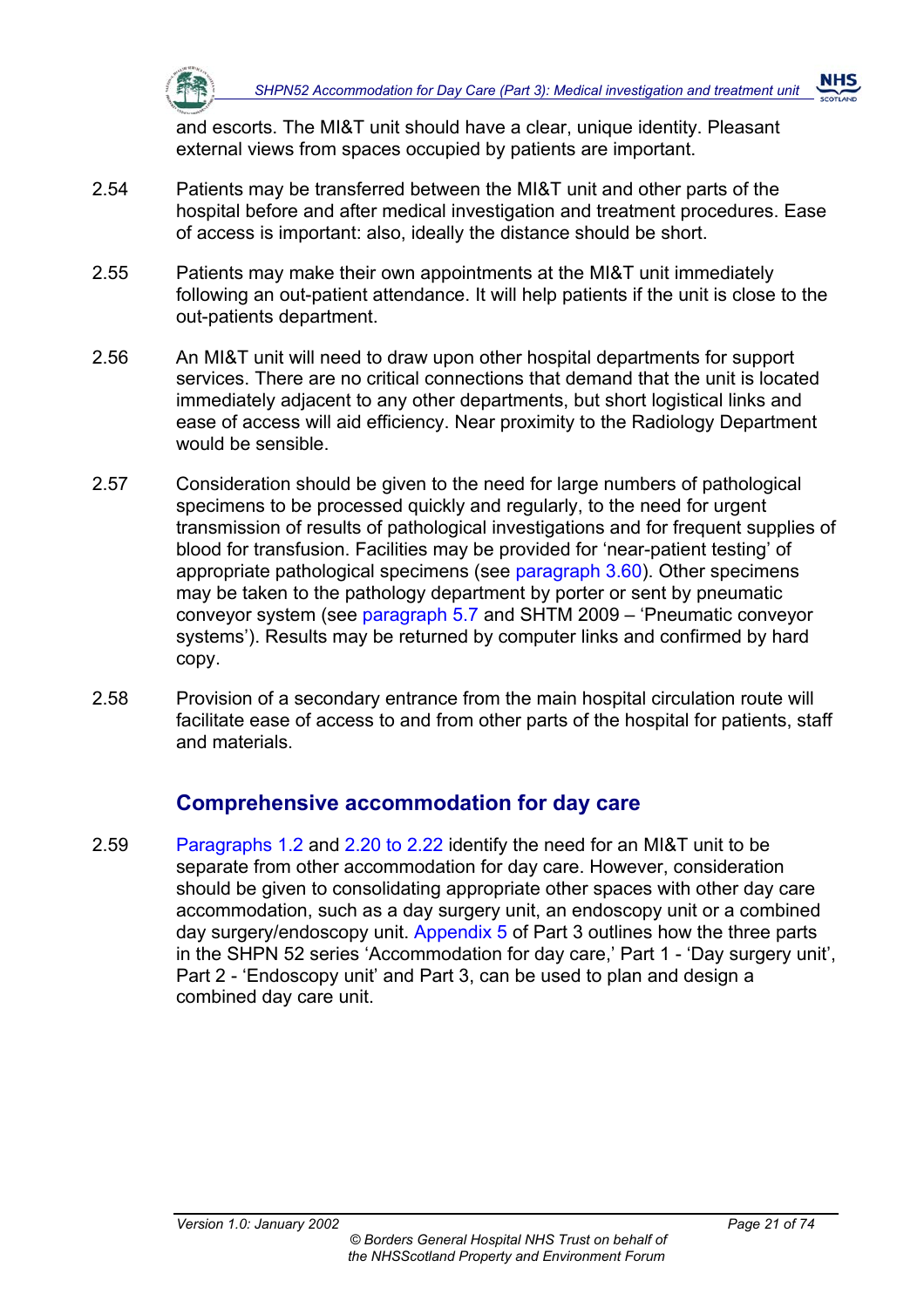<span id="page-21-0"></span>

# **Planning considerations**

#### **Patients and escorts**

- 2.60 The majority of patients and escorts will make their own arrangements for transport to and from the MI&T unit, many travelling by private car. Patients and escorts should be able to locate the unit easily from the main entrance to the hospital site.
- 2.61 The guidance in SHPN 52 Part 3 includes facilities which enable escorts to remain with patients for most activities. On occasions, however, it will not be appropriate for an escort to be present, for example, during certain procedures. On these occasions, and also during other periods of a patient's attendance, escorts of patients may wish to leave the unit. Escorts should be advised when to return or the use of an escort location system (similar to a "bleep" location system for members of staff) will facilitate the recall of escorts as and when appropriate. Mobile telephones should not be used and should be switched off within the MI&T unit.

#### **Car parking**

- 2.62 Car parking facilities should be provided for patients and escorts attending the MI&T unit. It is helpful if patients can be set down prior to admission and collected following discharge (particularly if they have been sedated), at a point close to the main entrance to the unit. This objective can be achieved if the car parking facilities are located:
	- close to the unit, and an adequate number of spaces can be reserved for use by patients/escorts; or
	- remote from the unit, but adequate space is provided near the main entrance where cars can be parked temporarily while escorts attend to patients.

A member of staff may have to stay with the patient until the escort returns with the car.

2.63 Car parking will also be required for staff.

#### **Bicycle storage**

2.64 Secure bicycle storage for both staff and patients may be required and should be provided in the ratio of 1 cycle space for every 8 car parking spaces. See Cycling by Design, Scottish Executive.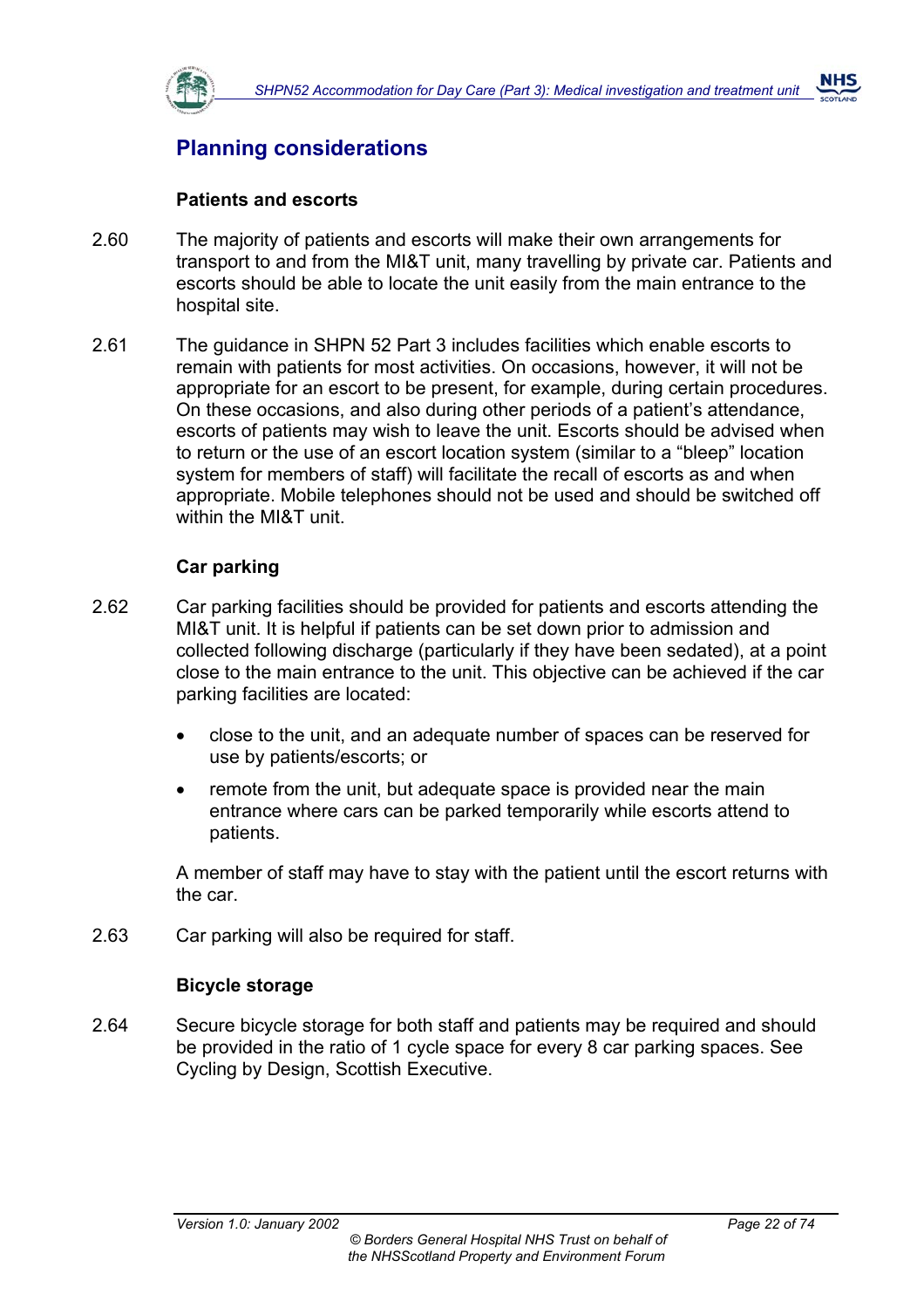<span id="page-22-0"></span>

#### **Provision of WCs**

2.65 WCs are required in an MI&T unit for male and female patients, escorts, staff and visitors, any of whom could have problems of mobility. In responding to these diverse needs, care should be taken to avoid the provision of an excessive number of WCs. This SHPN, therefore, includes unisex wheelchair accessible WCs only for all users.

## **Hospital clinical and operational policies**

2.66 General guidance on Hospital clinical and operational policies is set out in SHPN 03: General design guidance. The following paragraphs describe clinical and operational requirements specific to an MI&T unit, and should be used in conjunction with the guidance given in SHPN 03.

#### **Catering**

- 2.67 Patients should have the opportunity to receive light refreshments, such as sandwiches or toast, and beverages, for consumption during the recovery period. Cold water dispensers and ice making machines should be provided. Project teams should decide whether the service provided to patients should be extended to their escorts.
- 2.68 It is assumed that staff will attend the hospital staff dining room for main meals but may prepare and consume snacks and beverages in the staff rest room.

#### **Sterile services**

- 2.69 An SSD may provide a service to the MI&T unit which includes cleaning, disinfecting and/or sterilising specific items of medical equipment. Normally, items of medical equipment will be sent to the SSD.
- 2.70 Items of medical equipment should be disinfected prior to servicing. User servicing of electronic and medical engineering (EME) equipment may be carried out within the MI&T unit, but scheduled servicing should be carried out in the EME workshop (see SHPN 34 - 'Estates maintenance and works operations').
- 2.71 Facilities will be required in the MI&T unit for automatically emptying, cleaning and disinfecting suction bottles. Suction bottles should be of a design that uses disposable liners, thus avoiding the risk of staff exposure to body fluids.

#### **Clinical services**

2.72 It is assumed that clinical service departments in an acute general hospital will be responsible for the provision of essential clinical services to the MI&T unit.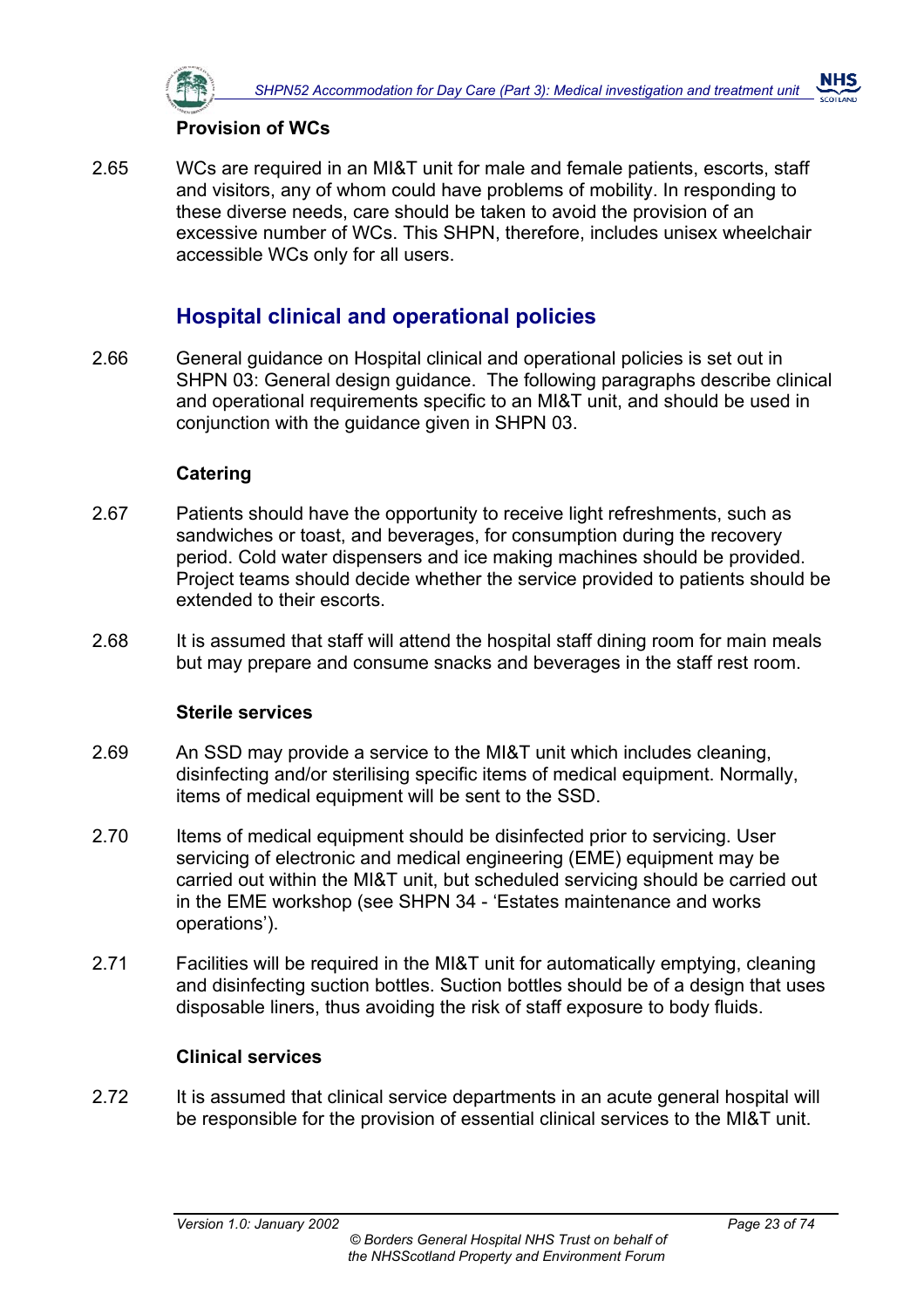<span id="page-23-0"></span>

## **Staff changing**

- 2.73 If changing accommodation elsewhere is used, it will be necessary to provide within the unit:
	- small lockers for secure storage of small personal items;
	- toilet facilities.
- 2.74 It is assumed that all staff who need to change will do so in the unit. This Note describes changing accommodation, including staff change/locker rooms, showers and WCs for use by staff.

#### **Information handling**

- 2.75 Information management and technology (IM&T) is fundamental to the successful operation of an MI&T unit. The system selected should offer a wide range of facilities, and be consistent with local and NHSS IM&T strategies. Further guidance is given in SHPN 03: General design guidance.
- 2.76 [Figure 2](#page-24-0) illustrates a comprehensive IM&T network for an MI&T unit: a glossary which explains the meaning of the terms used on the figure is included in Chapter 7 [Appendix 3.](#page-61-0)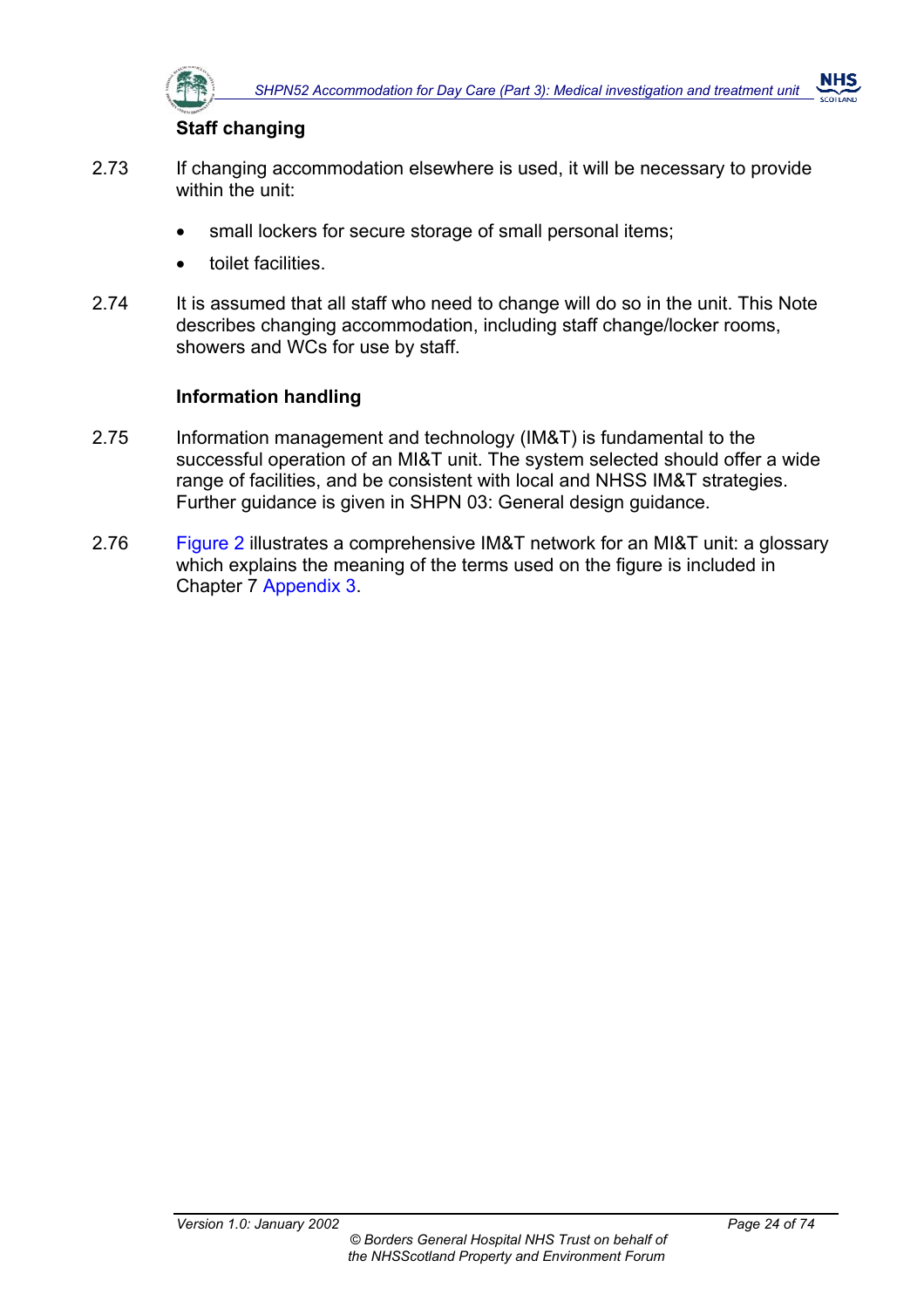

<span id="page-24-0"></span>

#### **Key to data and telephony station functions**

Each station will have provision for IT and telephones

- 
- 
- Clinical coding <br>
Nord processing Corders
- 
- 
- Medical audit Community contact<br>• Appointments Appointments
- 
- 
- Electronic mail
- Reference material
- **Doctor N** urse **M** anager

- Orders Patient assessment Stats/activity analysis<br>• Results Care planning Decision support
	-
- Clinical coding Electronic mail<br>• Word processing Orders Word processing Orders Word processing Orders Word processing Clinical coding Clinical coding Clinical coding Clinical coding Clinical codi
	-
	- $\cdot$  Health records
	-
	-
- Care planning Decision support<br>• Electronic mail Contracting
	-
- GP contact CRESULT FRESULTS FREE ELECTRONIC Mail<br>- Medical audit FREE Community contact FREE Non-clinical orders
	-
	-
	-
- 
- 

• Word processing

- 
- 
- 
- 
- 
- Appointments Appointments<br>• Health records Health records
- 
- 
- **Administration Stock**
- Appointments Stores<br>• Health records SSD
	-
- Health records SSD<br>• Non-clinical orders Pharmacy • Non-clinical orders • Pharmacy • Pharmacy • Pharmacy
- Electronic mail Patients<br>• Word processing appliances
	-



#### *Figure 2:* **Data and telephony network diagram: Consistent with NHS Information Management and Technology Strategy**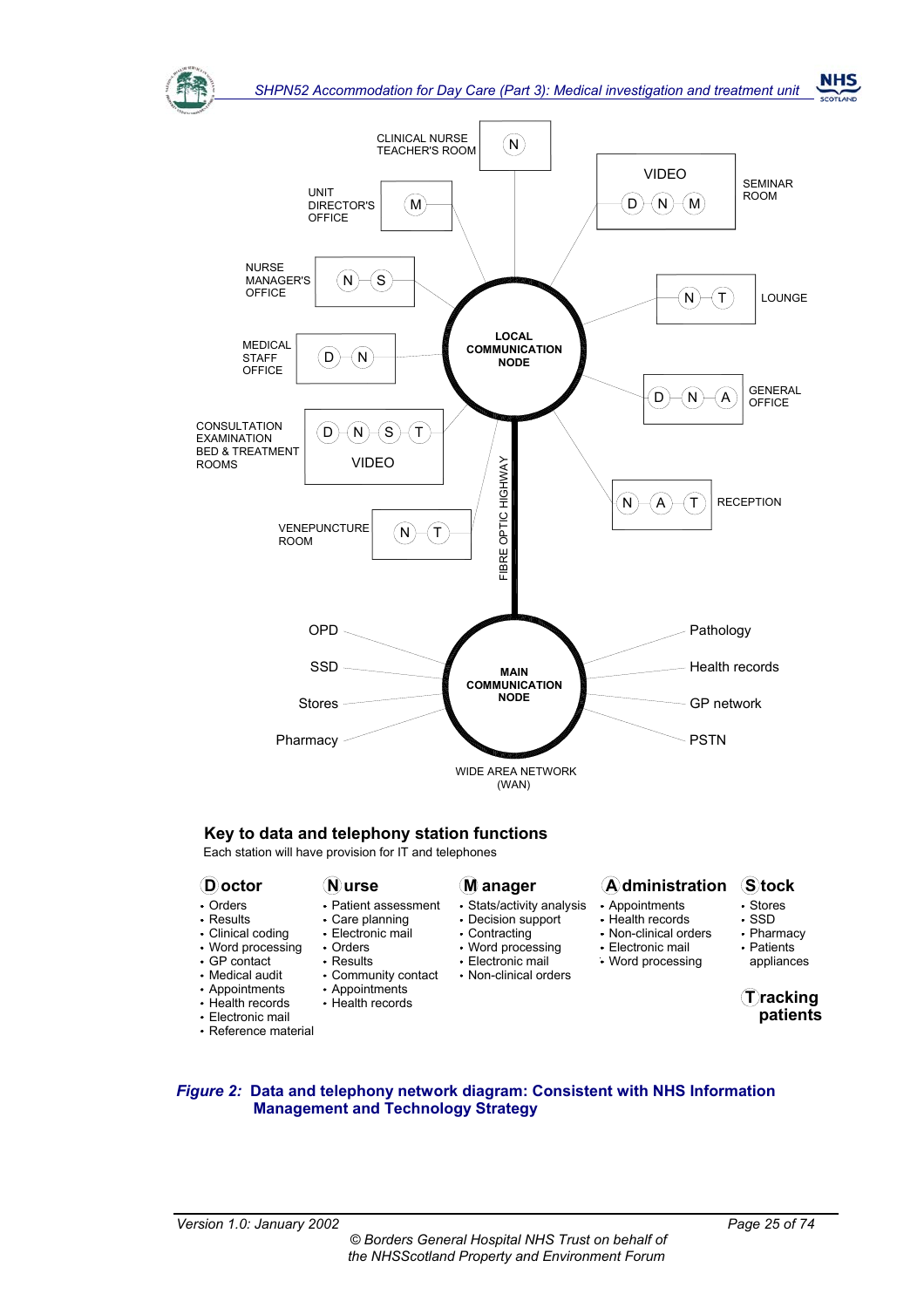<span id="page-25-0"></span>

# **3. Specific functional and design requirements**

# **Introduction**

3.1 This Chapter describes in greater detail the individual spaces in an MI&T unit.

# **Relationships of spaces**

3.2 [Figure 3](#page-26-0) identifies the relationships of spaces and groups of spaces described in this Chapter.

# **Description of accommodation**

#### **Main entrance canopy**

- 3.3 Patients and escorts should be able to find the MI&T unit easily on arrival at the hospital. The entrance canopy may be designed to be sufficiently conspicuous to attract attention.
- 3.4 Ambulances may deliver and/or collect patients. The entrance canopy should therefore not only be large enough to afford adequate weather protection for patients alighting from and entering vehicles, but also be high enough to clear lights and aerials on ambulances. The space should be well lit.

#### **Main entrance draught lobby**

3.5 Access to and from the main entrance to the unit should be through a draught lobby with automatic doors. The lobby should be large enough to allow people to stand aside to permit the passage of a patient accompanied by an escort and also to allow pushchairs and wheelchairs to pass. The lobby should have a floor covering which will trap dirt carried by footwear and on wheels and which can be easily cleaned.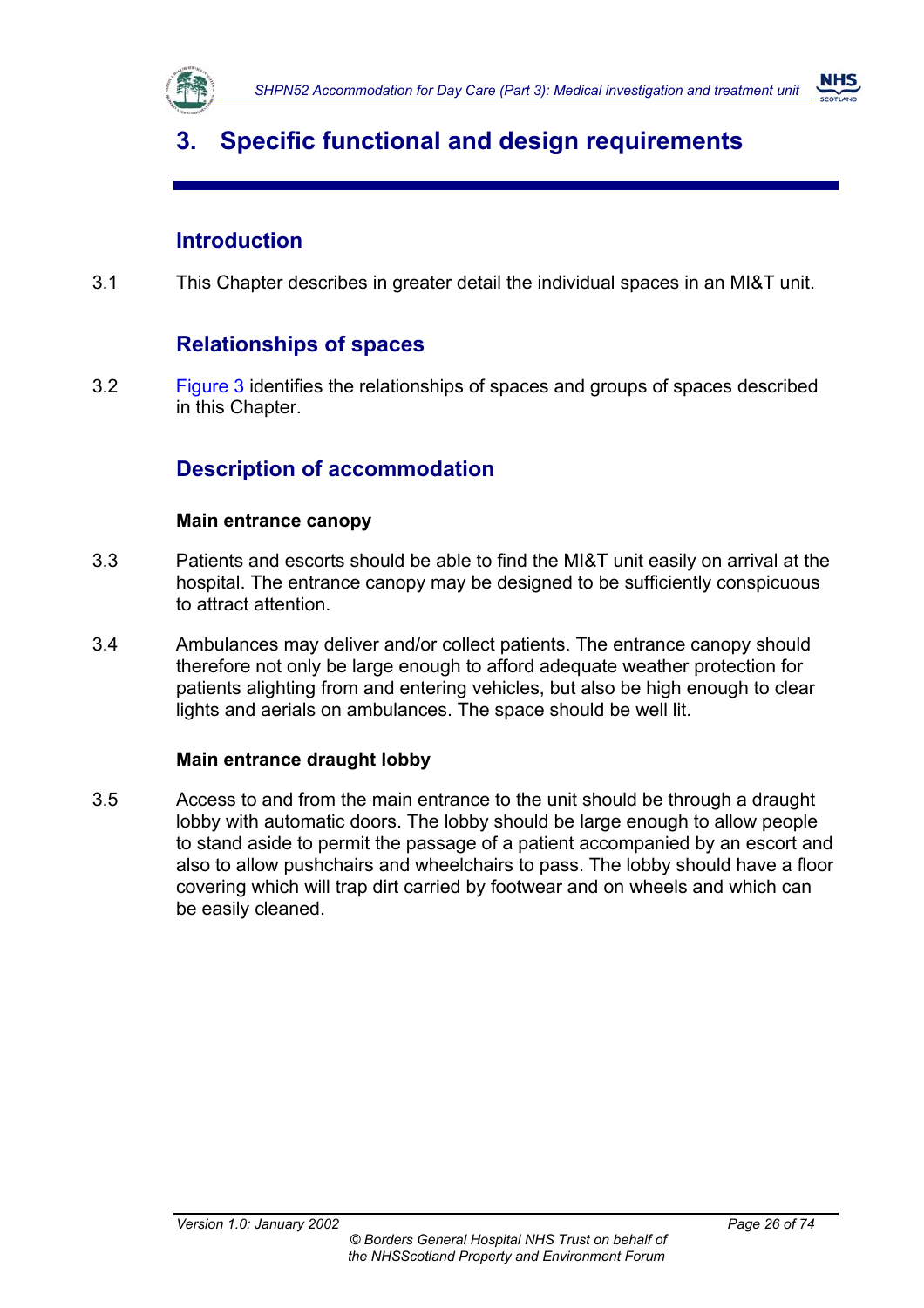

<span id="page-26-0"></span>

*Figure 3:* **Functional relationship diagram**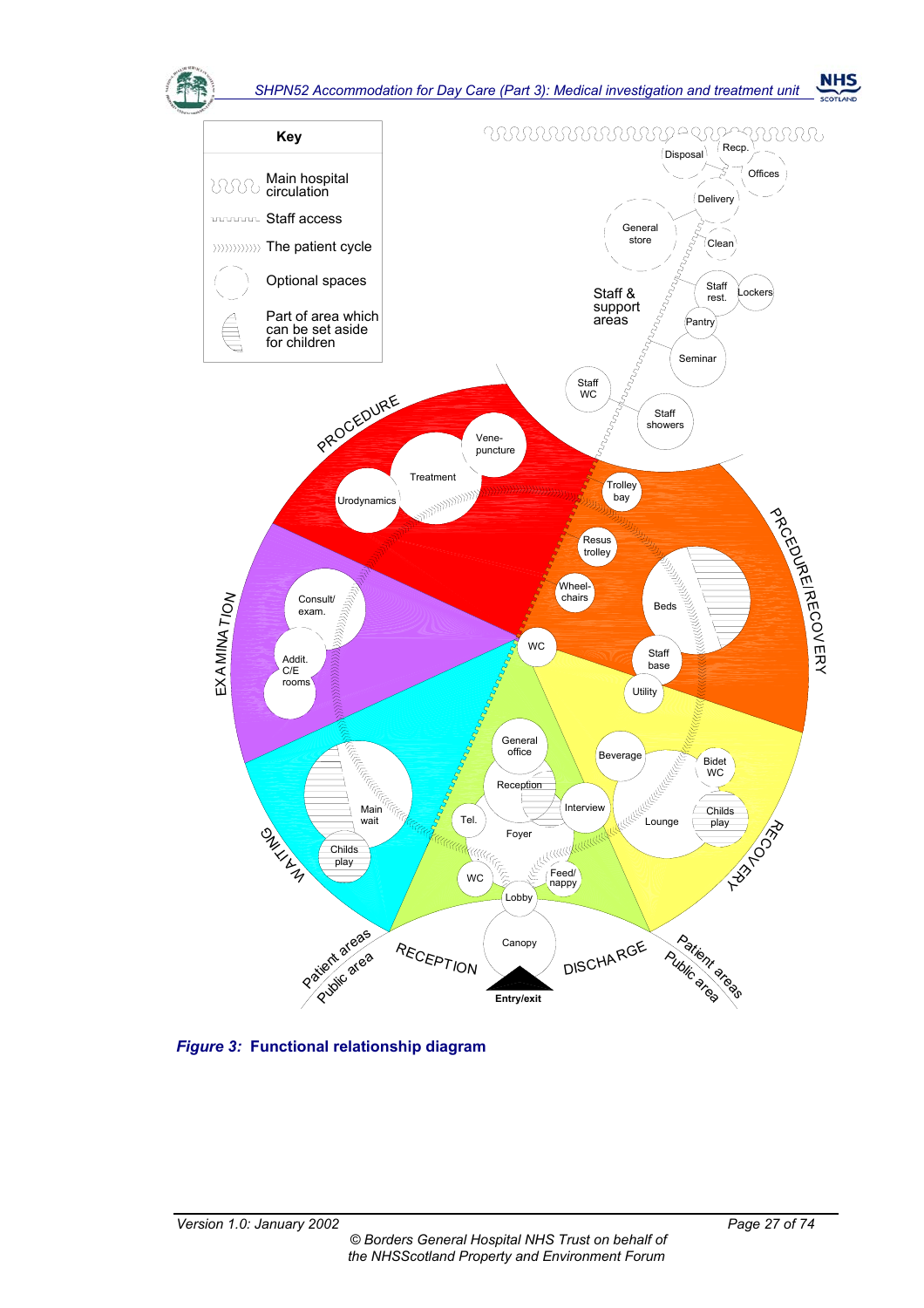<span id="page-27-0"></span>

#### **Main entrance foyer**

- 3.6 The foyer provides circulation space between the draught lobby and the main patient route leading to and from the reception counter. The foyer should be large enough to allow people to move about with ease, including those in wheelchairs and those using walking aids.
- 3.7 A wheelchair accessible WC (paragraph 3.8), a baby feeding room (if provided see [paragraph 3.84\)](#page-39-0), a nappy changing room (if provided - see [paragraph 3.85\)](#page-39-0) and a public telephone [\(paragraph 3.86\)](#page-40-0) should be located with entry direct from the foyer and be easily accessible to people entering and leaving the unit.

#### **Wheelchair accessible WCs**

3.8 A wheelchair accessible WC should be provided with direct access from the foyer. One or two additional wheelchair accessible WCs (depending on the size of the unit) should be provided with easy access from the main waiting area and from the bedrooms and lounge. See also [paragraph 2.65.](#page-22-0)

#### **Reception counter**

- 3.9 The reception counter should provide a low, open, friendly facility that does not give any sense of a barrier or generate a feeling for the patient of "them and us". The overall impression must be of high-quality design that combines efficiency with elegance. Patients, escorts and staff must be able to talk and exchange information with ease and, if necessary, in privacy.
- 3.10 The main functions of receptionists will be receiving and registering patients and their escorts upon arrival and completing discharge procedures upon the departure of patients. The receptionists will also deal with enquiries made in person, remind escorts of arrangements for collecting patients, and provide a link with nursing staff. Information on the movement of patients and their health records through the unit may be provided by means of computer links or telephone. Space will be required at the reception counter for VDUs, a working supply of stationery and office accessories, and parking a health records trolley. Care should be taken with the initiation and receipt of telephone calls concerning patients, as telephone calls are a distraction and may be inappropriate to conduct in front of patients.
- 3.11 The reception counter should be located and designed so that:
	- there is easy access from the foyer;
	- it is obvious to patients and escorts when entering the main waiting area;
	- seated receptionists can see all patients and escorts entering and leaving the unit and in the main waiting and play areas;
	- there is direct access to the general office;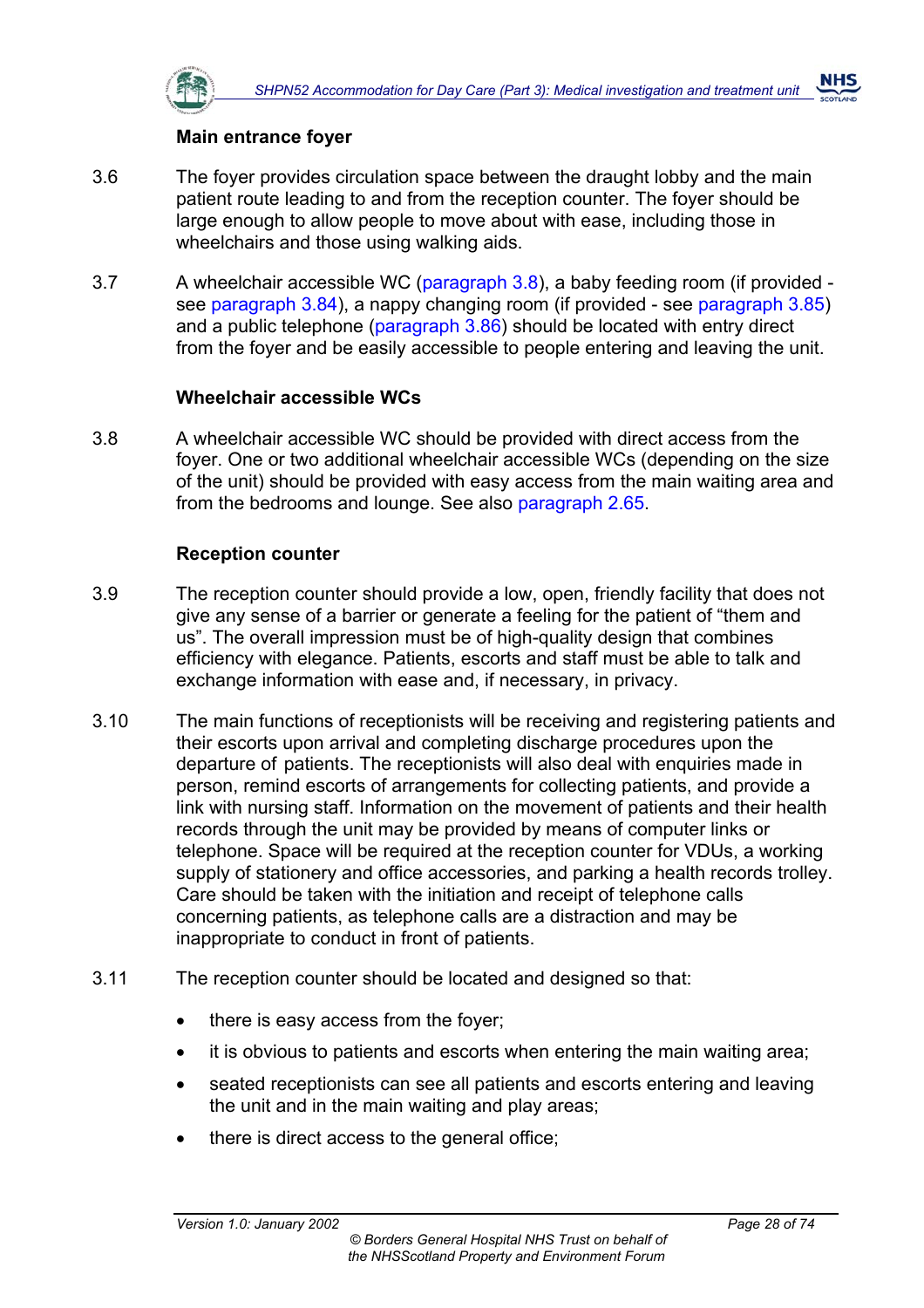<span id="page-28-0"></span>

- a private discussion can be held between a patient and/or escort and a member of staff. Provision of an interview bay or booth may be appropriate;
- there are two heights to the counter top:
	- (i) for patients in wheelchairs;
	- (ii) standing height for occasional writing.

## **General office**

3.12 An office is required immediately adjacent to, and opening off, the reception counter area to provide the administration and communication centre of the unit. Provision of Type 5 and/or Type 6 office workstations (see HBN 18 - 'Office accommodation in health buildings') is appropriate. Duties of administrative and clerical staff may include management of the patient appointment system, issue of discharge letters, liaison with other parts of the healthcare system, preparation of reports and analysis of statistics. VDUs are required for wordprocessing and other computer-related activities. Consideration should be given to routing all telephone calls to and from the unit through the general office. A fax machine will be required for transmitting messages to general medical practitioners and other personnel. A working supply of stationery, and leaflets to hand to patients and escorts and for display, can be stored in cupboards in the general office.

#### **Records trolley store**

- 3.13 A store should be provided in the general office where trolleys used in a health records trolley exchange service can be parked. Space is required for three trolleys, that is, for holding overnight the trolley used during the current day, and for parking one trolley for each of the following two days (thereby allowing time for the final checking and preparation of health records in the unit).
- 3.14 It is assumed that a separate health records trolley is used for the health records of patients attending on one day. Accordingly, in a small MI&T unit the trolley will hold relatively few records and in a large unit the trolley will be full. In small to medium-size units, consideration might be given to storing records for two days in one trolley, thereby accommodating records for up to a week or more within the unit.
- 3.15 Access to health records should be limited to appropriate members of staff. It should be possible to lock the store, particularly important when the general office is not occupied.

#### **Main waiting area**

3.16 Patients and escorts will appreciate a main waiting area which has a comfortable and relaxing environment with domestic-type finishes and furnishings. Different types of seating are required and should include those suitable for older people and children. Parker Knoll type chairs help patients to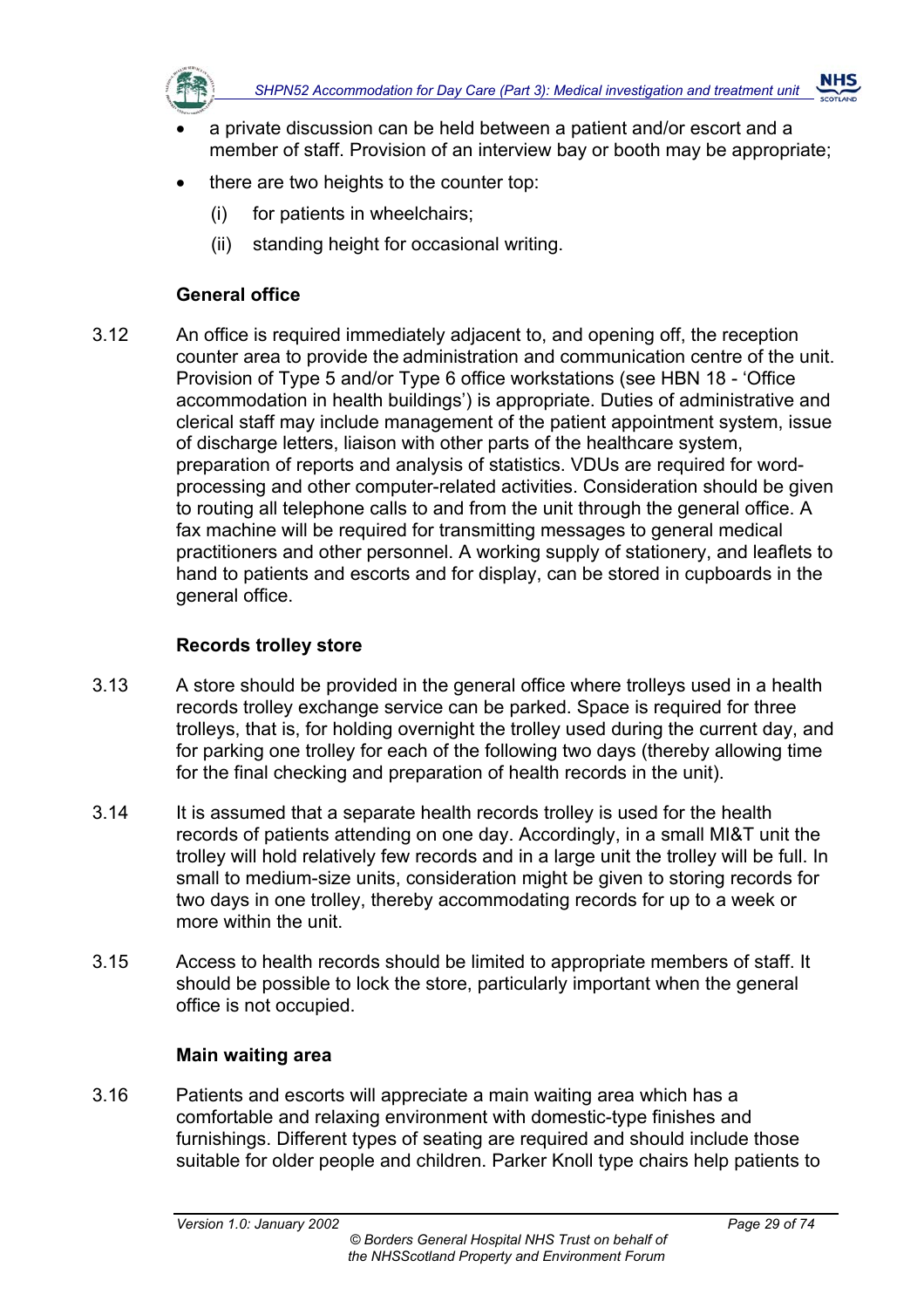<span id="page-29-0"></span>

relax. The layout should be informal. There should be space for a patient in a wheelchair and for people using walking aids. Provision of low-level background music and/or a TV/video system may help patients relax, alleviate the boredom of essential waiting and mask confidential discussions. Project teams should carefully consider all aspects of such installations, including location of equipment, volume level and control, and programme content. A supply of current reading material and leaflets about relevant clinical conditions should be available in a well-designed holder. Pin boards may be used to display information and notices about organisations helpful to patients attending the unit.

- 3.17 The main waiting area should have direct access from the foyer, be overseen by the reception counter and have easy access to WCs, the consulting/examination room(s), bedrooms and treatment room(s). The main waiting area should be sized on the basis of an effective appointments system. [Appendix 4](#page-63-0) identifies the assumptions made in assessing the area included in the 'Schedules of accommodation' in [Chapter 6.](#page-46-0)
- 3.18 The functions of the main waiting area are compatible with the functions of the recovery lounge and, therefore, project teams may consider integrating the two spaces. See also [paragraph 3.68.](#page-37-0)

#### **Secondary entrance**

- 3.19 A secondary entrance to the MI&T unit preferably off the main hospital circulation route, will provide a convenient link to the hospital. Dedicating the main entrance for use by patients, escorts and visitors, the secondary entrance will facilitate:
	- access for patients to and from other clinical departments;
	- access and admission of patients from and to in-patient wards;
	- ease of access for staff;
	- delivery of supplies and disposal of waste, etc.
- 3.20 Access at a secondary entrance will need to be secure and controlled. Unless the entrance is manned or overseen by a member of staff based in an adjacent space, a door security intercommunication system will be required in order to provide an appropriate level of security. The system will prevent unauthorised entry to the hospital and the unit while permitting free movement of staff. A terminal in an appropriate space in the unit will need to be connected to a terminal at the secondary entrance.

#### **Venepuncture room**

3.21 Facilities will be required for taking and testing blood specimens. Depending on local policy, specimens may be taken in a consulting/examination room or a bed space and initial analysis performed in the dirty utility room, or a venepuncture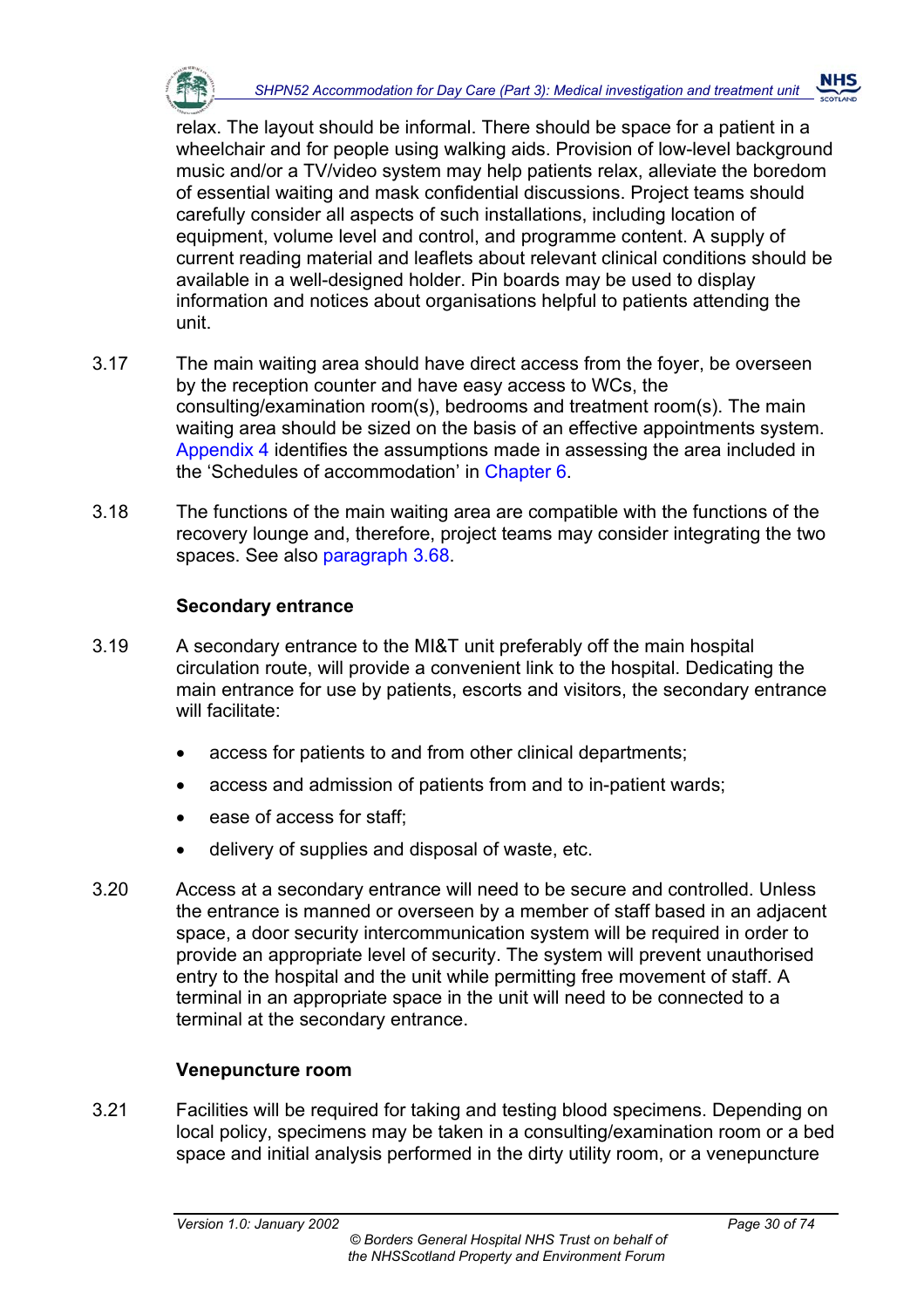room may be provided where both functions may be carried out. Provision of a venepuncture room, therefore, is a project option.

- <span id="page-30-0"></span>3.22 A venepuncture room may need to accommodate more than one patient at the same time, depending on workload. In order to preserve patient privacy and dignity in such cases, and for safety reasons (to reduce the risk of 'needlestick' injuries), the venepuncture room should include individual venepuncture cubicles.
- 3.23 Each venepuncture cubicle will require a venepuncture chair, storage facilities for a working stock of sterile and other supplies, and clinical hand-wash facilities. Normally, the patient will be attended only by the phlebotomist. In a venepuncture room with cubicles, one cubicle should be suitable for a patient in a wheelchair.
- 3.24 The venepuncture room should include a worktop for portable analytical equipment and an examination couch in case it is necessary for a patient to lie down.

#### **Consulting/examination room**

- 3.25 This SHPN has been prepared on the basis that combined consulting/ examination rooms are preferable to separate consulting rooms and examination rooms. The combined room facilitates unbroken consultation and examination and, if there is only one door, greater acoustic privacy. The combined room has greater flexibility in use, as it may be used for either consultation, or examination, or it may be used for both. The provision of combined rooms also simplifies the present and future allocation of rooms to doctors for particular clinics.
- 3.26 A standard consulting/examination room should be large enough to accommodate a doctor, a nurse, a patient (who may be in a wheelchair), and an escort.
- 3.27 The room will be used for consultation, examination, taking and recording of blood pressure, and for minor diagnostic and treatment procedures. Space is needed for a desk and chairs, and an examination couch, screened by curtains. There should be sufficient space within the curtained area for a patient to undress/dress in privacy, with assistance when required. The examination couch should be accessible from both sides. Space is needed for storing small items of equipment and small quantities of supplies and for a mobile adjustable inspection lamp. Clinical hand-wash facilities are required.
- 3.28 The layout of the room should ensure maximum privacy, especially when the door is opened. Communication doors between adjacent consulting/ examination rooms may facilitate the movement of staff, but they are not recommended as their use intrudes upon both the patient's privacy and the consultation. If they are provided, the rooms must not be used as a general traffic route.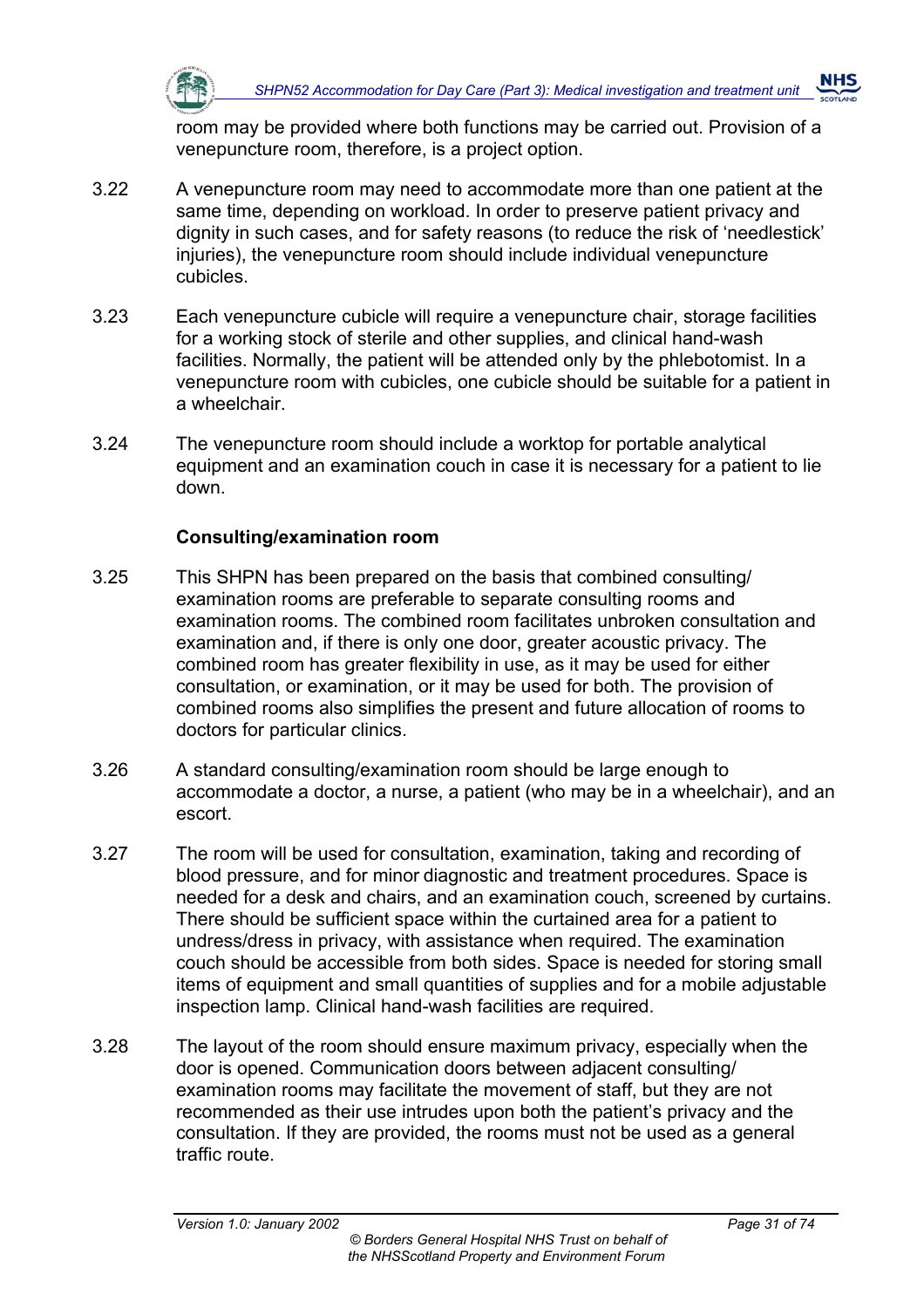

- <span id="page-31-0"></span>3.29 A pair of combined consulting/examination rooms equate in area with one consulting room and two examination rooms. Combined consulting/ examination rooms, therefore, offer greater flexibility (two doctors can consult and/or examine simultaneously) and can accommodate the same patient throughput.
- 3.30 Standard consulting/examination rooms can be used by a wide range of specialities. They should not be used routinely as offices, although they can be allocated for example, as a base for a social worker for the period of a clinic.

#### **Bed spaces**

- 3.31 A patient may be admitted to a bed space from the main waiting area. They may then change, securely store belongings and be examined, investigated, treated, recover in, and discharged from the bed space. Other options include examination in a consulting/examination room prior to admission to a bed, investigation and treatment in a treatment room in the unit or in another department elsewhere in the hospital, and completion of recovery in the lounge.
- 3.32 Bed spaces in an MI&T unit have similar user requirements to bed spaces in an adult acute (in-patient) ward (see SHPN 04 - 'In-patient accommodation: Options for choice). Provision of oxygen and vacuum outlets is excluded from the description in the following paragraph. However, mobile facilities should be available and may be parked in the clean utility room.
- 3.33 Each bed space should be provided with:
	- a variable-height bed, a bedside wardrobe, an overbed table, an easy chair and space for an additional stacking chair;
	- a bedhead luminaire:
	- a bedhead services panel incorporating:

electrical socket-outlets; luminaire control switch; nurse call reset button/indicator lamp; staff/staff emergency pull switch; socket for patient handset; patient handset storage bracket; radio/TV stethoscope headset outlet (may be on handset control unit);

• patient handset control unit incorporating:

nurse call button; reassurance light; luminaire switch; radio/TV volume control knob; radio/TV selector switch.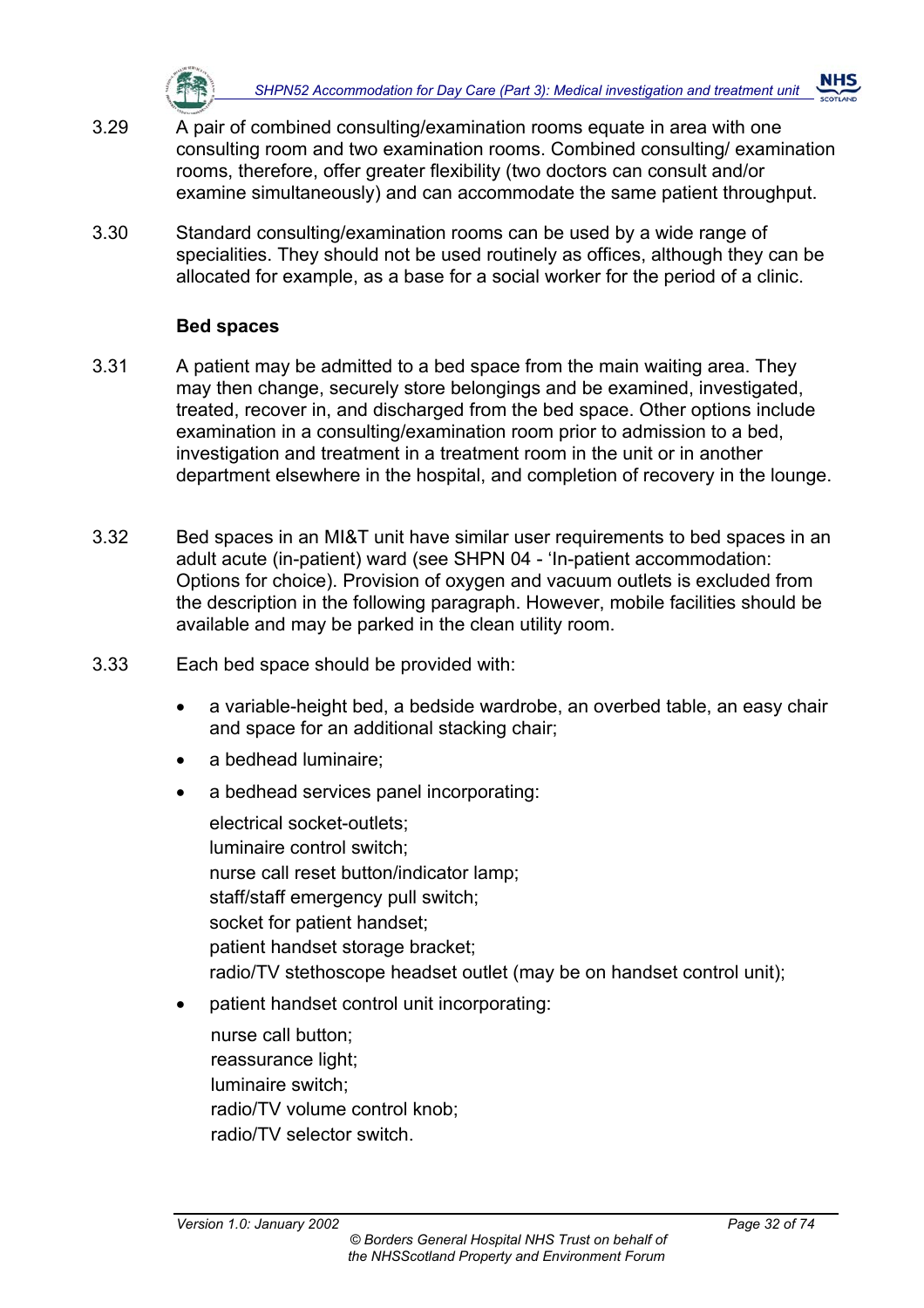

<span id="page-32-0"></span>3.35 Most patients will not need to undress. Even so, beds may be preferred to reclining chairs and trolleys. Beds are:

- better for patient care. Patients with certain conditions can acquire 'bed' sores in a short period of time. (Note: pressure relieving trolleys are available);
- more comfortable;
- easier to clean:
- cheaper.

Project teams may consider that a mixture of beds, trolleys and reclining chairs is most appropriate.

3.36 Particular attention should be paid to the location of windows. Patients should have a pleasant external view when lying on a bed, a trolley or a reclining chair. Wardrobes should be so placed that they do not block the light or view.

#### **Multi-bed room**

- 3.37 Each bed space should not be less than 2.9 m x 2.5 m and be separated into bays by fixed partitions or heavy duty moveable screens. Provision of moveable screens enables patients to choose between being with others or a measure of separation and privacy. Windows between beds should be so located that patients do not suffer from draughts.
- 3.38 A multi-bed room used by male and female patients at the same time may provide therapeutic, organisational and economic advantages. However, mixed sex accommodation is not popular and some patients may find a mixed sex multi-bed room embarrassing and distasteful: it is essential to ensure that patient privacy and dignity is not impaired.
- 3.39 Options for completely separating male and female patients include:
	- in small MI&T units use of the multi-bed room for one sex and the singlebed rooms for the other sex;
	- in larger MI&T units using one multi-bed room for males and one for females;
	- separate sessions for each sex

Project teams, when considering mixed sex occupation of multi-bed rooms, should recognise that some patients may not need to undress.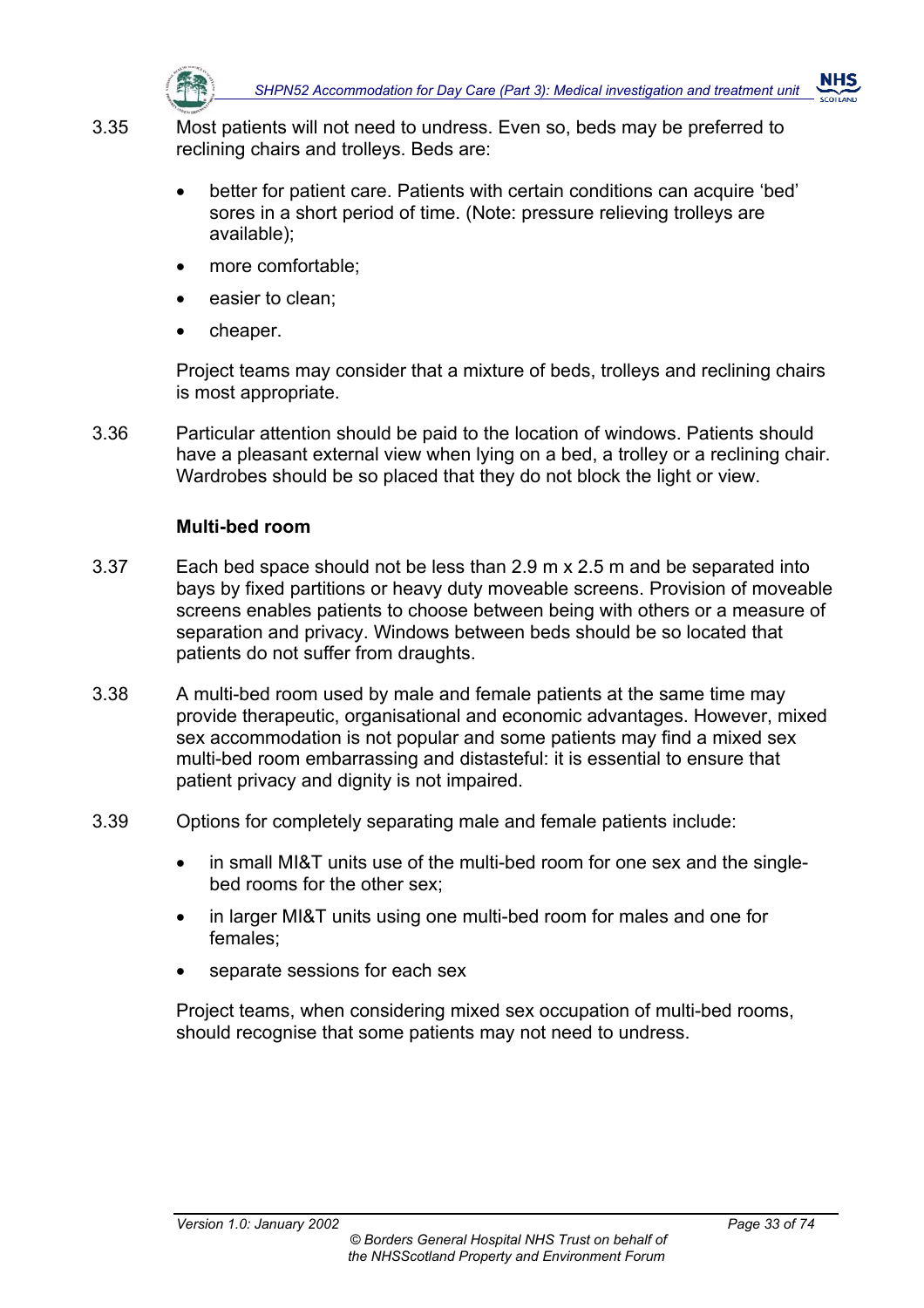

<span id="page-33-0"></span>3.40 Clinical hand-wash facilities, and payphone socket-outlets for use with a telephone trolley and/or a portable telephone, should be provided in a multi-bed room.

#### **Single-bed rooms**

3.41 Single-bed rooms may be more appropriate for some patients and for some procedures and should include a bed space similar to that provided in a multibed room (see [paragraphs 3.32 to 3.36\)](#page-31-0), clinical hand-wash facilities, and a payphone socket-outlet for use with a telephone trolley and/or a portable telephone.

#### **Staff base**

- 3.42 A small staff base is required to provide a focal point for staff managing patients occupying and moving to and from the bed rooms. Facilities required include:
	- a writing surface;
	- communications equipment, including a telephone and a VDU and keyboard;
	- storage space for a working supply of stationery;
	- space for holding health records.
- 3.43 The staff base should be associated with, and may be located in, the multi-bed room

#### **Treatment room**

- 3.44 A standard treatment room provides a space where some clinical investigation and treatment can be performed which it is not appropriate to perform in a consulting/examination room or a bed space and which does not require the facilities of a special treatment room either in the MI&T unit or elsewhere in the hospital. A standard treatment room also provides an alternative location in which to perform procedures.
- 3.45 Patients may be brought to the standard treatment room on a bed or a trolley, in a wheelchair or on foot: they will probably be accompanied by a member of staff and possibly an escort. The door to the standard treatment room should be wide enough to permit easy access. Door swings should not impede movement or activities within the room.
- 3.46 Procedures may be carried out by doctors, nurses and appropriate other staff with the patient lying on a bed, a trolley or an examination couch, sitting in a wheelchair or a chair, or standing. Access is required all round a patient. The examination couch should be mobile so that it can be moved easily to allow access to patients who need to be treated on a bed or a trolley.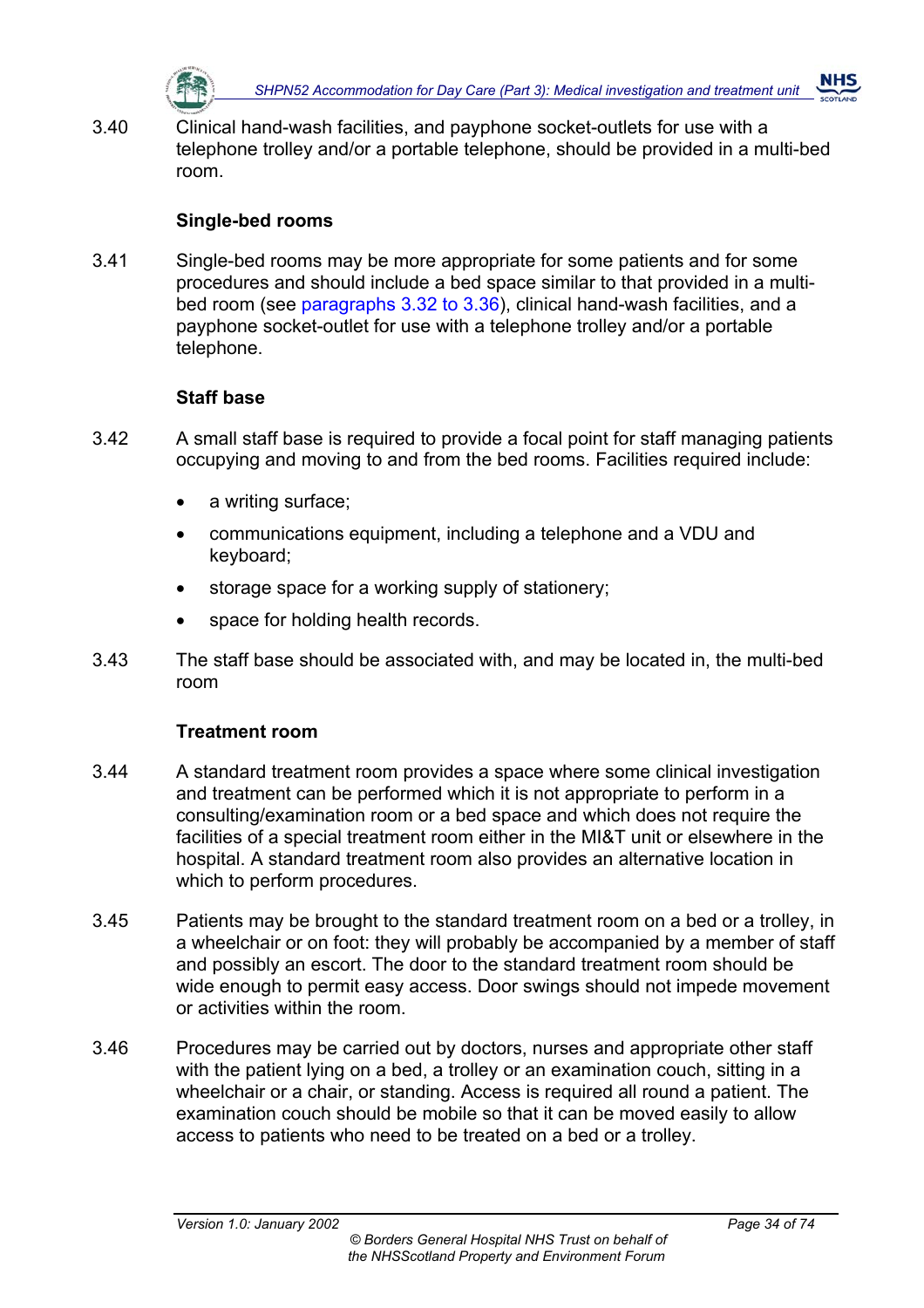

- <span id="page-34-0"></span>3.47 The standard treatment room should be equipped with terminal units for oxygen and for vacuum, an X-ray viewing facility, a mobile examination lamp, a staff emergency call point, and clinical hand-wash facilities. Clinical quality colour rendering light sources should be provided and walls, ceilings and floors should be of suitable colour and reflectance. The room should be sound attenuated. Natural light is preferred but not essential; mechanical ventilation should be provided to control the movement of air to and from other spaces.
- 3.48 A preparation area is required where sterile packs, lotions and drugs for immediate use are stored and prepared for use, and where trolleys can be prepared for use and/or held. The preparation area should be separated from the standard treatment room by means of a partition wall, with the preparation area interfacing the standard treatment room and circulation space from where entry is made.
- 3.49 The standard treatment room should have easy access from the consulting/ examination room(s) and bedrooms and be positioned between the clean and dirty utility rooms with direct access for staff to each from the preparation area.

#### **Urodynamics treatment room**

- 3.50 A urodynamics treatment room may be required where a range of bladder function studies can be performed, including fluoroscopic radiological investigations to monitor, for example, bladder pressure and urine flow, following an infusion of radioactive dye.
- 3.51 Patients may be brought to the urodynamics treatment room on a bed or a trolley, in a wheelchair or on foot: they will probably be accompanied by a member of staff and possibly an escort. The door to the urodynamics treatment room should be wide enough to permit easy access. Door swings should not impede movement or activities within the room.
- 3.52 Items of equipment required for urodynamics procedures include a mobile Carm image intensifier with a monitor on a mobile stand, a video recorder, a radio-diagnostic table or trolley, a protective apron rack, a pressure monitor, a mobile infusion stand and infusion pump, a commode with a liquid measure, and a dressings trolley.
- 3.53 The urodynamics treatment room should be equipped with terminal units for oxygen and for vacuum, an X-ray viewing facility, a mobile examination lamp, a staff emergency call point, and clinical hand-wash facilities. Clinical quality colour rendering light sources should be provided and walls, ceilings and floors should be of suitable colour and reflectancies. The room should be sound attenuated. Natural light is preferred but not essential; mechanical ventilation should be provided to control the movement of air to and from other spaces.
- 3.54 During procedures, the patient may lie on the radio-diagnostic table or trolley and a doctor, a nurse, a radiographer and a technician may be in attendance.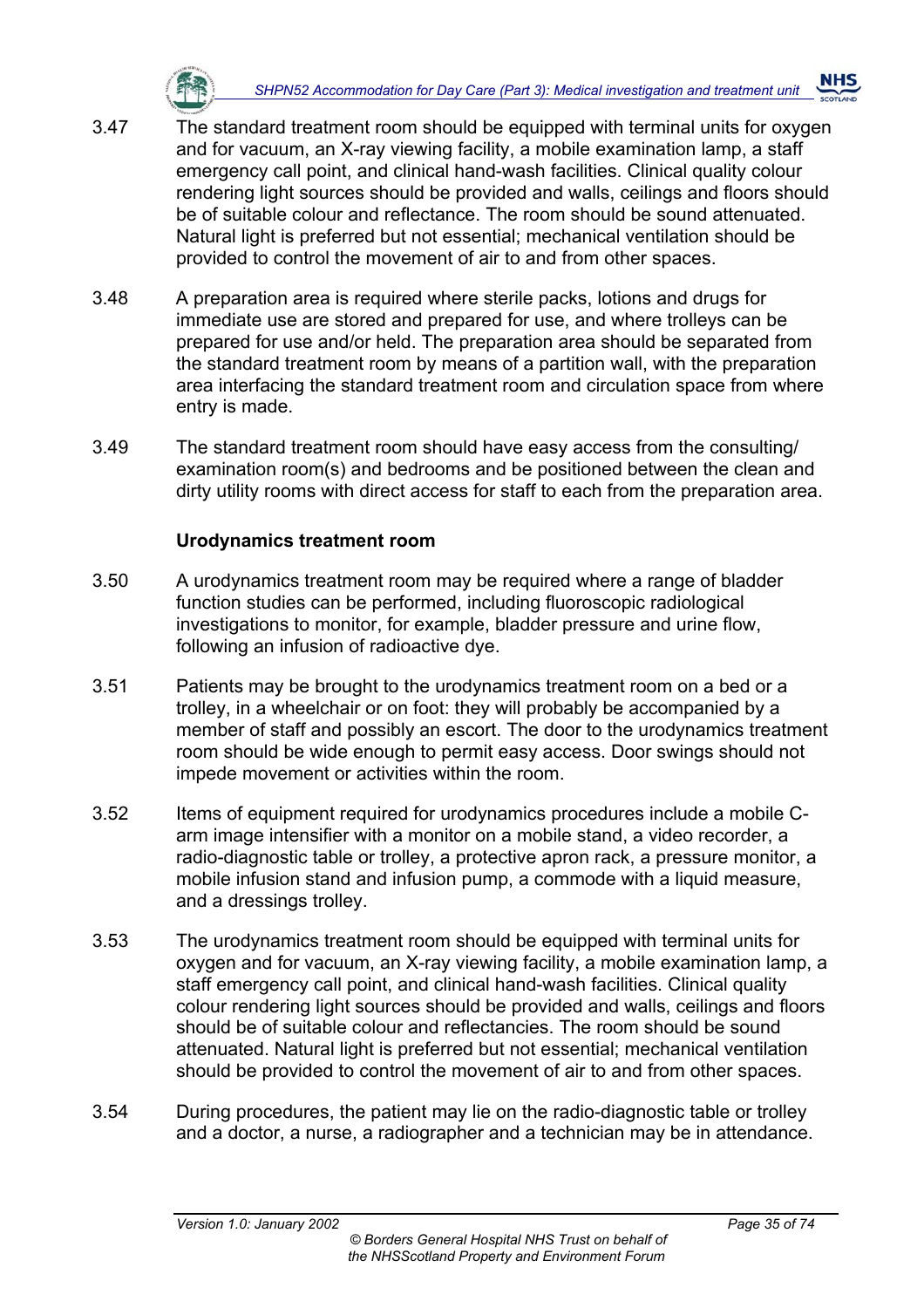- <span id="page-35-0"></span>3.55 The urodynamics treatment room should be adjacent to the standard treatment room and include a preparation area which extends that associated with the standard treatment room.
- 3.56 This SHPN includes alternative methods for the provision of a urodynamics treatment room: the method selected will be influenced by the workload of standard and urodynamics treatment procedures.
- 3.57 Method 1 involves the conversion of the standard treatment room (provided as basic accommodation) to a urodynamics treatment room and use of the converted room for both standard and urodynamic treatment procedures. The 'Schedules of accommodation' in [Chapter 6](#page-46-0) allow for the enlargement of the standard treatment room to enable the extra staff and equipment to be accommodated and of the general store to provide additional space for the storage of urodynamics equipment when not in use.
- 3.58 Method 2 involves the provision of a dedicated urodynamics treatment room additional to the standard treatment room. The urodynamics treatment room may be used for other appropriate treatment procedures when not in use for urodynamics procedures.

## **Clean utility room**

3.59 A clean utility room is required where mobile oxygen and vacuum facilities may be parked, drugs, medicines and lotions may be stored safely and prepared, a working supply of clean and sterile supplies may be held, and dressing trolleys prepared. A Controlled Drugs cupboard with indicating lamps (see SHPN 03: General design guidance) may be located here. Clinical hand-wash facilities are required. The room should be located adjacent, and have direct access, to the treatment preparation area and be close to the bedrooms.

## **Dirty utility room**

- 3.60 A dirty utility room is required where:
	- simple blood and urine tests can be carried out;
	- suction bottles can be automatically emptied, washed and disinfected;
	- bedpans, urinals and vomit bowls can be stored, prepared for use and their contents disposed of following use;
	- dressing trolleys and other items of equipment can be cleaned;
	- materials to be reprocessed and for disposal may be temporarily held.

It should be located close to the consulting/examination room(s), bed room(s) and treatment room(s) and, if possible, adjacent to a WC and include a hatch through which specimens can be passed. Bedpans, etc. should not have to be carried through areas where patients wait.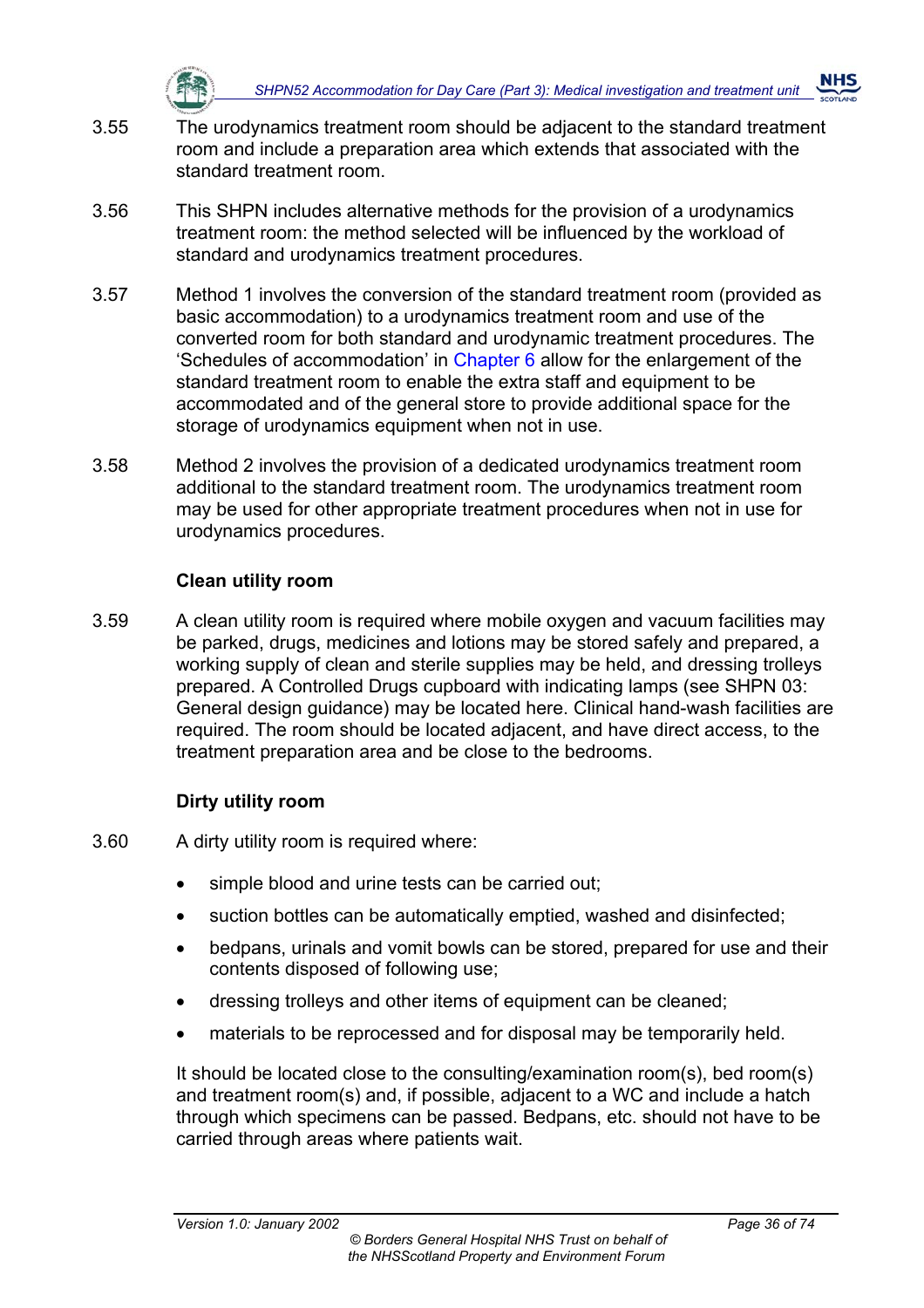

3.61 Project teams must decide between a disposable bedpan system with bedpan macerator or a non-disposable system with bedpan washer, and plan accordingly. In making a choice, account should be taken of cost and storage needs. Additional requirements include an automatic suction bottle washer/disinfector, a sink-unit with drainer, hand-wash facilities, a work surface, cupboards and shelves. Space should be available to park trolleys and for temporarily holding bags of linen, etc. Pedal-operated sack stands are also required. Mechanical extract ventilation should be provided.

#### **Resuscitation trolley bay**

3.62 A resuscitation trolley bay, with space for parking a resuscitation trolley (with defibrillator), a mobile suction unit and a cylinder of oxygen on a trolley, should be located close to the bed rooms and with easy access to all spaces used by patients.

#### **Shower**

3.63 Project teams may provide a shower for use by patients in localities where residential accommodation may have inadequate facilities; it may also be used by staff. The shower should be located close to the bedrooms and adjoin the WC. It is a project option.

#### **Trolley/wheelchair bay**

3.64 Trolleys and wheelchairs will be used mainly to transfer patients between the bedrooms and the treatment room(s) in the unit and elsewhere in the hospital. Wheelchairs may be used to transfer patients to the recovery lounge. A trolley/wheelchair bay should be located close to the bedrooms.

#### **Recovery lounge**

3.65 A lounge, furnished with a variety of chairs and with occasional tables arranged in small, informal groups, is required where patients can complete their recovery prior to discharge. The lounge may also be used by patients having certain types of investigation and treatment. Project teams should consider the need to provide a telephone, and a VDU and keyboard, in the lounge. Patients may spend long periods of time in the lounge. 'Healthy' light refreshments and beverages prepared in the beverage bay [\(paragraph 3.70\)](#page-37-0) may be consumed here. Easy access is required to a WC. An area where children can play safely, similar to that en-suite with the main waiting area, may be provided with the lounge. A supply of current reading material and leaflets about relevant clinical conditions should be available in a well-designed holder and pin boards to display information and notices about organisations helpful to patients attending the unit may be used in the lounge as well as, or instead of, in the main waiting area. Space may be allowed for health promotion exhibitions for patients and escorts who will have time to browse. A payphone socket-outlet should be provided for use with a telephone trolley and/or a portable telephone. Project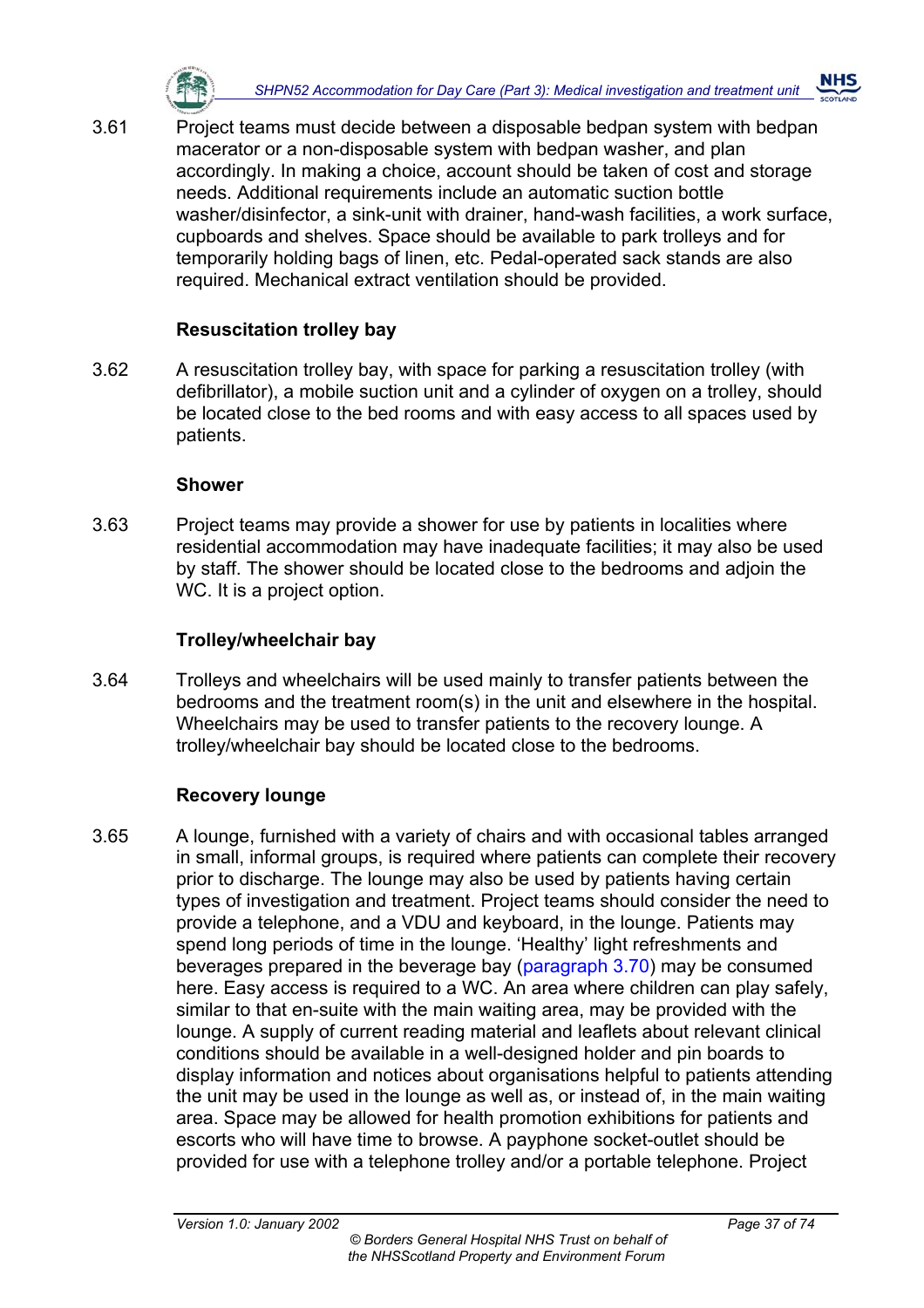<span id="page-37-0"></span>

teams may wish to consider the provision of low-level background music and/or a TV/video system in the lounge (see also [paragraph 3.16\)](#page-28-0). The lounge should be close to the main entrance by which patients will leave after discharge.

- 3.66 Patients should have a choice of environment in which to recover: this will be influenced by their personal preferences and clinical conditions. Some patients will wish to relax quietly, perhaps also reading, while other patients will enjoy more activity, for example, seeing people moving around, watching TV and listening to radio. Project teams should, therefore, consider subdividing the lounge into "quiet" and "noisy" areas.
- 3.67 [Appendix 4](#page-63-0) identifies the assumptions made in assessing the area of the lounge included in the 'Schedules of accommodation' in [Chapter 6.](#page-46-0)
- 3.68 Project teams considering the integration of the main waiting area and the recovery lounge (see [paragraph 3.18\)](#page-29-0), and the subdivision of the lounge (see paragraph 3.66), should consider the provision of a separate "quiet" integrated main waiting area/lounge and a separate "noisy" integrated main waiting area/lounge.
- 3.69 A well laid out external patio and/or garden provides a therapeutic environment which can be used in suitable weather by patients during treatment and recovery periods. The patio/garden should be enclosed and, if possible, have direct access from the lounge. See SHPN 45 - 'External works for health buildings' for more detailed guidance on this subject.

#### **Beverage bay**

3.70 A beverage bay where patients, escorts and/or staff can prepare light refreshments and beverages should be provided close to the bedrooms and the lounge. Facilities for storing crockery and cutlery and for washing-up, and a refrigerator, are required. Consideration may be given to installing a snack/beverage vending machine, a water dispenser and ice making machine.

#### **Interview room**

3.71 It is expected that most confidential discussions with patients will occur in the consulting/examination room(s). However, an interview room may be provided where extended interviews and counselling can take place in greater privacy. It should be located convenient for use by patients as they enter and leave the MI&T unit in order to facilitate easy access for pre-and post-procedure counselling. Patients and escorts may be left in the interview room to recover in privacy after counselling. The walls of the interview room should be constructed so as to attenuate sound and provide an acceptable level of speech privacy. The room should be furnished with easy chairs and an occasional table.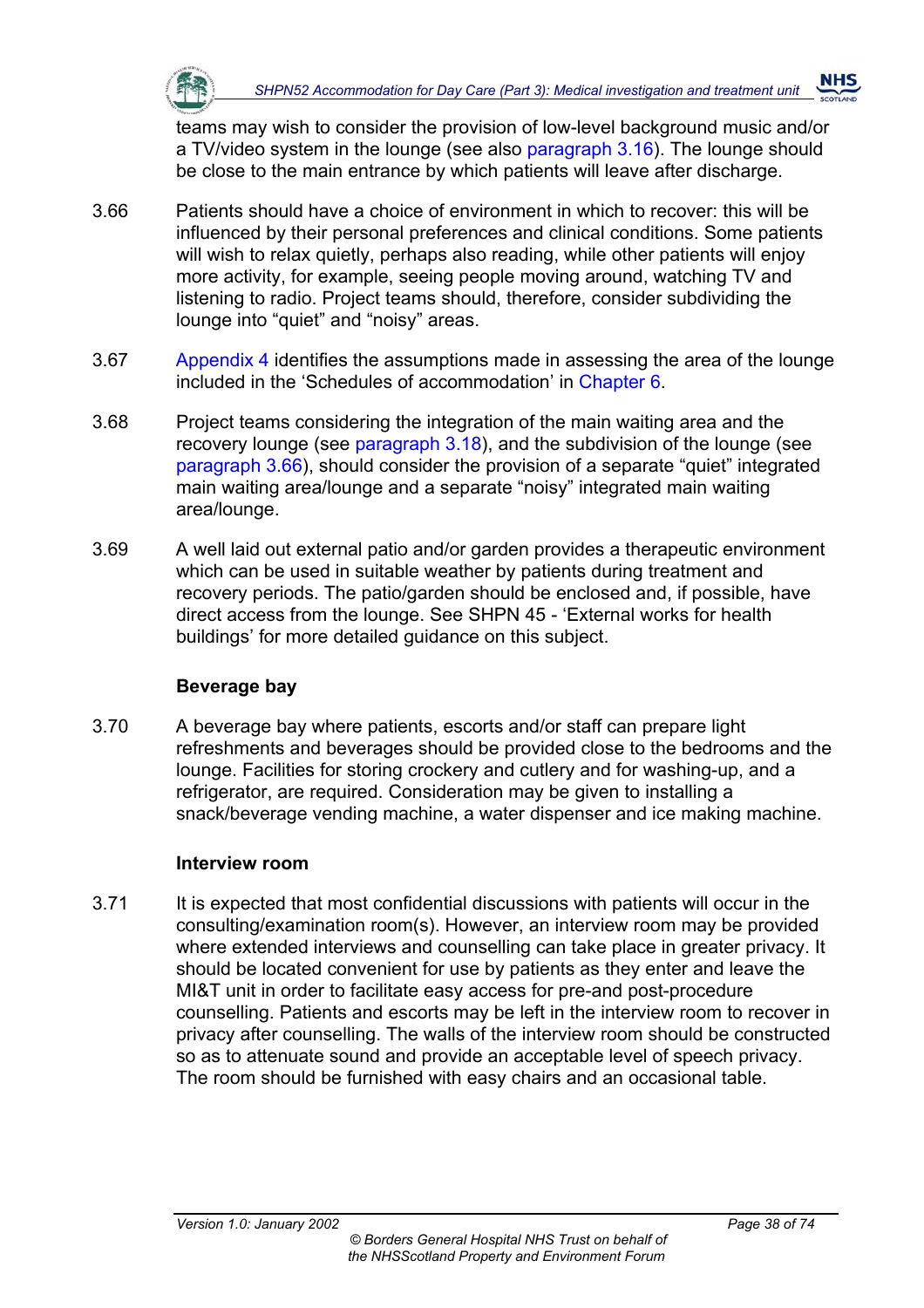

#### **Nurse manager's office**

3.72 This office is the administrative base for the nurse manager. It should be sufficiently private for confidential discussions between staff, and for interviewing patients' escorts. The office should accommodate one Type 3 office workstation with VDU and keyboard, telephone, seating for up to three other persons, and storage for books and files. If possible, the room should be located on an external wall and have a window.

#### **Unit director's office**

3.73 The unit director requires similar office facilities to those provided for the nurse manager. Project teams may not be able to justify provision of a unit director's office. It is included, therefore, as a project option.

#### **Medical staff office**

3.74 The medical staff office should include facilities for use by medical staff working in the unit for administrative work, confidential discussions and the dictation of case notes. A telephone is required. Project teams may not be able to justify provision of a medical staff office. It is included, therefore, as a project option.

#### **Staff change/locker room**

- 3.75 The guidance in Part 3 assumes that:
	- all staff will change within the unit;
	- personal hospital and/or unit uniforms will be issued elsewhere in the hospital.
- 3.76 Separate staff change/locker rooms are provided for men and women. In the staff change/locker rooms, staff change from outdoor clothing to a uniform and store outdoor clothing and other personal items.
- 3.77 Personal full-length lockers for the secure storage of dry outer and middle garments, footwear and small items of personal belongings are required. Hanging rails, with security, for the storage of wet outer garments and lockers for large items of personal belongings should be provided. Used uniforms will be deposited in a soiled linen trolley.
- 3.78 Project teams should consider providing electronic security locks on access doors to staff change/locker rooms.

#### **Staff sanitary facilities**

3.79 Sanitary facilities, including WCs with hand-wash basins, and a shower, should be located adjacent to the staff change/locker room. Separate facilities are required for male and female staff.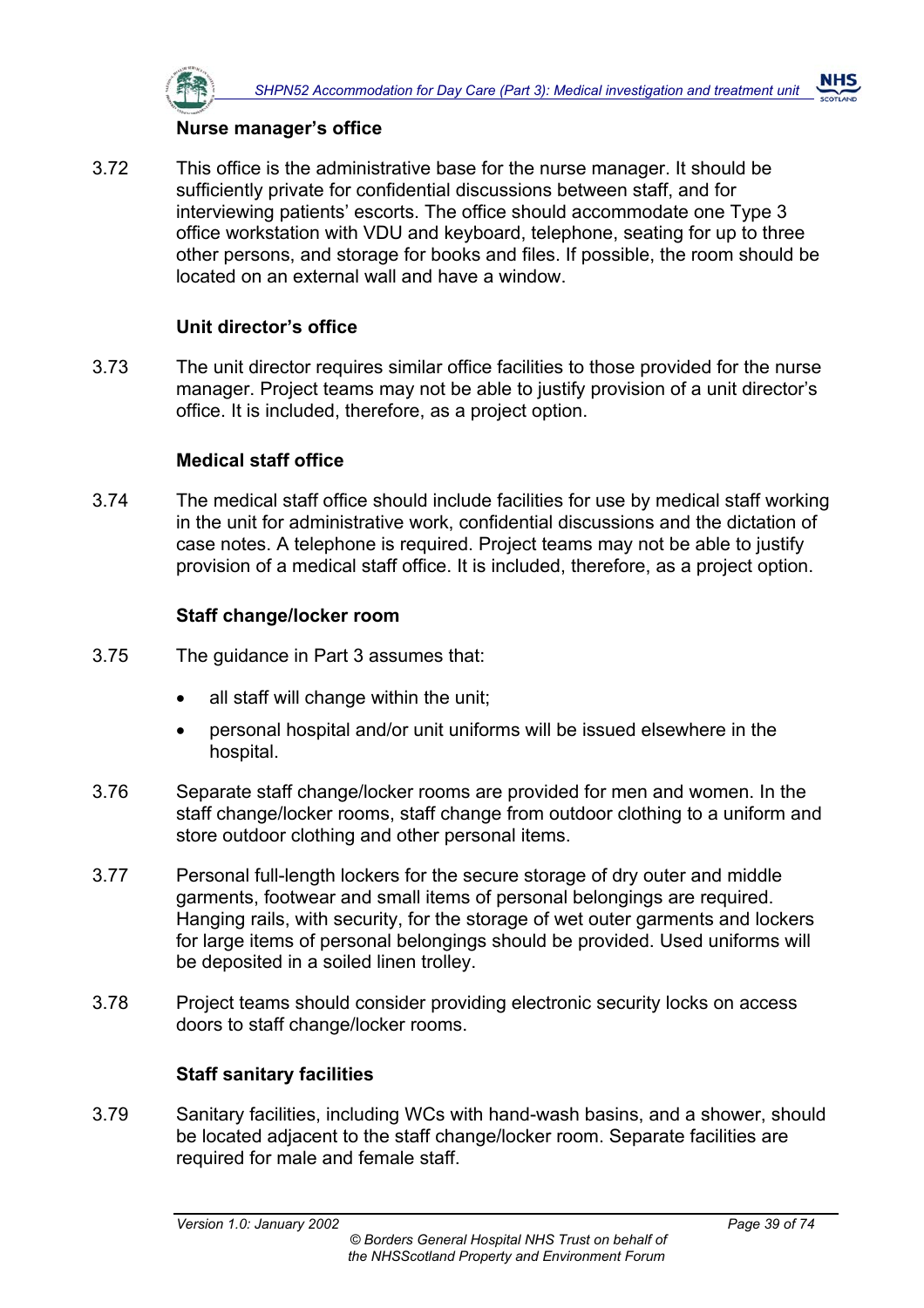

#### **Staff rest room**

- 3.80 Rest room facilities are required where staff can relax and take beverages and snacks. Project teams may determine how the total space available should be allocated. One large common room may be preferred or, alternatively and if appropriate, the total space may be divided to provide two rooms.
- 3.81 Rest rooms should have windows with a pleasant outlook, be comfortably furnished and include a telephone. Small lockers for the secure storage of small items of personal belongings may be located in rest rooms. Rest rooms should have direct access to the pantry.

#### **Pantry**

3.82 Pantry facilities are required for the safe handling of food, including the preparation of beverages and light snacks, for washing and storing crockery and cutlery, for storing a limited quantity of dry goods, and for the refrigerated storage of milk, etc. Equipment should include a stainless steel sink and drainer, a small electric water boiler, a microwave cooker, a worktop with cupboards, an automatic dishwasher and a hand-wash basin.

#### **Seminar room**

3.83 The nature of the work in an MI&T unit is such that staff cannot easily leave the unit when it is operational. A seminar room should therefore be provided within or close to the unit for teaching, tutorials, meetings, case conferences and clinical instruction. The room may also be used as a base for a clinical nurse teacher. Furniture and equipment should include upright stacking chairs with writing arms, a wall-mounted whiteboard, a mobile X-ray viewer, a video/TV monitor, a wall-mounted display panel and facilities for storing valuable and fragile items. Closed-circuit television may be provided from treatment areas to the seminar room.

#### **Baby feeding room**

3.84 A room where a baby can be breast or bottle fed, in privacy, should have direct access from the foyer and easy access from the main waiting area, bed rooms and lounge. Seating, and facilities for the disposal of waste, are required. Handwash facilities should also be provided. The room may be made available to people attending other parts of the hospital if it is suitably located. Provision of a baby feeding room is a project option.

#### **Nappy changing room**

3.85 A room where a baby can have a nappy changed, in privacy, should adjoin the baby feeding room. Seating, and facilities for the disposal of soiled nappies and other waste, are required. Hand-wash facilities should also be provided. The

*Version 1.0: January 2002 Page 40 of 74*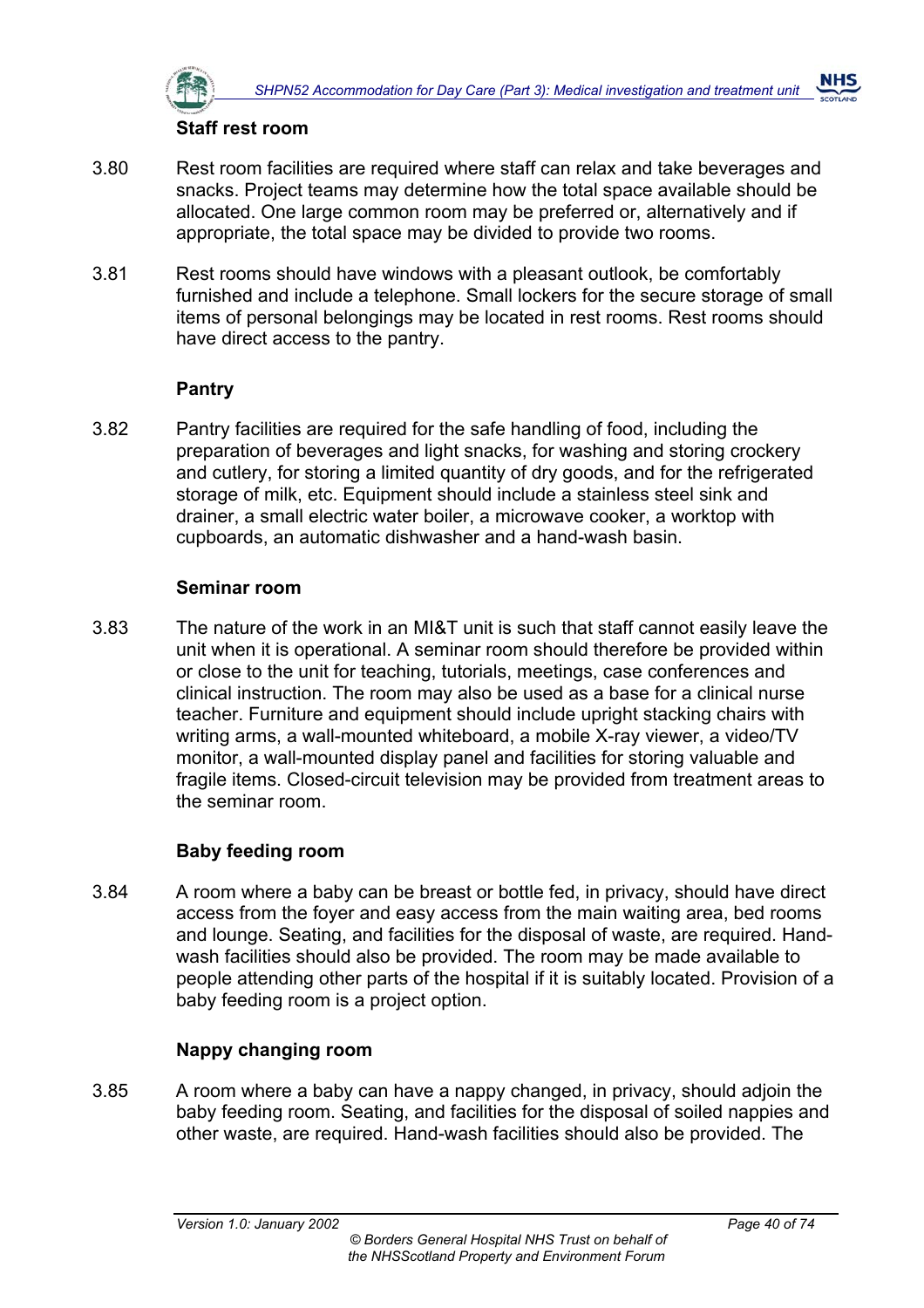

room may be made available to people attending other parts of the hospital if it is suitably located. Provision of a nappy changing room is a project option.

#### **Public telephones**

3.86 Patients and escorts may need the use of a telephone. A fixed payphone should be provided in the foyer. Payphone socket-outlets should be provided in the bedrooms and the lounge for use with a telephone trolley and/or a portable telephone. Consideration should be given to use of a payphone by a person in a wheelchair and a person with impaired hearing. The need for patients and escorts to be able to conduct telephone conversations in privacy should be recognised.

#### **General store**

3.87 A general store should be provided for the storage of mobile and loose items of medical and other equipment and for general supplies. Floor space where items of mobile equipment and a linen exchange trolley can be parked, and shelving for storage, are required.

#### **Unit cleaners' room**

3.88 Space and facilities must be sufficient for parking and manoeuvring cleaning machines and for the cleansing of cleaning equipment and the disposal of fluids and used cleaning materials. Hand-wash facilities are also required. Shelving and vertical storage should not encroach on the working space or restrict access to the cleaners' sink. The cleaners' room should be located away from the principal routes used by patients. A close relationship with any particular area within the unit is not required. The door to the room must be lockable. A locked cupboard for the safe storage of cleaning materials etc should be provided within the room.

#### **Disposal hold**

- 3.89 A disposal hold is required where bags of soiled linen for reprocessing, SSD returns, bags of refuse for disposal and other items as appropriate can await removal by portering staff. Bagged items should be identified appropriately, using a colour-code system, in accordance with local policy.
- 3.90 The floor space should be clearly sub-divided in order that the types of commodity are separate from each other. This will not only assist rapid collection but should minimise the risk of items for reprocessing being accidentally taken for disposal by incineration.
- 3.91 The hold area should be located near the exit from which collections will be made.
- 3.92 Project teams should examine the size of the hold in relation to the anticipated maximum load on the space, for example the largest number of bags of soiled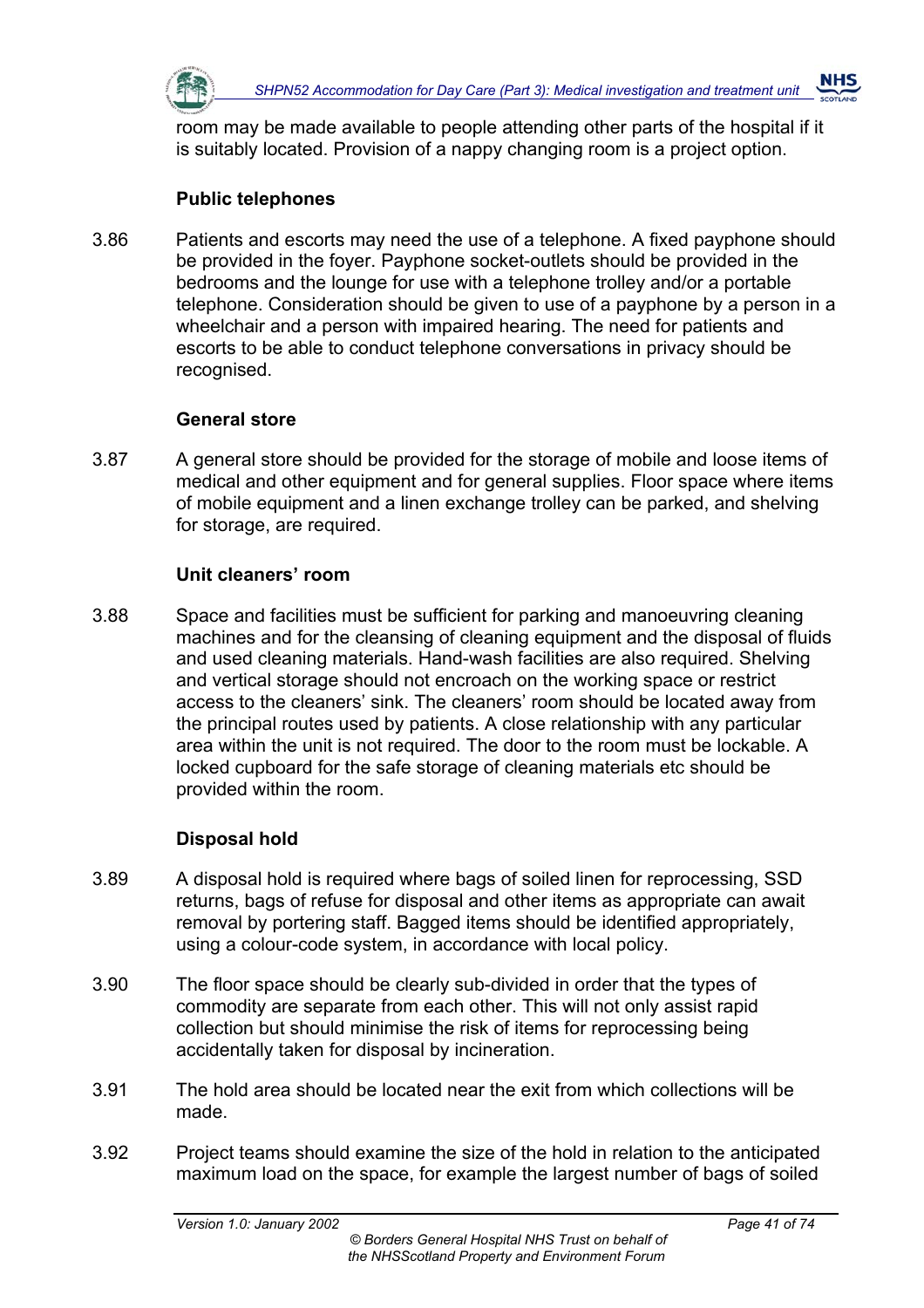

linen and refuse and SSD returns likely to be held at any one time. The maximum load will be influenced mainly by the workload of the unit and the frequency of collections. If the hold appears to be inadequate in size, consideration may be given to increasing the frequency of collection as an alternative to providing a larger hold.

#### **Switchcupboard**

- 3.93 A unit switchcupboard, with lockable doors, housing the main isolators and distribution fuse switchgear should be:
	- accessible directly from a circulation area (access space may be part of the circulation area);
	- sited away from water services.
- 3.94 The switchcupboard, where possible, should be sited within the unit. There should be clear and safe access for maintenance staff and care should be taken to ensure that safety is not compromised, during maintenance, from passing traffic or the opening of adjacent doors.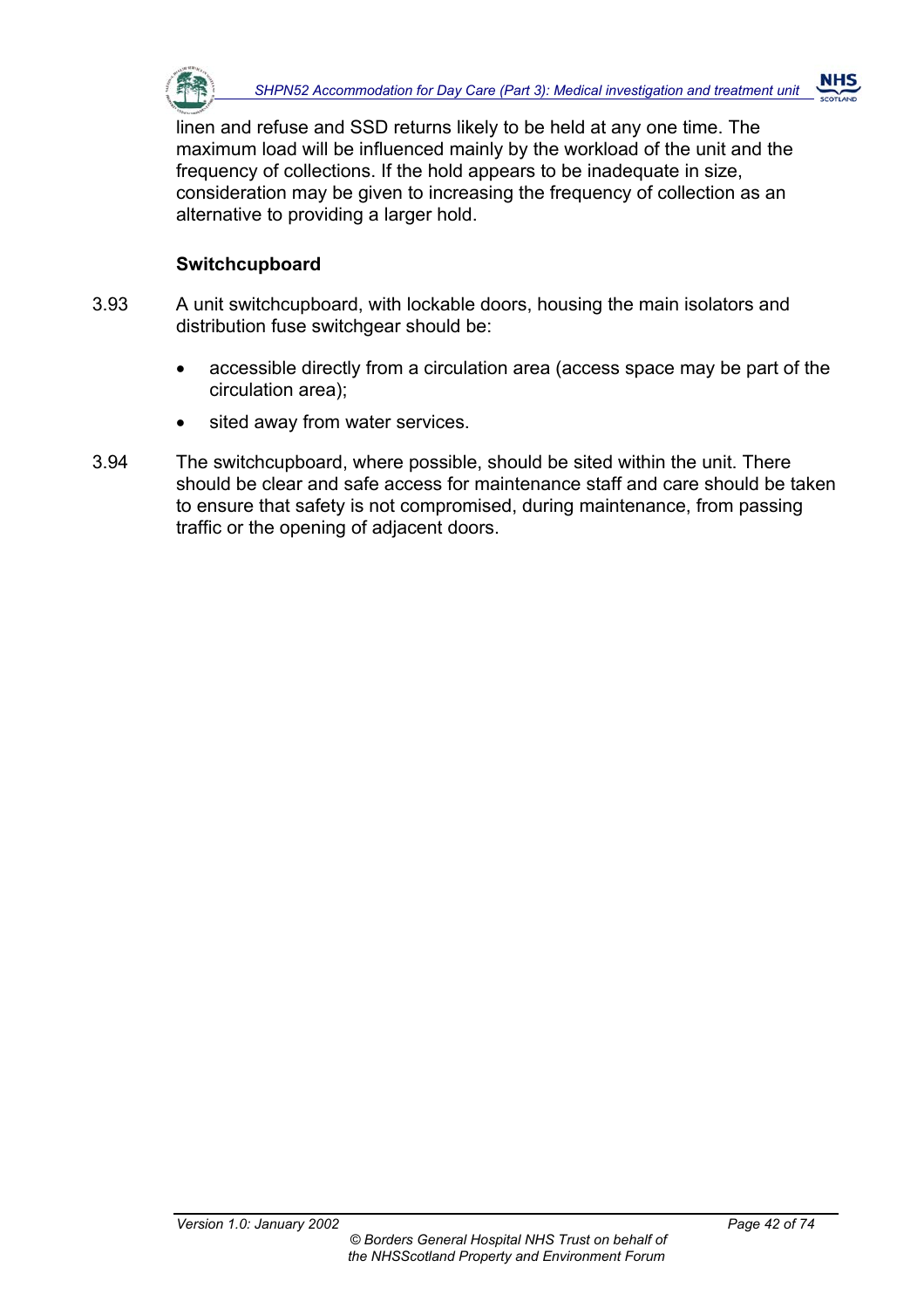<span id="page-42-0"></span>

# **4. General functional and design requirements**

## **Introduction**

4.1 There is no supplementary guidance under this heading for a medical investigation and treatment unit. For guidance on general functional and design requirements refer to SHPN 03: General design guidance, which should be implemented as appropriate for the project under consideration.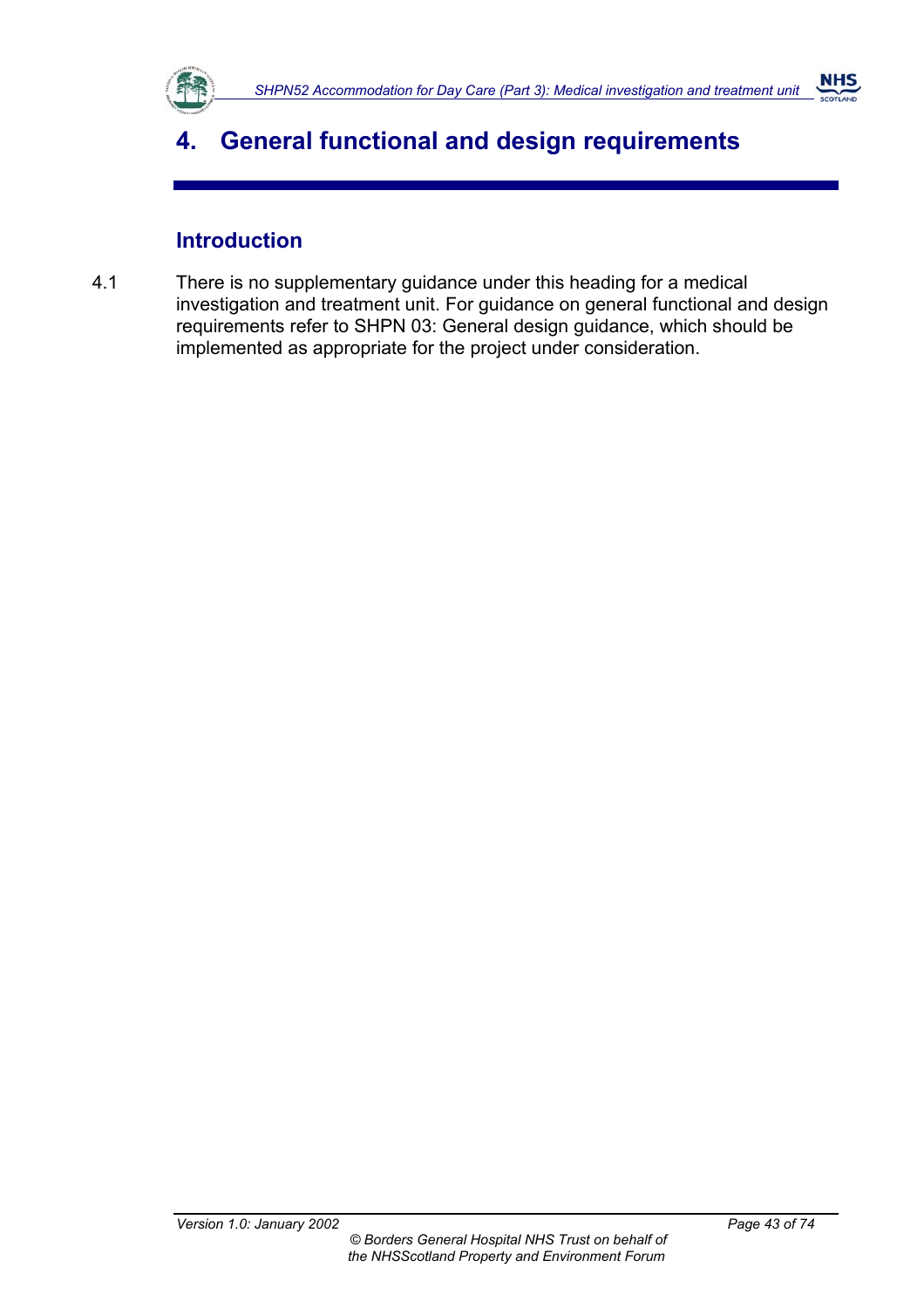<span id="page-43-0"></span>

## **5. Engineering services**

## **Introduction**

5.1 This Chapter describes specific engineering services requirements for a medical investigation and treatment unit (MI&TU). It complements the general engineering services guidance given in SHPN 03: General design guidance. The combined guidance should not inhibit the design solution, but will acquaint the engineering members of the multi-disciplinary design team with the design criteria and material specification needed to meet the functional requirements.

### **Maximum demands**

5.2 As a guide and for preliminary planning purposes only, the following table gives the estimated demands for a 12 bed MI&T unit.

| <b>Service</b>                     | Typical max.<br>demand | <b>Notes</b>               |
|------------------------------------|------------------------|----------------------------|
| Heating/ventilation/hot water (kW) | 85                     |                            |
| Hot water $(1/s)$                  | 0.5                    | Storage 410 litres         |
|                                    |                        | (2 hour recovery)          |
| Cold Water (I/s)                   | 0.6                    | Storage 1,050 litres       |
| Supply ventilation $(m^3/s)$       | 0.94                   |                            |
| Extract ventilation $(m^3/s)$      | 0.95                   | Clean and dirty            |
| Electrical (kVA)                   | 20                     | Includes essential<br>5kVA |
| Medical gases (litre/min)          |                        |                            |
| Oxygen                             | 20                     |                            |
| Vacuum                             | 20                     |                            |

## **Mechanical services**

#### **Heating**

Heating throughout the unit should be controlled by the building management system to "set back" temperatures to 10°C during "out-of-use" hours. A manual override should restore all plant promptly to full operational status. 5.3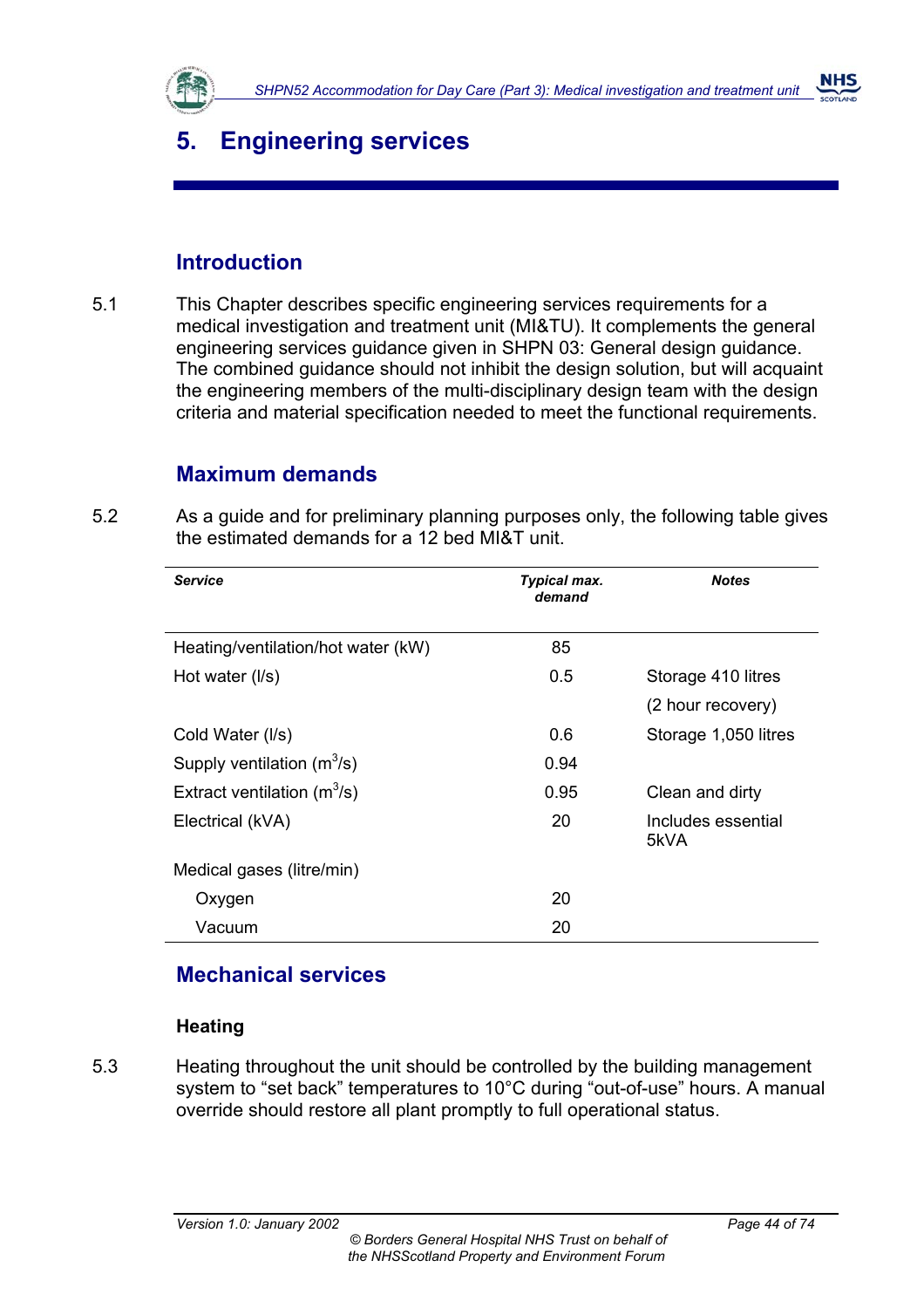<span id="page-44-0"></span>

#### **Ventilation**

- 5.4 Wherever possible, spaces should be naturally ventilated. Single and multi-bed areas will therefore normally be naturally ventilated but the treatment room and some other areas will require mechanical supply and/or extract for clinical or functional reasons.
- 5.5 The ventilation system serving the treatment and similar rooms may be turned off during periods of non-use. However, the controls should provide for automatic reinstatement of the system via the building management system or sensors which detect the presence of staff.

#### **Piped medical gases and vacuum**

5.6 Treatment room(s) should be provided with oxygen and vacuum (see [paragraphs 3.47](#page-34-0) and [3.53\)](#page-34-0). Further guidance on piped medical gas systems is contained in SHTM 2022.

#### **Pneumatic transport**

- 5.7 Pneumatic tube transport may provide a viable alternative to porters for moving specimens to the pathology department. Factors to be assessed will include:
	- distance, time and cost of travel between the two locations;
	- time to process specimens in the laboratory;
	- proportion of specimens which require urgent results.
- 5.8 Further guidance on pneumatic conveyor systems is contained in SHTM 2009.

## **Electrical services**

#### **Secondary entrance**

- 5.9 A door security intercommunication system is required between the secondary entrance and reception counter to prevent unauthorised entry while permitting free movement of staff. The system should provide for verbal communication with, and an electro-magnetically operated door lock to be controlled from, the reception counter.
- 5.10 An override, located inside the secondary entrance, can provide staff with a convenient exit route for normal work or in the event of fire. The lock should disengage on initiation of the fire alarm system.

Note: A relaxation of the Building Standards (Scotland) Regulations may be required.

*Version 1.0: January 2002 Page 45 of 74*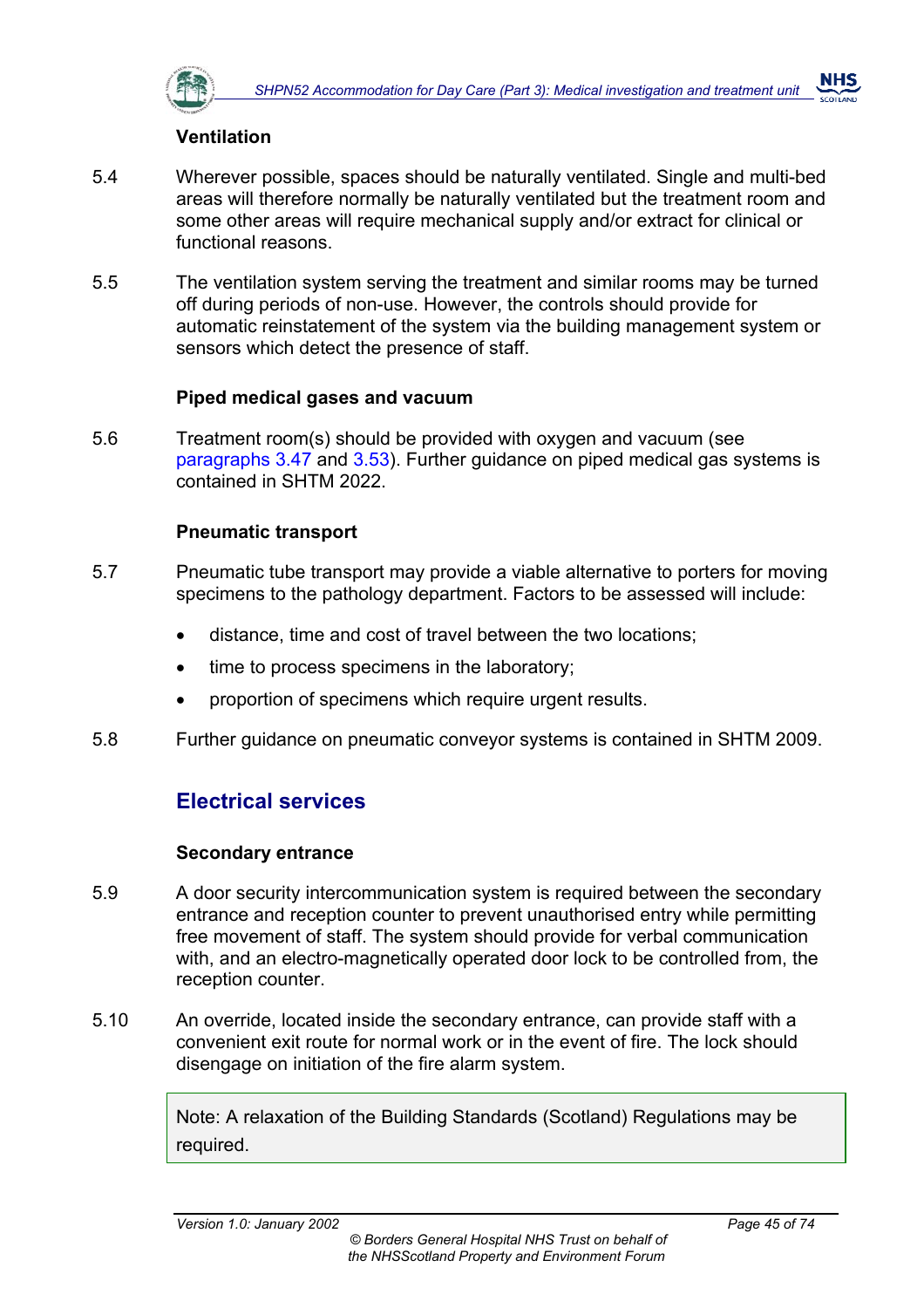

#### **Staff location system**

5.11 The hospital staff location system should be extended to include this unit.

#### **Patient/staff and staff/staff call systems**

- 5.12 Patient/staff call points should be provided in all bed spaces (see [paragraph](#page-31-0)  [3.33\)](#page-31-0) and in all spaces where patients may be left alone temporarily, such as consultation/ examination/treatment rooms and WCs.
- 5.13 Staff/staff call points should be provided in all spaces where staff consult, examine and treat patients.

#### **Music and television**

5.14 Conduits for television/video and background music system outlets may be provided to the main waiting area and the recovery lounge (see [paragraphs](#page-28-0)  [3.16](#page-28-0) and [3.66\)](#page-37-0) and may be supplied from the hospital system.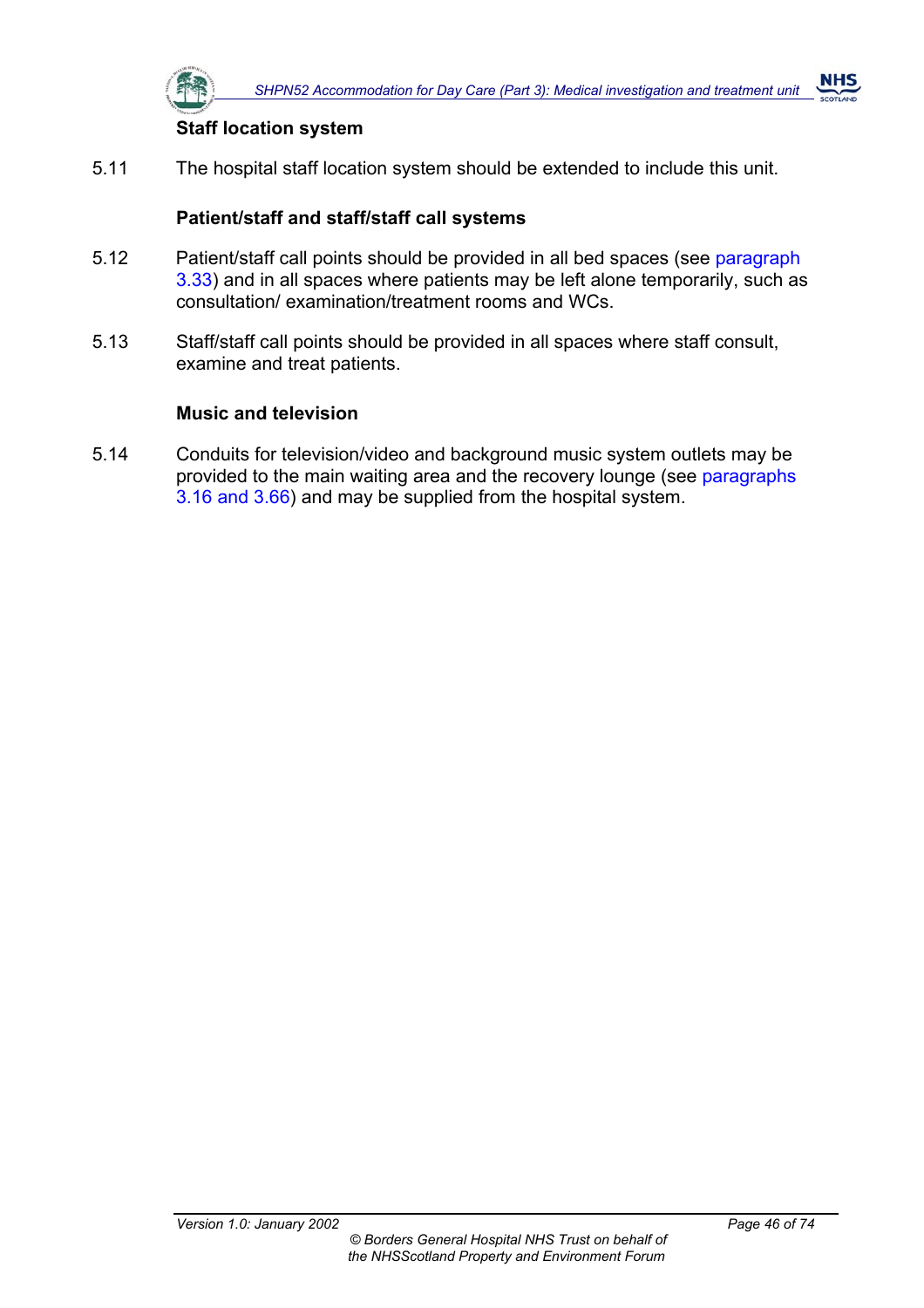<span id="page-46-0"></span>

## **6. Schedules of accommodation**

## **Introduction**

- 6.1 The following schedules are based on the text in [Chapter 3,](#page-25-0) and are illustrative of the acceptable accommodation for the functional units detailed.
- 6.2 The Schedules include Essential Complementary Accommodation (ECA) and Optional Accommodation and Services (OAS). For a definition of these terms and for an explanation of the use of dimensions and areas and the provision of circulation space, communications space and engineering space, please refer to SHPN 03: General design guidance.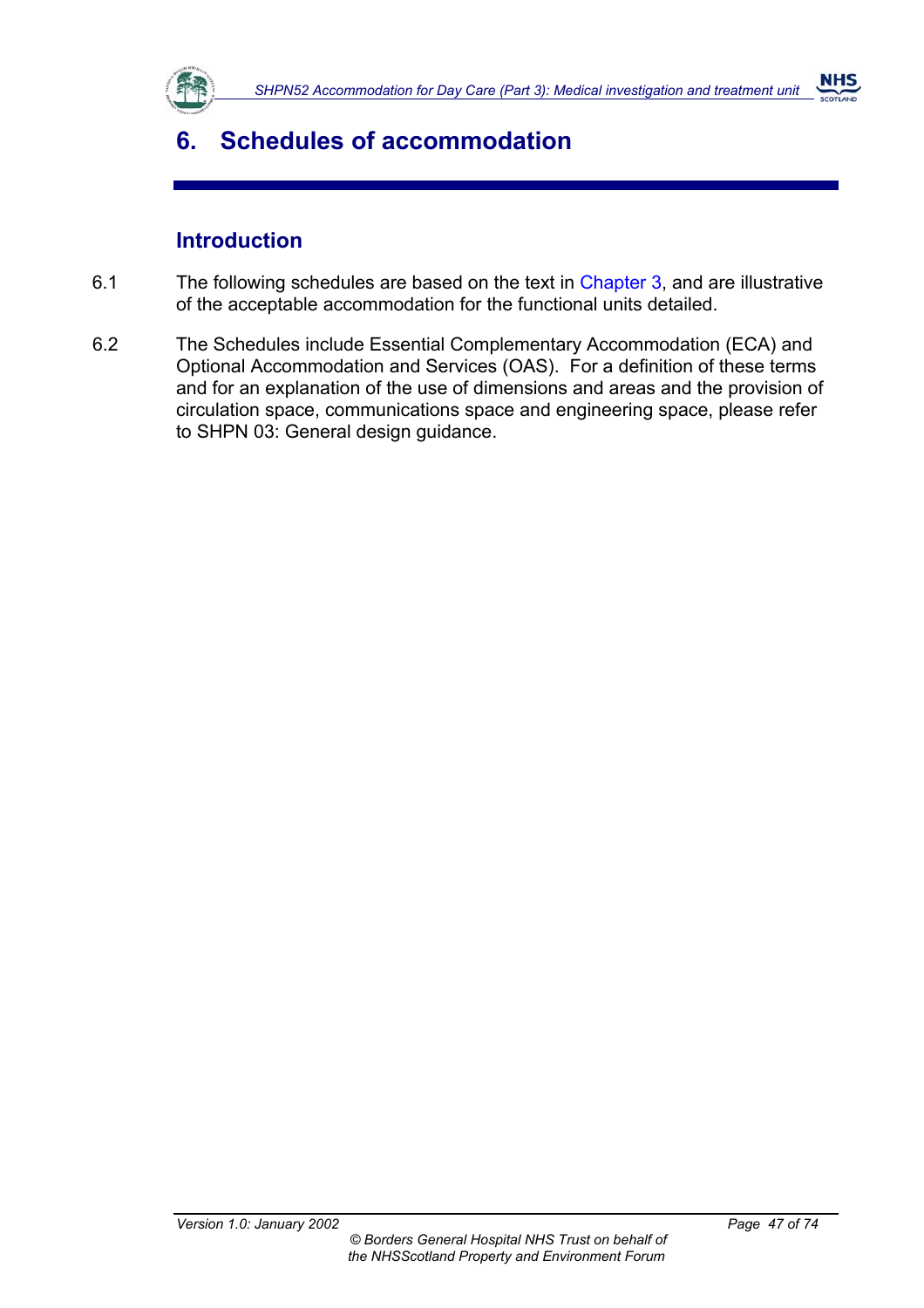

**NHS** 

|      |                               |              |                | 6 beds       | 12 beds                 |              |                         | 18 beds |  |
|------|-------------------------------|--------------|----------------|--------------|-------------------------|--------------|-------------------------|---------|--|
| Para | <b>Activity space</b>         | <b>Space</b> |                | <b>Total</b> |                         | <b>Total</b> |                         | Total   |  |
| No.  |                               | area         |                | area         |                         | area         |                         | area    |  |
|      |                               | sq.m.        | Qty            | sq.m.        | Qty                     | sq.m.        | Qty                     | sq.m.   |  |
|      | <b>Entrance and reception</b> |              |                |              |                         |              |                         |         |  |
| 3.5  | Draught lobby                 | 11.0         | 1              | 11.0         | 1                       | 11.0         | $\mathbf{1}$            | 11.0    |  |
| 3.6  | Foyer                         |              | $\mathbf{1}$   | 20.0         | 1                       | 27.5         | 1                       | 36.0    |  |
| 3.9  | Reception                     |              | 1              | 9.5          | 1                       | 13.5         | 1                       | 13.5    |  |
| 3.12 | General office                | 14.0         | $\mathbf{1}$   | 14.0         | 1                       | 14.0         | $\mathbf{1}$            | 14.0    |  |
| 3.13 | Records trolley store         | 2.5          | $\mathbf{1}$   | 2.5          | 1                       | 2.5          | $\mathbf{1}$            | 2.5     |  |
| 3.16 | Main waiting                  |              | 1              | 20.0         | 1                       | 31.0         | $\mathbf{1}$            | 31.0    |  |
| 3.8  | Wheelchair wc - type 5        | 4.5          | 1              | 4.5          | 1                       | 4.5          | $\mathbf 1$             | 4.5     |  |
|      | Patient investigation &       |              |                |              |                         |              |                         |         |  |
|      | treatment spaces              |              |                |              |                         |              |                         |         |  |
| 3.25 | Consulting/examination room   | 16.5         | 1              | 16.5         | 2                       | 33.0         | 3                       | 49.5    |  |
| 3.42 | Staff base                    | 4.5          | $\mathbf{1}$   | 4.5          | $\mathbf 1$             | 4.5          | $\mathbf{1}$            | 4.5     |  |
| 3.37 | Multi-bed room (4 beds)       | 40.0         | 1              | 40.0         | $\overline{2}$          | 80.0         | 3                       | 120.0   |  |
| 3.41 | Single-bed room               | 11.5         | $\overline{c}$ | 23.0         | 4                       | 46.0         | 6                       | 69.0    |  |
| 3.44 | Treatment room                | 12.5         | $\mathbf{1}$   | 12.5         | 1                       | 12.5         | $\mathbf{1}$            | 12.5    |  |
| 3.64 | Trolley/wheelchair bay        | 5.0          | 1              | 5.0          | 1                       | 5.0          | $\mathbf{1}$            | 5.0     |  |
| 3.71 | Interview room                | 7.0          | 1              | 7.0          | 1                       | 7.0          | 1                       | 7.0     |  |
|      | <b>Patient recovery areas</b> |              |                |              |                         |              |                         |         |  |
| 3.65 | Recovery lounge               |              | $\mathbf{1}$   | 22.0         | 1                       | 27.5         | $\mathbf 1$             | 35.0    |  |
| 3.70 | Beverage bay                  |              | 1              | 8.0          | 1                       | 8.0          | $\mathbf 1$             | 8.0     |  |
|      | <b>Sanitary facilities</b>    |              |                |              |                         |              |                         |         |  |
| 3.8  | Wheelchair wc - type 5        | 4.5          | $\mathbf{1}$   | 4.5          | 1                       | 4.5          | $\overline{\mathbf{c}}$ | 9.0     |  |
|      | <b>Staff facilities</b>       |              |                |              |                         |              |                         |         |  |
| 3.75 | Male staff change/locker      |              | 1              | 12.0         | 1                       | 21.0         | 1                       | 30.0    |  |
| 3.75 | Female staff change/locker    |              | 1              | 12.0         | 1                       | 21.0         | 1                       | 30.0    |  |
| 3.79 | Staff wc/wash - type 1        | 2.0          | 1              | 2.0          | $\overline{\mathbf{c}}$ | 4.0          | 4                       | 8.0     |  |
| 3.79 | Staff shower - type 4         | 2.5          | 1              | 2.5          | $\overline{2}$          | 5.0          | $\overline{2}$          | 5.0     |  |
| 3.80 | Staff rest room               |              | $\mathbf{1}$   | 10.0         | $\mathbf 1$             | 16.0         | $\mathbf 1$             | 22.5    |  |
| 3.82 | Pantry                        | 6.0          | $\mathbf{1}$   | 6.0          | $\mathbf 1$             | 6.0          | $\mathbf 1$             | 6.0     |  |
| 3.72 | Nurse manager's office        | 9.0          | 1              | 9.0          | $\mathbf{1}$            | 9.0          | $\mathbf{1}$            | 9.0     |  |
|      | <b>Support spaces</b>         |              |                |              |                         |              |                         |         |  |
| 3.62 | Resuscitation trolley bay     |              | 1              | 2.0          | $\mathbf{1}$            | 2.0          | $\mathbf{1}$            | 2.0     |  |
| 3.59 | Clean utility room            | 10.0         | 1              | 10.0         | 1                       | 10.0         | 1                       | 10.0    |  |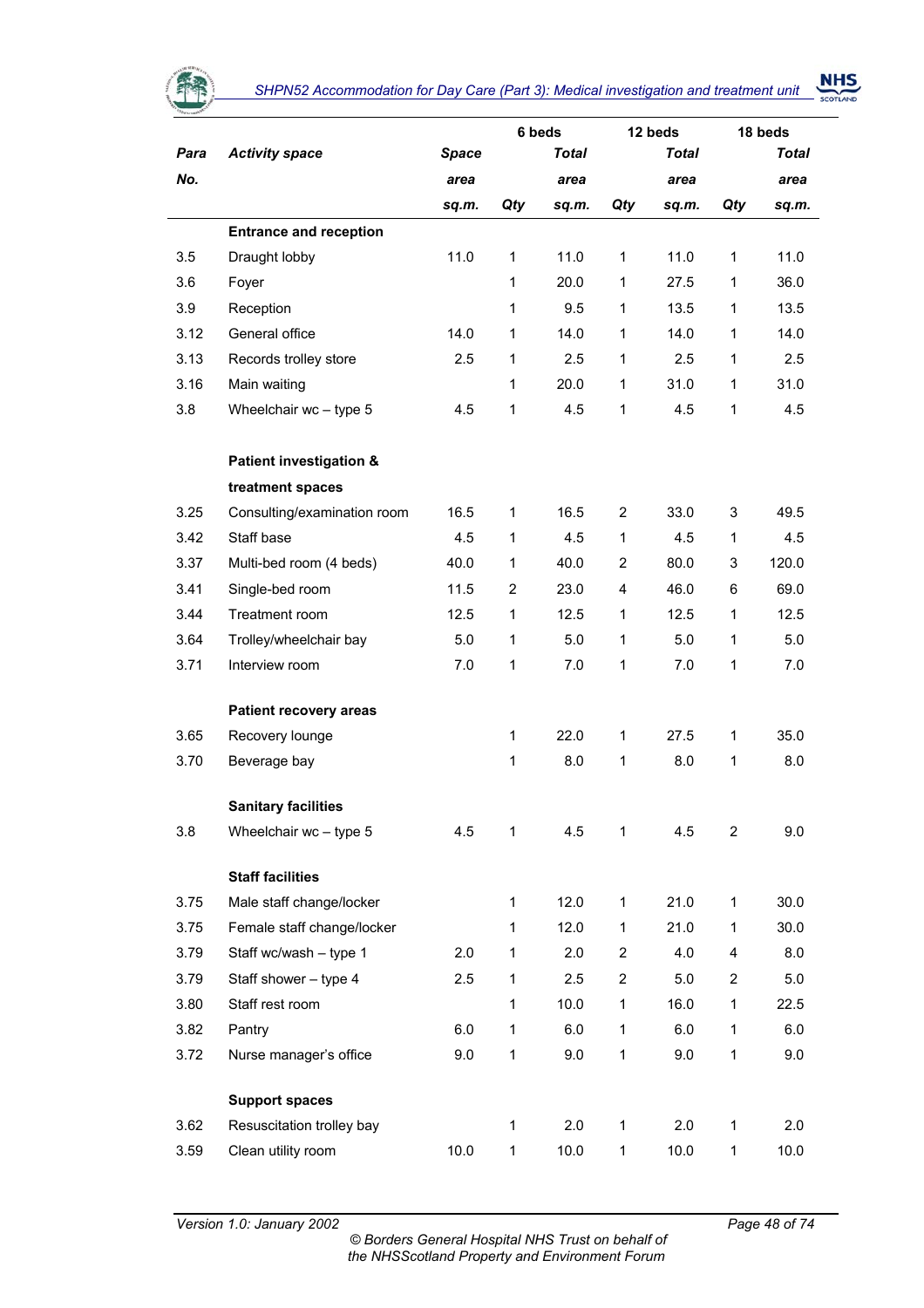

|      |                          |              |     | 6 beds       |     | 12 beds      |     | 18 beds      |
|------|--------------------------|--------------|-----|--------------|-----|--------------|-----|--------------|
| Para | <b>Activity space</b>    | <b>Space</b> |     | <b>Total</b> |     | <b>Total</b> |     | <b>Total</b> |
| No   |                          | area         |     | area         |     | area         |     | area         |
|      |                          | sq.m.        | Qty | sq.m.        | Qty | sq.m.        | Qty | sq.m.        |
| 3.60 | Dirty utility room       | 6.5          | 1   | 6.5          | 1   | 6.5          | 1   | 6.5          |
| 3.87 | General store            |              | 1   | 12.0         | 1   | 18.0         | 1   | 24.0         |
| 3.89 | Disposal hold            |              | 1   | 6.0          | 1   | 8.0          | 1   | 12.0         |
| 3.93 | Switch cupboard          |              | 1   | 2.0          | 1   | 4.0          | 1   | 6.0          |
|      | Net Total                |              |     | 316.5        |     | 462.5        |     | 603.0        |
|      | ADD - Planning provision | 5%           |     | 15.8         |     | 23.1         |     | 30.2         |
|      | Sub-Total                |              |     | 332.3        |     | 485.6        |     | 633.2        |
|      | ADD - Engineering zone   | 3%           |     | 10.0         |     | 14.6         |     | 19.0         |
|      | ADD - Circulation        | 27%          |     | 89.7         |     | 131.1        |     | 171.0        |
|      | <b>Gross Total</b>       |              |     | 432.0        |     | 631.3        |     | 823.2        |
|      | Departmental areas       |              |     | 432.0        |     | 632.0        |     | 824.0        |

Cont. l.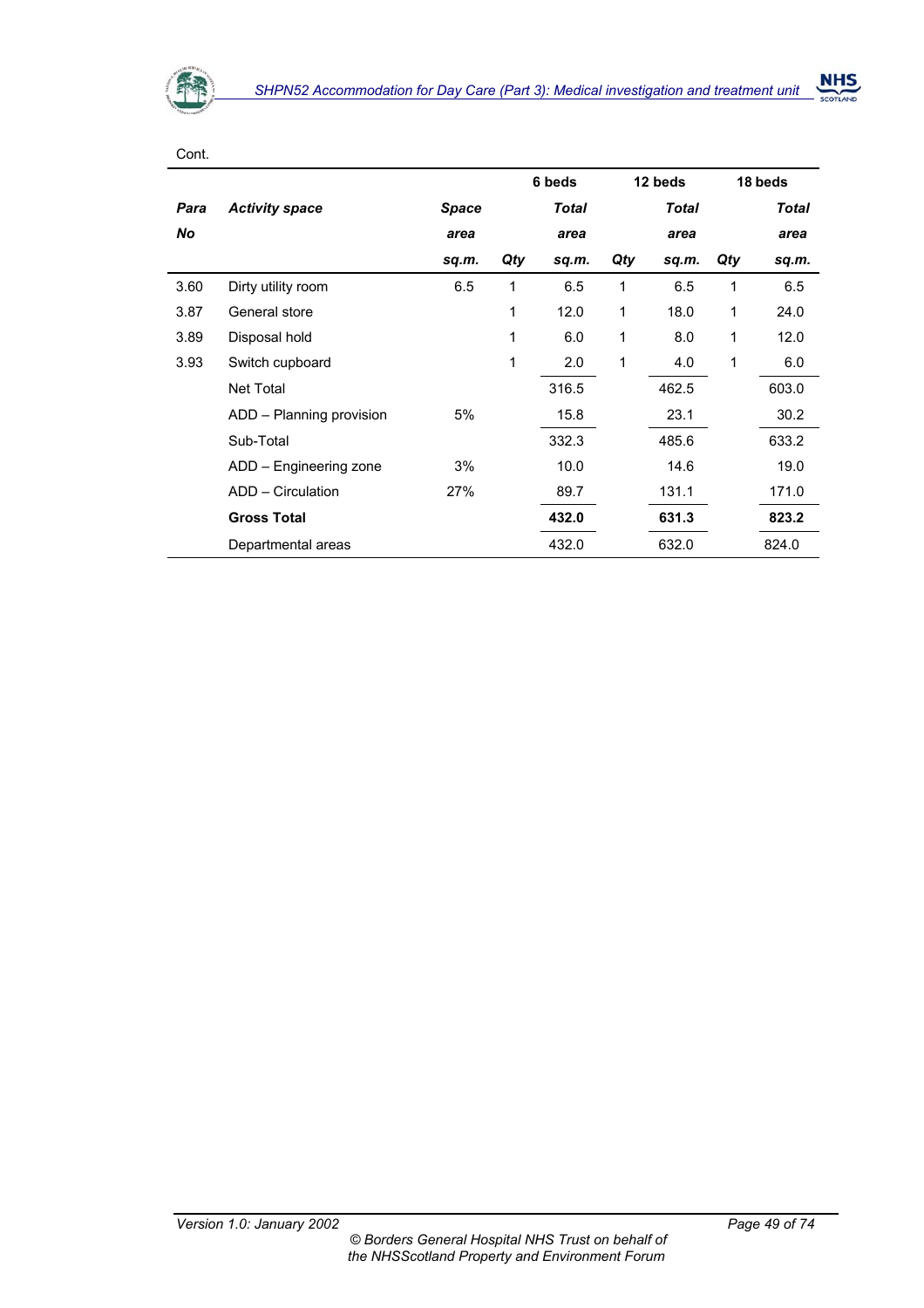### **Essential Complementary Accommodation**

|            |                       |                               | 5%                       | 3%                          | 27%                         |                               |
|------------|-----------------------|-------------------------------|--------------------------|-----------------------------|-----------------------------|-------------------------------|
| Para<br>No | <b>Activity space</b> | <b>Space</b><br>area<br>sq.m. | <b>Planning</b><br>sq.m. | <b>Engineering</b><br>sq.m. | <b>Circulation</b><br>sq.m. | <b>Total</b><br>area<br>sq.m. |
| 3.83       | Seminar room          | 20.0                          | 1.0                      | 0.6                         | 5.9                         | 28.0                          |
| 3.63       | Shower $-$ type 4     | 3.0                           | 0.2                      | 0.1                         | 0.8                         | 4.0                           |
| 3.88       | Unit cleaners' room   | 7.0                           | 0.4                      | 0.2                         | 1.9                         | 9.0                           |

## **Optional Accommodation and Services**

|      |                                  |               | 5%              | 3%                 | 27%                |               |
|------|----------------------------------|---------------|-----------------|--------------------|--------------------|---------------|
| Para | <b>Activity space</b>            | <b>Space</b>  | <b>Planning</b> | <b>Engineering</b> | <b>Circulation</b> | <b>Total</b>  |
| No   |                                  | area<br>sq.m. | sq.m.           | sq.m.              | sq.m.              | area<br>sq.m. |
|      | Patient investigation &          |               |                 |                    |                    |               |
|      | treatment space                  |               |                 |                    |                    |               |
| 3.25 | Consulting/examination room      | 16.5          | 0.8             | 0.5                | 4.7                | 23.0          |
| 3.44 | Treatment room                   | 12.5          | 0.6             | 0.4                | 3.5                | 17.0          |
| 3.50 | Urodynamics treatment room       | 22.5          | 1.1             | 0.7                | 6.2                | 31.0          |
|      | <b>Add. treatment facilities</b> |               |                 |                    |                    |               |
|      | (extra over area)                |               |                 |                    |                    |               |
| 3.44 | Treatment room                   | 10.0          | 0.5             | 0.3                | 2.7                | 14.0          |
|      |                                  |               |                 |                    |                    |               |
| 3.87 | General store                    | 10.0          | 0.5             | 0.3                | 2.7                | 14.0          |
|      | <b>Miscellaneous spaces</b>      |               |                 |                    |                    |               |
| 3.73 | Unit director's office           | 9.0           | 0.5             | 0.3                | 2.8                | 13.0          |
| 3.74 | Medical staff office             | 11.0          | 0.6             | 0.3                | 3.1                | 15.0          |
| 3.8  | Wheelchair wc - type 5           | 4.0           | 0.2             | 0.1                | 1.2                | 6.0           |
| 3.84 | Baby feeding room                | 5.5           | 0.3             | 0.2                | 1.6                | 8.0           |
| 3.85 | Nappy changing room              | 4.0           | 0.2             | 0.1                | 1.2                | 6.0           |
| 3.63 | Shower - type 4                  | 3.0           | 0.2             | 0.1                | 0.8                | 4.0           |
| 3.21 | Venepuncture room - 1 bay        | 8.0           | 0.4             | 0.3                | 2.3                | 11.0          |
| 3.21 | Venepuncture room - 2 bay        | 16.0          | 0.8             | 0.5                | 4.7                | 22.0          |
| 3.21 | Venepuncture room - 3 bay        | 24.0          | 1.2             | 0.8                | 7.0                | 33.0          |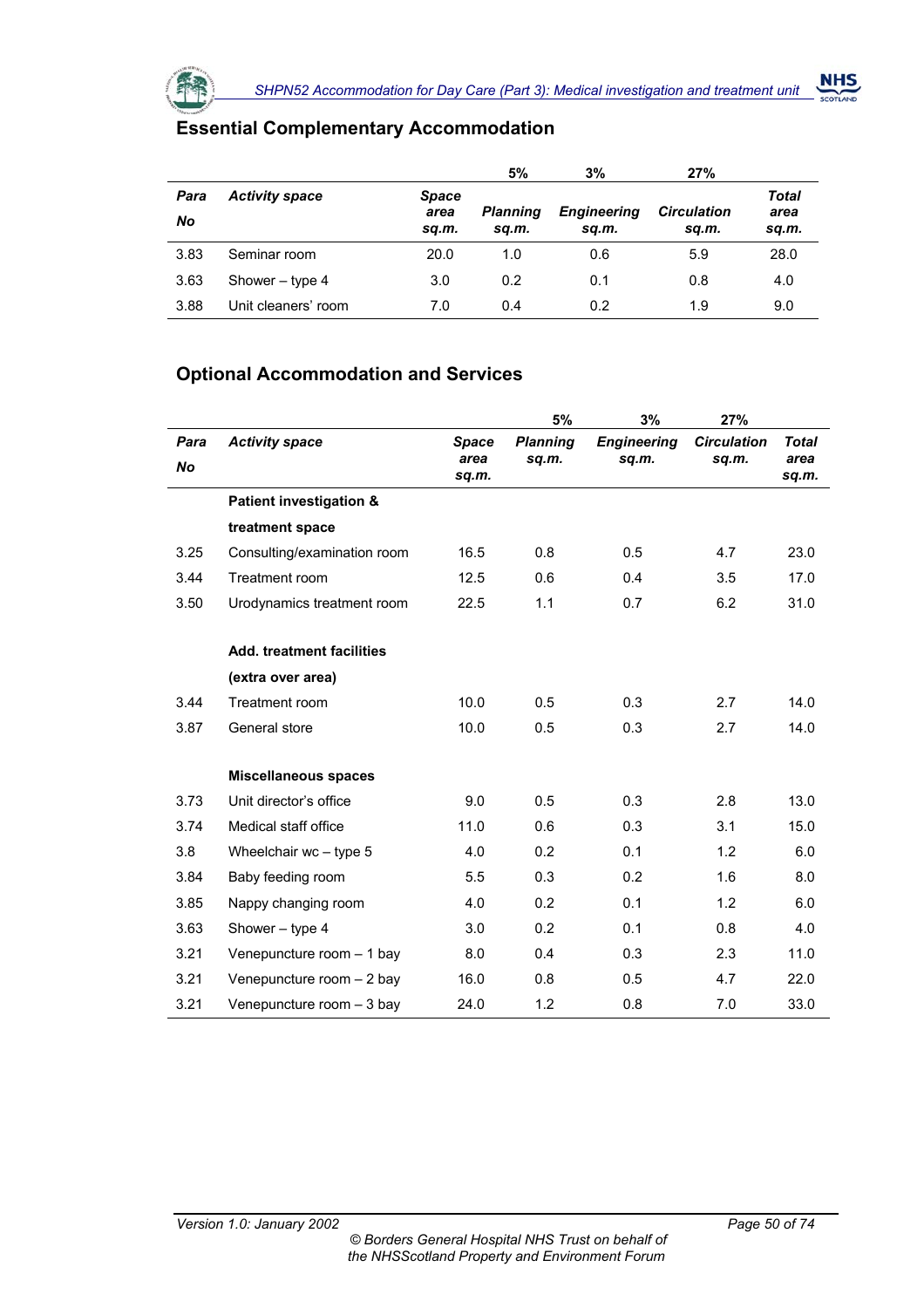

# **7. Appendices**

- **Appendix 1** [Specialities and investigations/treatments](#page-51-0)
- **Appendix 2** A method for calculating the number of beds/number [of consulting/examination rooms required in an MI&T](#page-55-0)  unit
- **Appendix 3** [Information management and technology network](#page-61-0)  diagram (Figure 2) – Glossary
- **Appendix 4** [Areas of main waiting area and lounge](#page-63-0)
- **Appendix 5** [Combined day surgery, endoscopy and MI&T unit](#page-66-0)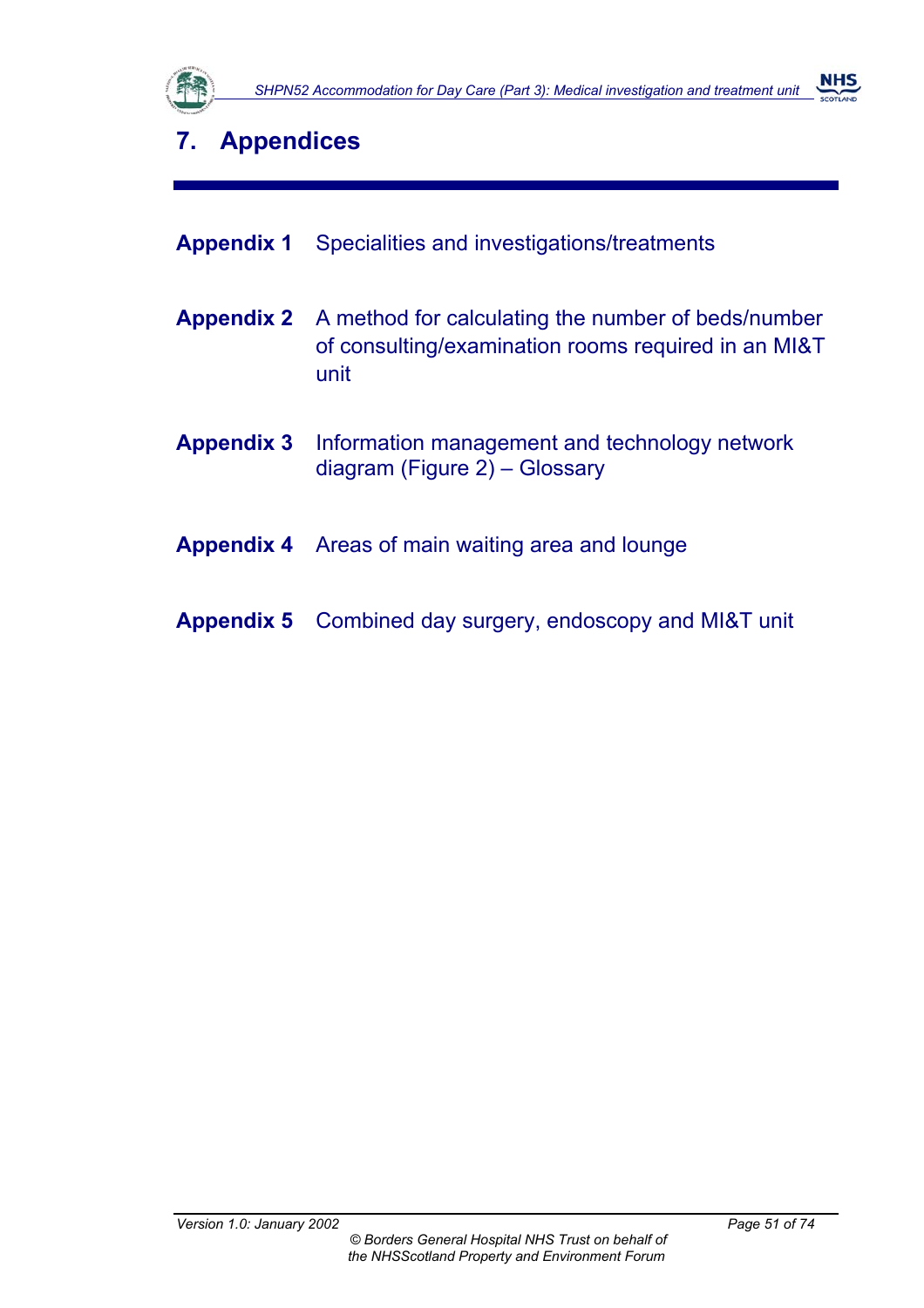<span id="page-51-0"></span>

# **Appendix 1**

## **Specialities and investigations/treatments**

Specialities which might use an MI&T unit for day case procedures and, relative to each speciality, a list of investigations and treatments for which patients might be admitted.

#### **Cardiology**

- pacemaker implantation;
- exercise stress test;
- transoesophageal echo;
- introduction of drug therapy;
- blood pressure monitoring.

#### **Clinical haematology**

- blood transfusion;
- autologous blood transfusion;
- blood volume measurement;
- intravenous infusion (chemotherapy, in case of accidents of Factor 8 for haemophiliacs, and to give artificial immunity);
- bone marrow aspiration;
- trephine bone biopsy;
- peripheral stem cell harvest;
- urgent assessment of haematological disorders;
- teaching self-administration of drugs.

#### **Dermatology**

dressing ulcers.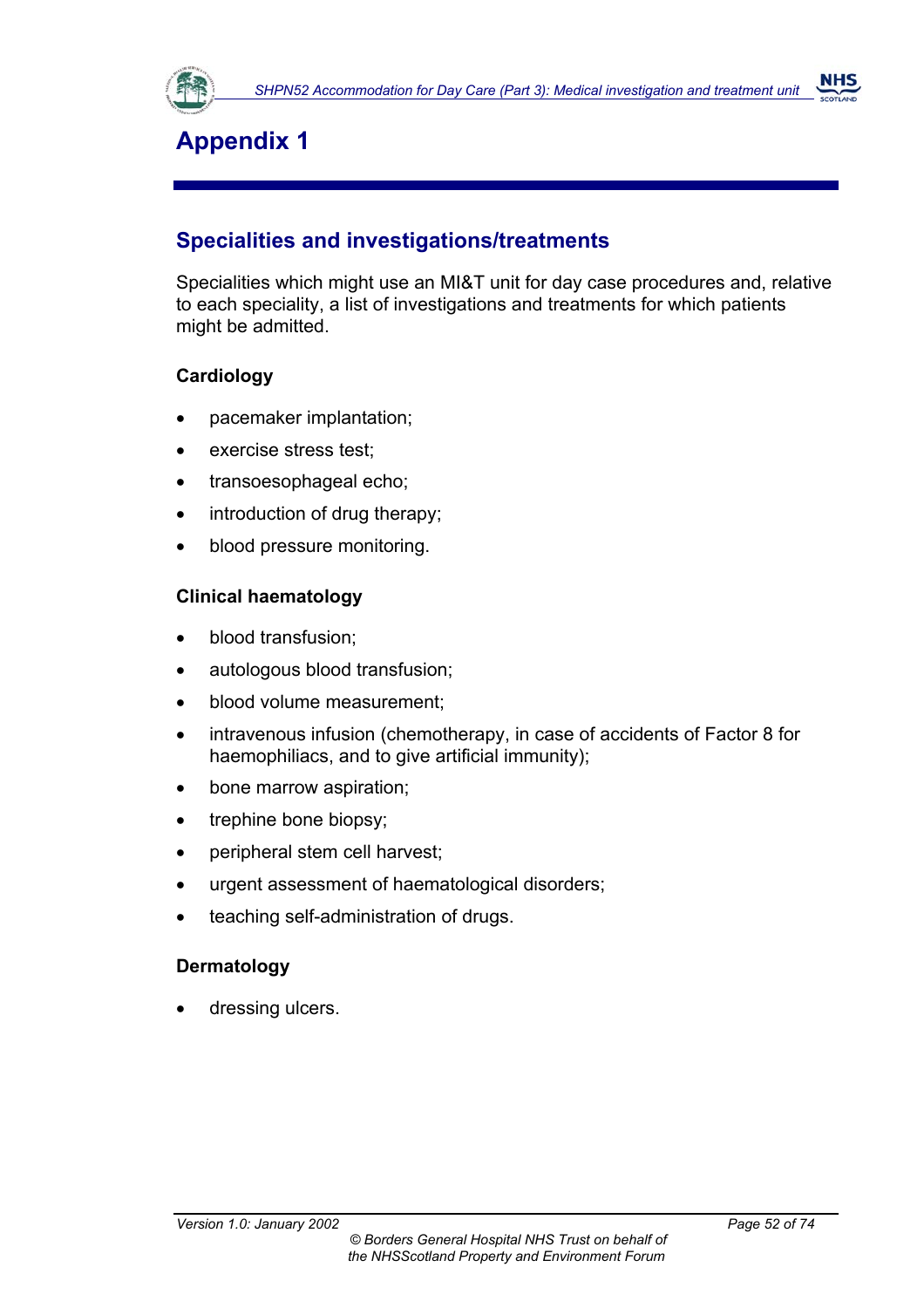

### **Endocrinology**

- growth hormone test;
- cortisone day curve;
- short Synacthen test;
- water deprivation test;
- glucose tolerance test;
- glucogon stimulation test;
- insulin stress test:
- hormone implant;
- aspiration of thyroid gland;
- sugar day curve;
- foot care;
- application of Scotch cast boots.

#### **Gastroenterology**

- pancreatic function test;
- gastric function test;
- oesophageal manometry;
- bowel motility test;
- liver biopsy;
- breath test, including C 13, C 14 and hydrogen.

#### **General medicine**

- blood transfusion;
- venesection.

#### **Genito-urinary medicine**

- blood transfusion;
- intravenous infusion;
- pentamidine nebulisation;
- lumbar puncture;
- series of injections (if associated with other procedures);
- skin biopsy.

**NHS**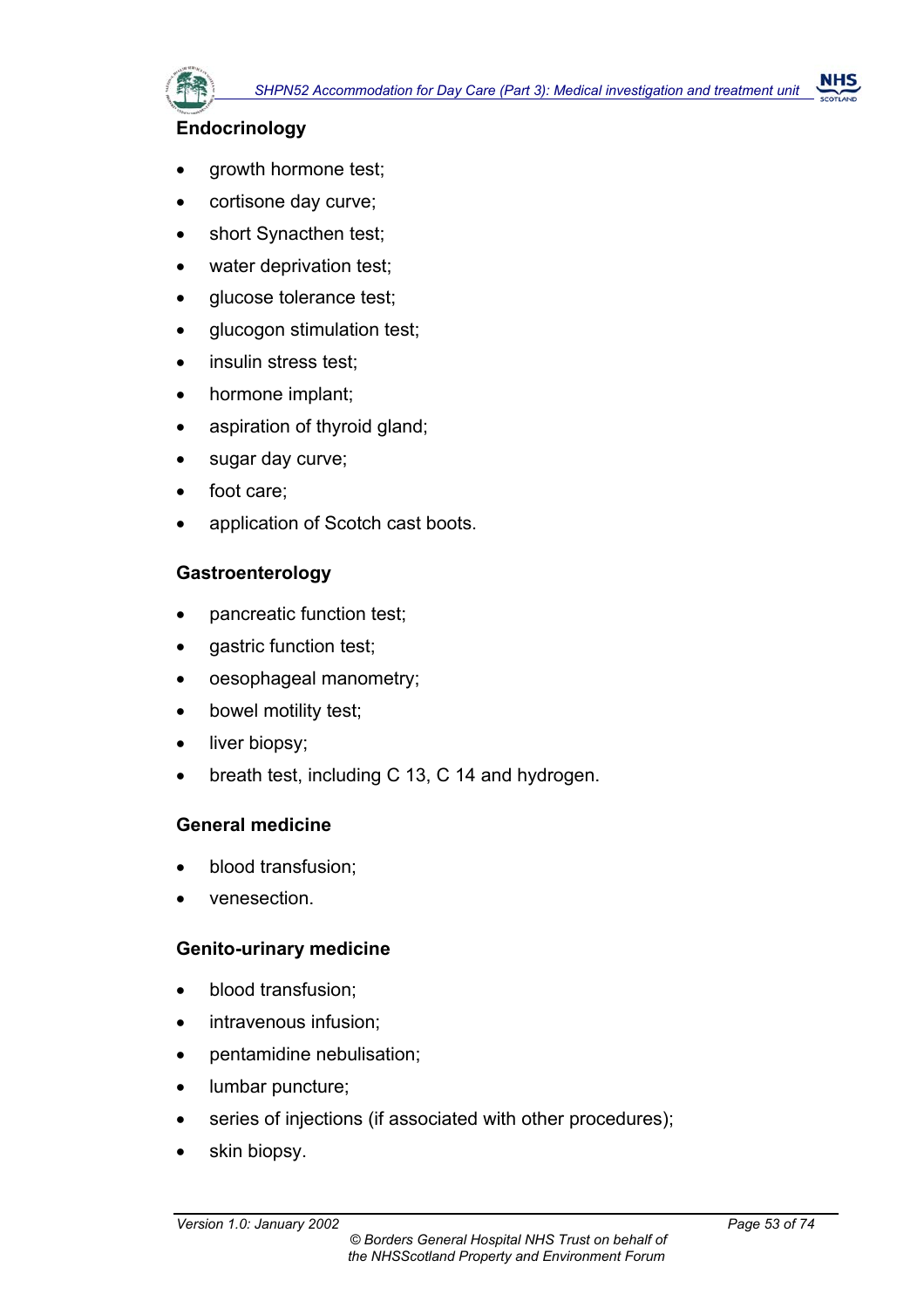

#### **Neurology**

- intravenous drug therapy (MS patients/steroids and peripheral neuropathies/immunoglobulin);
- lumbar puncture;
- myelography (lumbar and cervical).

#### **Palliative medicine**

- blood transfusion;
- intravenous drug therapy (hypercalcaemia);
- naso-gastric intubation;
- paracentesis;
- intrathecal block:
- epidural block;
- lymphodema treatment.

#### **Respiratory medicine**

- intravenous infusion (replacement immunoglobulin);
- pleural biopsy;
- chest aspiration.;
- blood gas analysis;
- spirometry test;
- reversibility test;
- full respiratory function test.
- myelography;
- muscle biopsy;
- bone biopsy;
- skin biopsy;
- multiple joint injection;
- hip injection.

**NHS**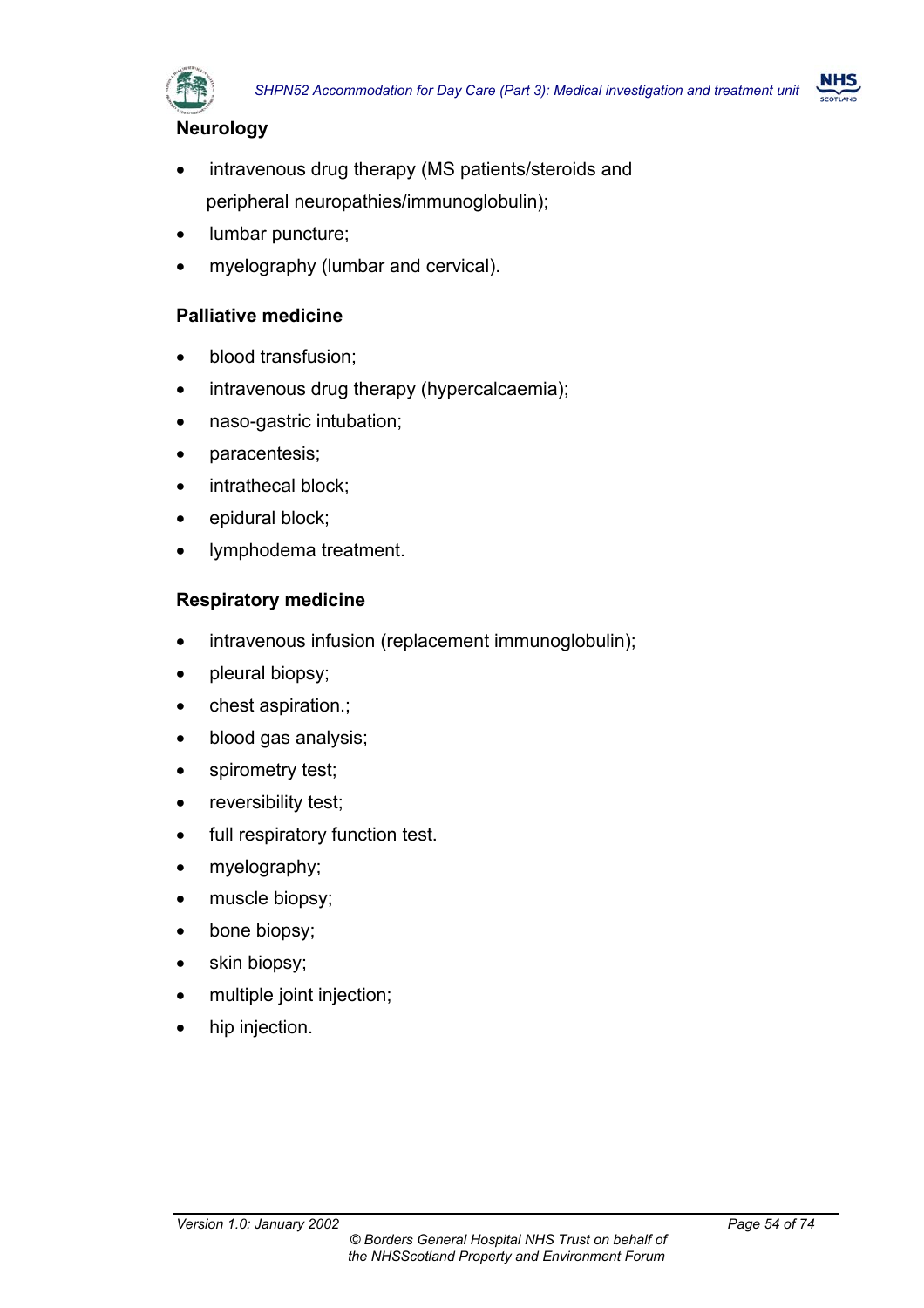

## **Urology**

- bladder instillation;
- catheter care, including self-catheterisation;
- transrectal ultrasound;
- pre-investigation ("one-stop") clinic;
- haematuria clinic;
- urodynamics.

### **Rheumatology**

• intravenous infusion.

**NHS**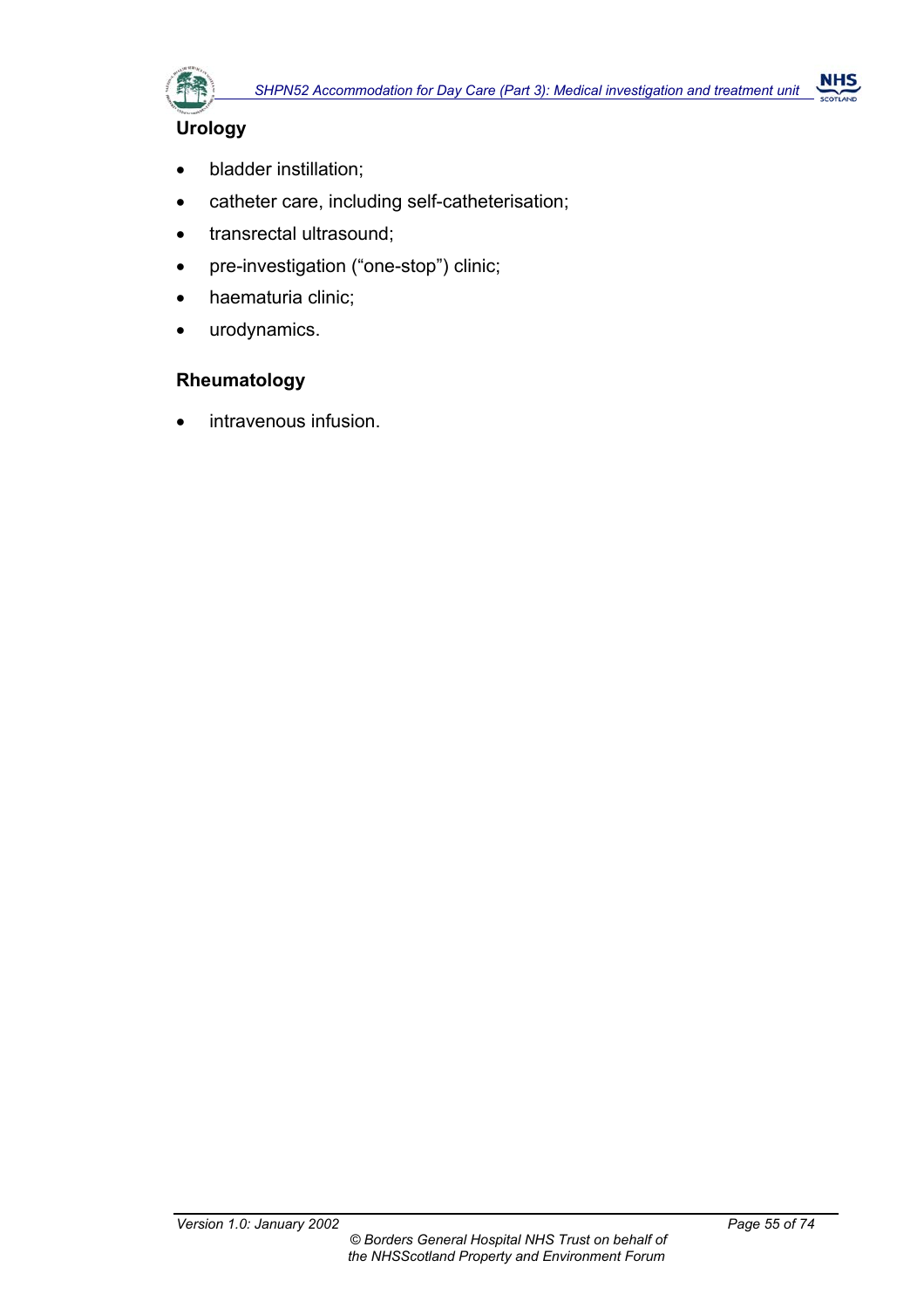<span id="page-55-0"></span>

## **Appendix 2**

## **A method for calculating the number of beds and consulting/examination rooms required in an MI&T unit**

#### **Introduction**

1. Appendix 2 provides a method which may be used to calculate the number of beds and consulting/examination rooms required in an MI&T unit. The method is illustrated by worked examples.

#### **Definitions**

#### *Workload per annum*

2. The **workload per annum** is the number of patients in a year who will need to occupy a bed/attend a consulting/examination room when attending the unit.

*Workload capacity of one bed/one consulting/examination room* 

3. The **workload capacity of one bed/one consulting/examination room** is the number of patients per annum that can be accommodated by one bed/one consulting/examination room.

#### **Method**

#### *Workload per annum*

- 4. The **workload per annum** must be forecast locally. In estimating the future number of patients, account should be taken of a range of factors, including:
	- the size and content of past and present workload;
	- developments and increase in future workload;
	- the demography of the population to be served.

*Workload capacity of one bed/one consulting/examination room* 

- 5. The **workload capacity of one bed/one consulting/examination room** is the product of:
	- the average throughput of patients per working day/ per session;
	- the length of the working week in days/sessions;  $\cdot$
	- the length of the working year in weeks;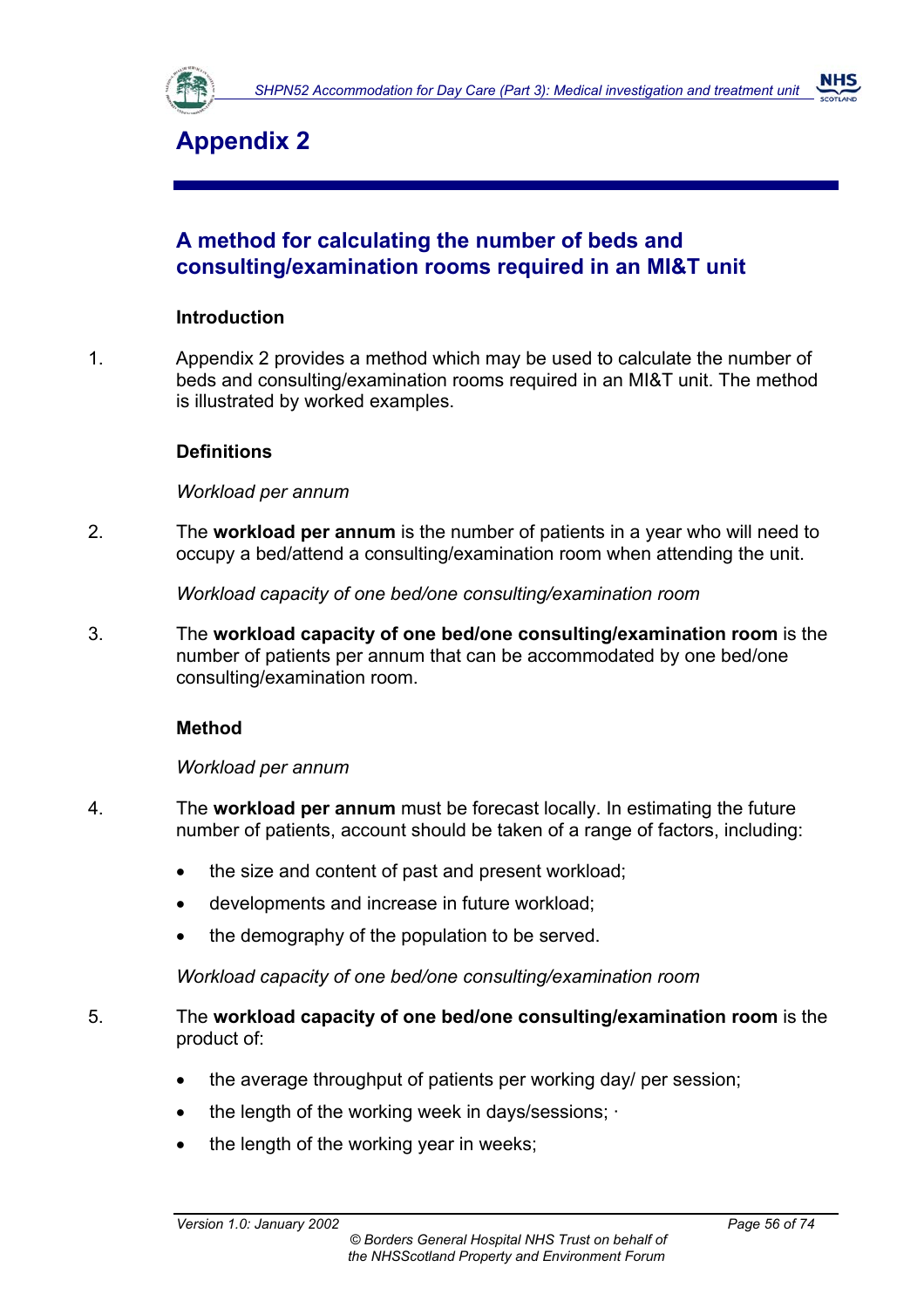

- the utilisation rate. For example, the length of the working week may be five days/ten sessions but the accommodation may be utilised for only (say) four days/eight sessions, that is 80% of the time. The utilisation rate of a bed may be different from the utilisation rate of a consulting/examination room.
- 6. The length of the working year would not be expected to be less than 48 weeks.
- 7. In calculating the workload capacity of one bed, account should be taken of local variations in the factors identified in [paragraph 5,](#page-55-0) for example the inclusion of evening sessions (worked example 2, given in [paragraphs 16 to 18,](#page-57-0)  illustrates this point), often preferred by patients.

#### **The number of beds/consulting/examination rooms required**

- 8. The number of **beds/consulting/examination rooms required** in the MI&T unit is the **workload per annum** divided by **the workload capacity of one bed/ one consulting/examination room**.
- 9. The number of beds/consulting/examination rooms required will seldom be an exact whole number. The factors influencing the answer should be examined to see if the number can be reduced, for example, can the working day/session, week or year be lengthened so as to include a higher number of patients.
- 10. Rounded-up, the number of beds/consulting/ examination rooms will introduce some spare capacity.
- 11. The number of consulting/examination rooms is also affected by the number of staff holding clinic sessions, for example, if two doctors hold a clinic every Monday morning and use one consulting/examination room each then two consulting/examination rooms have to be provided irrespective of whether they are used concurrently on any other occasion. Every effort should be made to minimise under-utilisation. [Paragraphs 25 and 26](#page-59-0) illustrate the effect of a range of utilisation rates.

#### **Worked examples**

12. The method described above is illustrated by three worked examples.

*Worked example 1 - Number of beds* 

- 13. The following assumed figures are used in worked example 1 to illustrate the method:
	- workload per annum (number of patients) =  $2000$ ;
	- average number of patients per working day  $= 2$ ;
	- length of working week in days  $= 5$ ;
	- length of working year in weeks  $= 50$ ;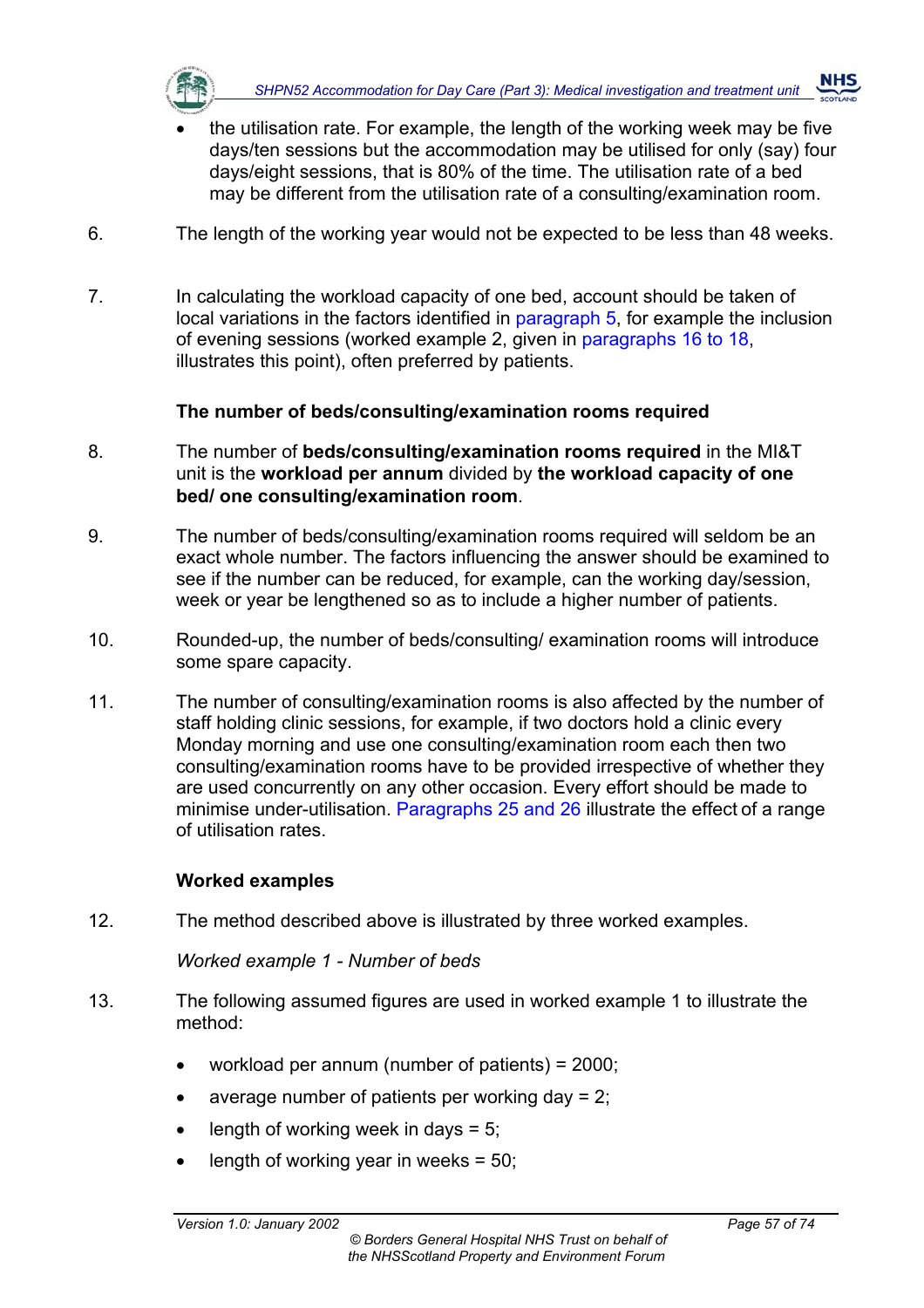*SHPN52 Accommodation for Day Care (Part 3): Medical investigation and treatment unit* 

- utilisation rate = 80%.
- <span id="page-57-0"></span>14. The workload capacity of one bed is

2 x 5 x 50 x 80% patients

= 400 patients.

15. The number of beds required is

 $2000 = 5$ . 400

*Worked example 2 - Number of beds* 

16. The following assumed figures are used in worked example 2 to illustrate the method:

- workload per annum (number of patients) =  $5.500$ ;
- average number of patients per working day  $= 3$ ;
- length of working week in days  $= 5$ ;
- length of working year in weeks  $= 50$ ;
- number of patients per evening session  $= 1$ ;
- number of evening sessions per week  $= 2$ ;
- utilisation rate =  $80\%$ .
- 17. The workload capacity of one bed is

 $(3 \times 5 \times 50 \times 80\%) + (1 \times 2 \times 50)$  patients

= 600 + 100 patients

= 700 patients.

18. The number of beds required is

 $5,500 = 7.8$ 700 Rounded up  $= 8$ .

*Worked example 3 - Number of consulting/examination rooms* 

- 19. The following assumed figures are used in worked example 3 to illustrate the method:
	- workload per annum (number of patients) =  $5000$ ;
	- average number of patients per session = 15;
	- length of working week in sessions =10;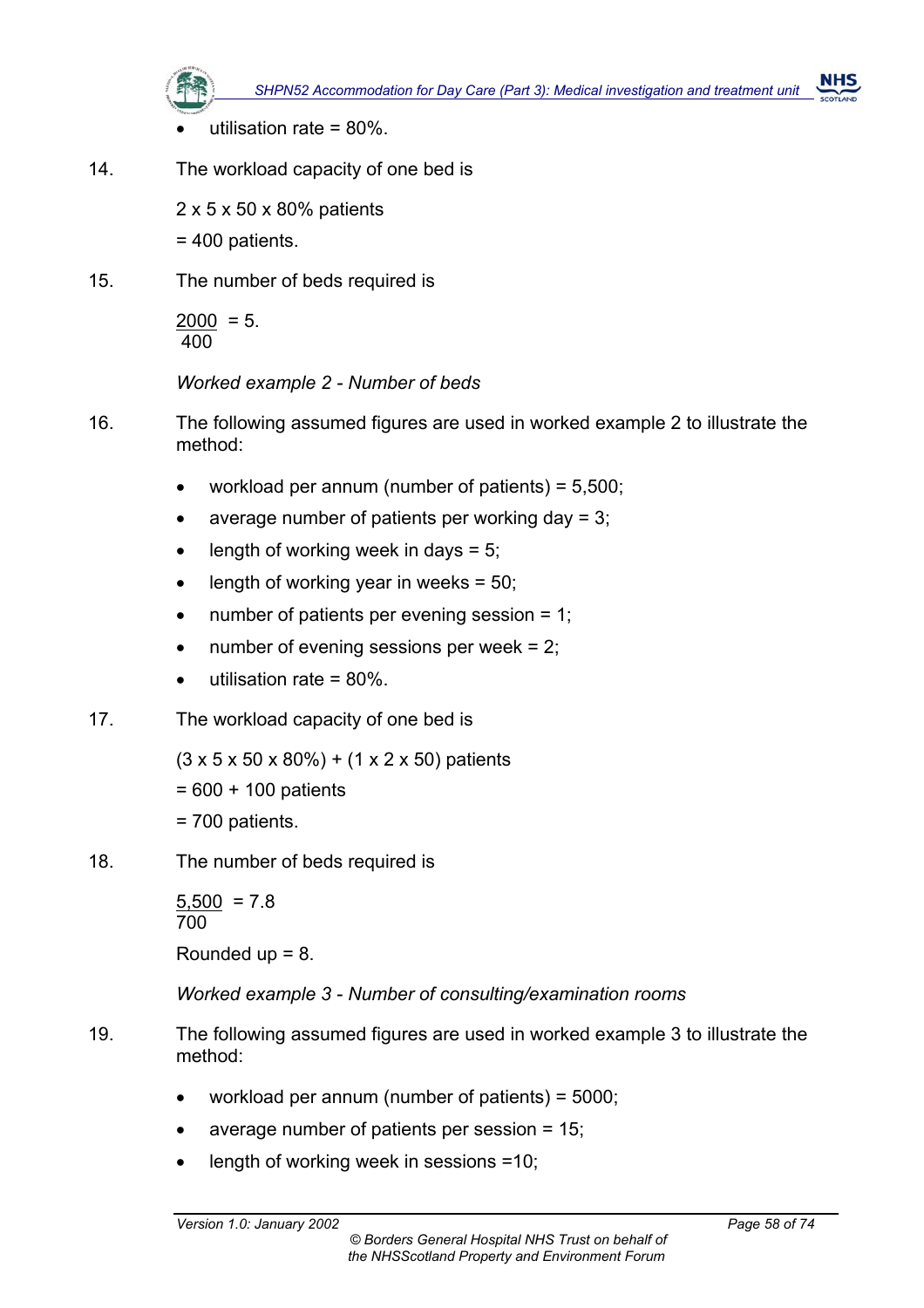

- length of working year in weeks  $= 50$ ;
- utilisation rate  $= 80\%$ .

20. The workload capacity of one consulting/examination room is

15 x 10 x 50 x 80% patients

 $= 6,000$  patients.

21. The number of consulting/examination rooms required is

 $5.000 = 0.83$ 6,000 Rounded up = 1.

#### **Illustrative examples**

22. Noted below is a range of workloads per annum which can be accommodated by various sizes of MI&T unit.

*Illustrative example 1* 

- 23. The workload per annum which can be accommodated by an MI&T unit with six beds (the smallest size included in the 'Schedules of accommodation' in [Chapter 6\)](#page-46-0), assuming:
	- all patients attending are admitted to a bed (that is, the consulting/ examination room and the treatment room are used only in support of the beds);
	- an average throughput per working day of two patients;
	- a five-day week;
	- a fifty-week year;
	- a range of utilisation rates;

is:

- 100% utilisation: 3,000 patients;
- 90% utilisation: 2,700 patients;
- 80% utilisation: 2,400 patients;
- 70% utilisation: 2,100 patients;
- 60% utilisation: 1,800 patients;
- 50% utilisation: 1,500 patients.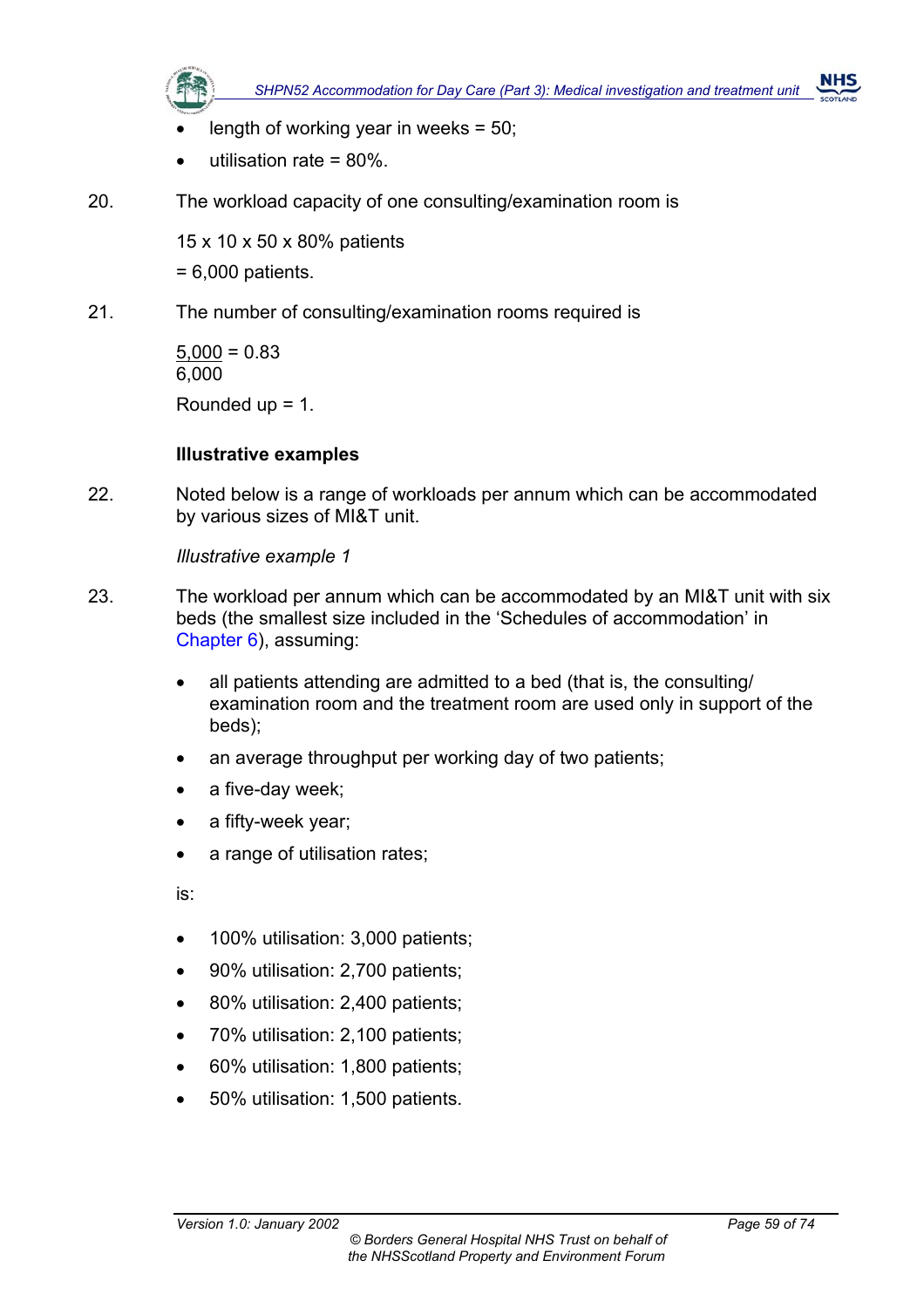- 
- <span id="page-59-0"></span>24. The workload per annum which can be accommodated in MI&T units with 12 and 18 beds is double and treble respectively the workload per annum which can be accommodated by a unit with six beds.

*lllustrative example 2* 

- 25. The workload per annum which can be accommodated by an MI&T unit with six beds (the smallest size included in the 'Schedules of accommodation' in [Chapter 6\)](#page-46-0), assuming:
	- an average of 15 patients per session attend an out-patient clinic in the consulting/examination room;
	- an average throughput per bed per working day of two patients;
	- a five-day/ten session week;
	- a fifty-week year;
	- a range of utilisation rates.

is as per illustrative example 1 in terms of use of beds and, in terms of the outpatient clinic:

- 100% utilisation: 7,500 patients;
- 90% utilisation: 6,750 patients;
- 80% utilisation: 6,000 patients;
- 70% utilisation: 5,250 patients;
- 60% utilisation: 4,500 patients;
- 50% utilisation: 3,750 patients.

#### *Illustrative example 3*

- 26. The workload per annum which can be accommodated by an MI&T unit with six beds and two additional consulting/examination rooms, assuming:
	- an average of 15 patients per session attend an out-patient clinic in each consulting/examination room;
	- a proportion of the patients who have attended the out-patient clinic then go on to be admitted to a bed;
	- an average throughput per bed per working day of two patients;
	- a five-day/ten session week;
	- a fifty-week year;
	- a range of utilisation rates;

is as per illustrative example 1 in terms of use of beds and, in terms of the outpatient clinic: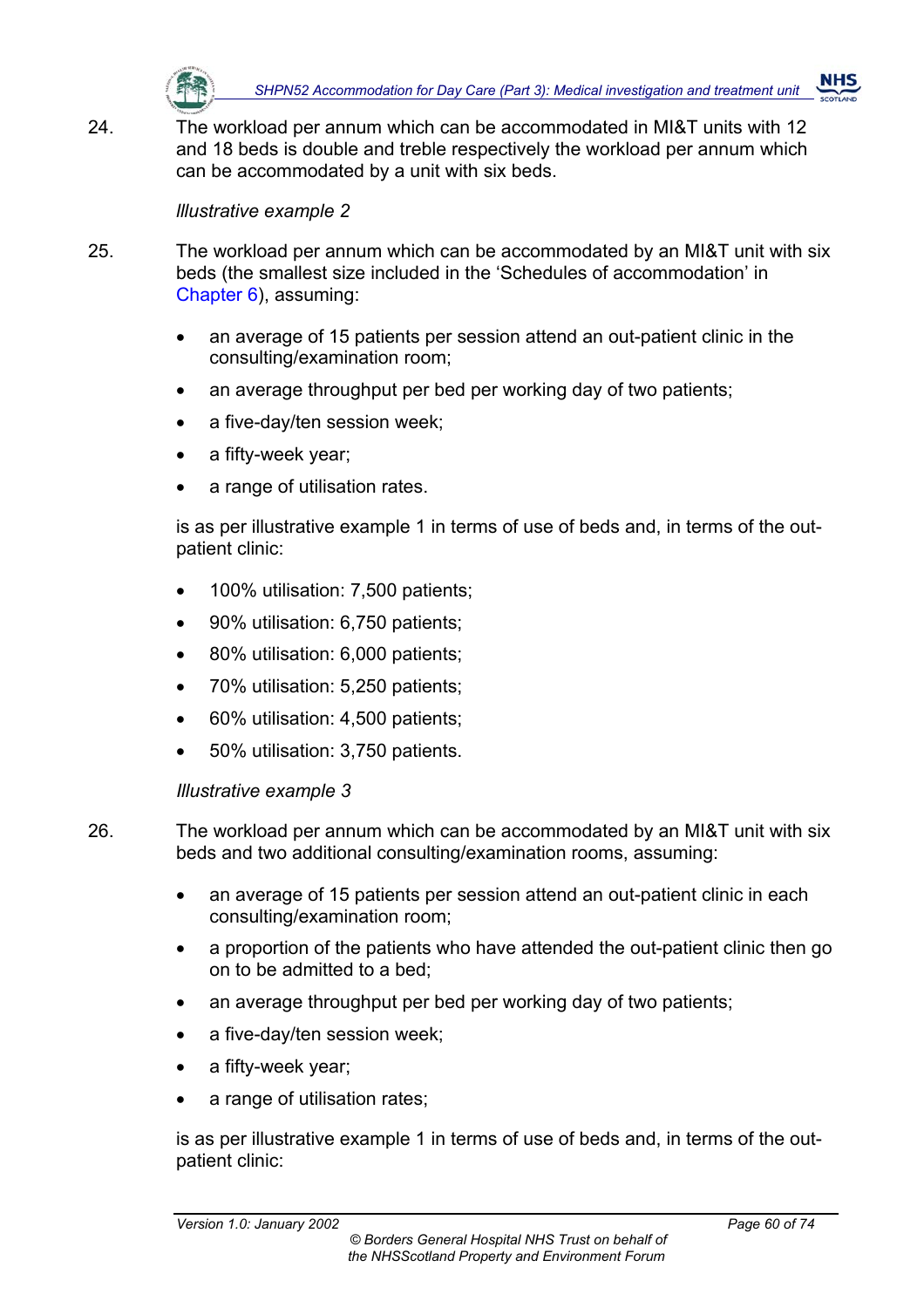

- 100% utilisation: 22,500 patients;
- 90% utilisation: 20,250 patients;
- 80% utilisation: 18,000 patients;
- 70% utilisation: 15,750 patients;
- 60% utilisation: 13,500 patients;
- 50% utilisation: 11,250 patients.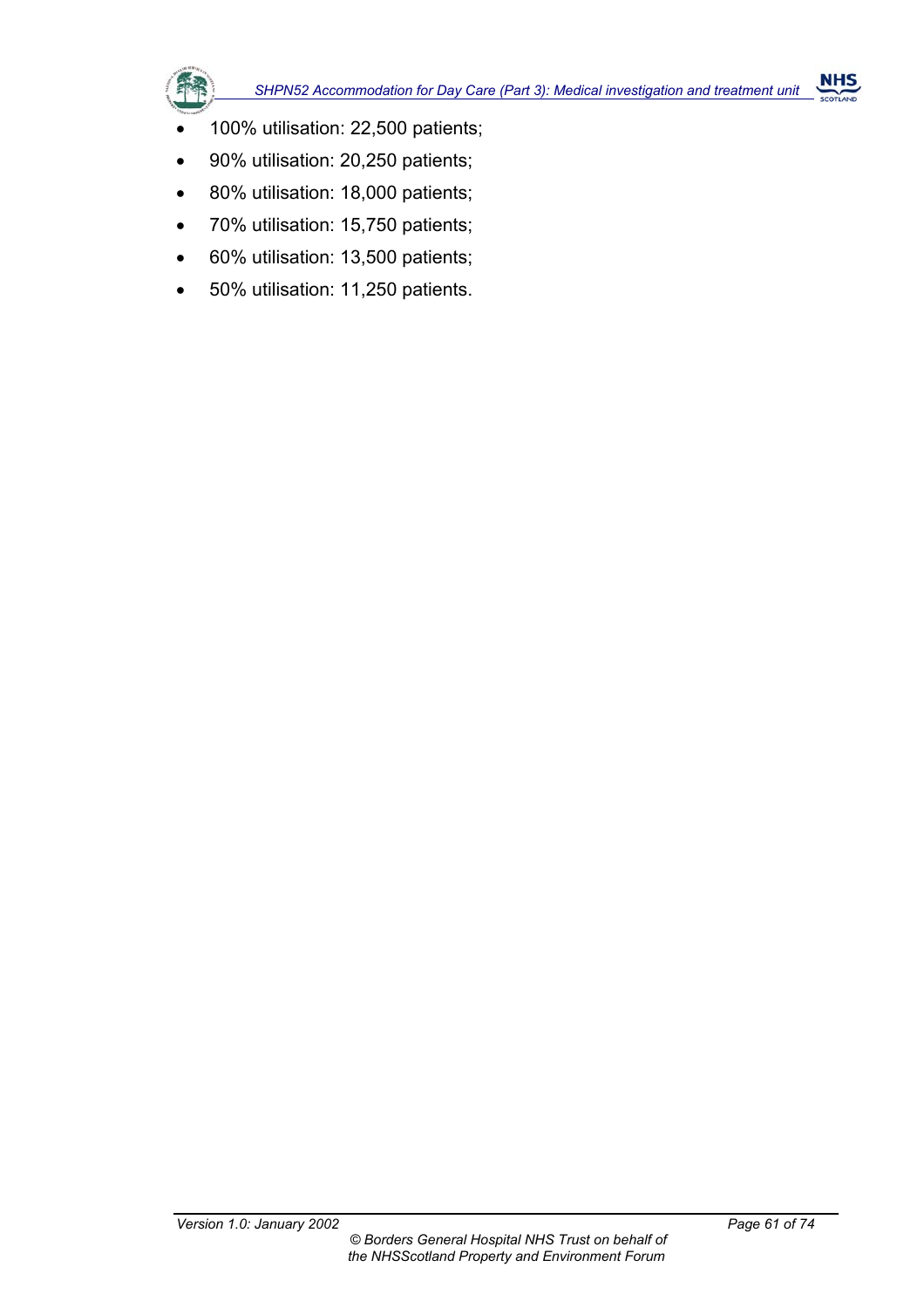<span id="page-61-0"></span>

# **Appendix 3**

## **Information management and technology network diagram (Figure 2) - Glossary**

This glossary explains the meaning of those terms used in connection with "Station functions" on [Figure 2 \(paragraph 2.76](#page-24-0) of this SHPN) that are not selfexplanatory.

- $\mathbf 1$ 1. **Orders:** electronically placing orders for tests, for example, blood tests and Xrays, and clinical services, for example, physiotherapy and audiology. This function may also include the ability to enquire on the status of orders placed previously, for example, received, being processed and completed.
- 2. **Results:** electronically receiving results of orders (paragraph 1), for example, results of blood tests and X-rays, direct from clinical service departments. This function may also include the ability:
	- for urgent results to be "automatically" referred for the attention of the responsible clinician;
	- to enquire on a series of results relating to a single patient.
- $3<sub>l</sub>$ **Order communications system:** the "Orders" and "Results" functions are usually combined in an order communications system.
- 4. **Clinical coding:** the process by which clinical information, for example, diagnoses, symptoms and treatment, is entered into a computer in a coded form. It is noted that one element of the NHS Information Management and Technology (IM&T) strategy is the development of a thesaurus of coded clinical terms and groupings.
- 5. **GP contact:** a facility to exchange patient information with general practitioners, either by electronic mail or directly by means of a computerised communications network. This facility is also a feature of the NHS IM&T strategy.
- Waiting lists: access to a clinician's waiting list management system.
- 7. **Appointments:** maintaining, or making enquiries of, the appointments systems for the medical investigation and treatment unit and, for example, the outpatients department.
- **Health records:** access to health records held electronically as text, coded data or digitised images, for example, X-rays.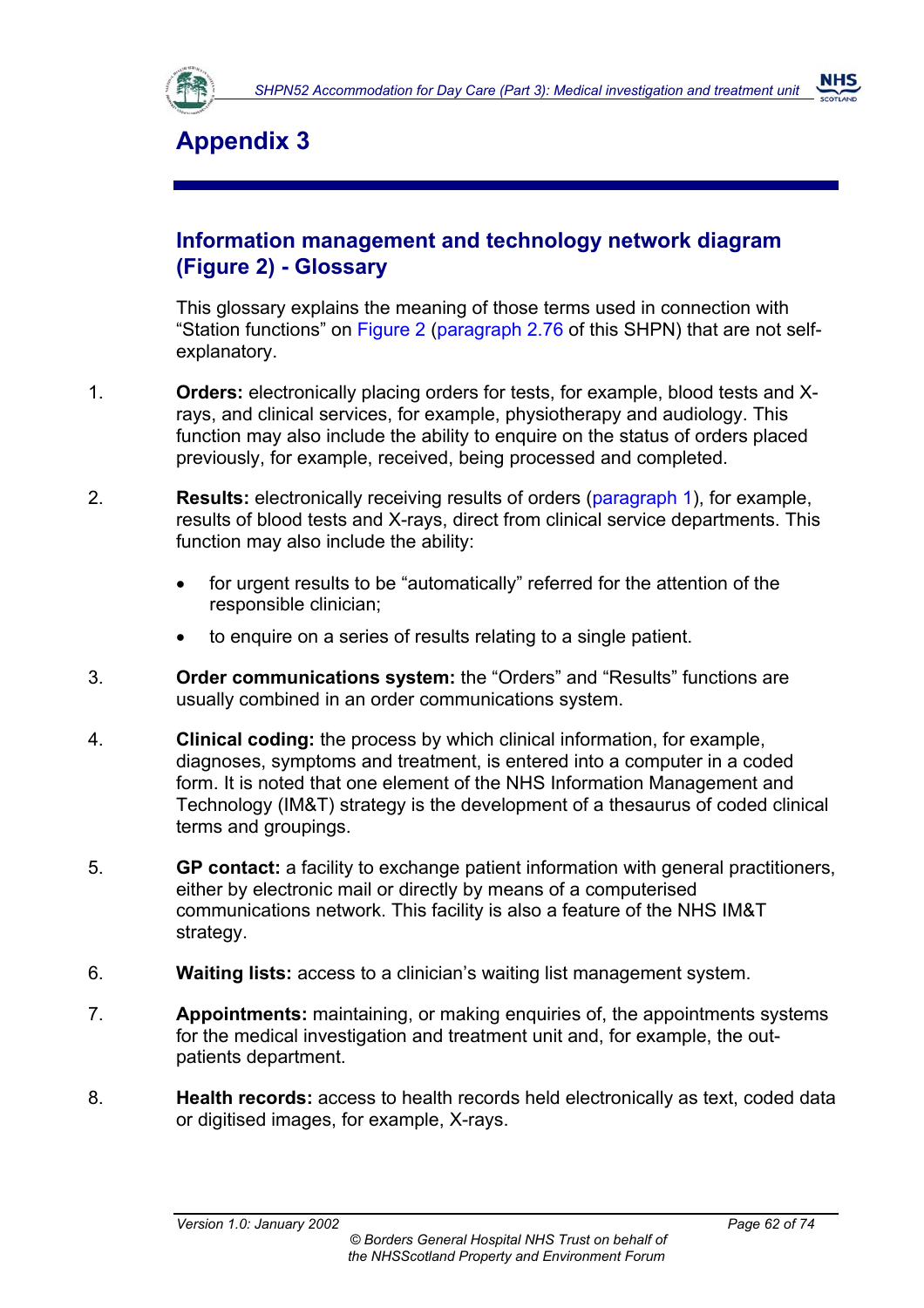

- **Patient assessment:** access to a system which supports the structured assessment of a patient's requirement for clinical care and the systematic collection of data associated with the assessment.
- 10. **Care planning:** access to a system which supports the:
	- systematic planning of care, appropriate to a patient's assessed needs;
	- the calculation of the amount of nursing resource, and the correct skill mix, necessary to deliver the planned care.
- 11. **Staff rosters:** maintenance of rosters for nursing staff. Computer systems can assist nurse managers in the preparation of rosters.
- 12. **Nursing management system:** the "Patient assessment", "Care planning" and "Staff rosters" functions are usually combined in a single nursing management system.
- 13. **Community contact:** a facility to exchange patient information with community, primary care and/or other sectors or agencies, for example, Social Services Department, either by electronic mail or directly by means of a computerised communications network.
- 14. **Decision support:** access to a system which can present either clinical or management information in a way that assists the process of decision-making or planning. Systems typically make strong use of graphical displays and allow a level of statistical analysis or "what if" modelling.
- 15. **Contracting:** a facility which enables the activities of an MI&T unit to be monitored against its contracts and assists with the management of extracontractual referrals.
- 16. **Non-clinical orders:** electronically placing orders for non-clinical services, for example, for repairs or supplies. This function may also include the ability to enquire on the status of orders placed previously, for example, received, being processed and completed.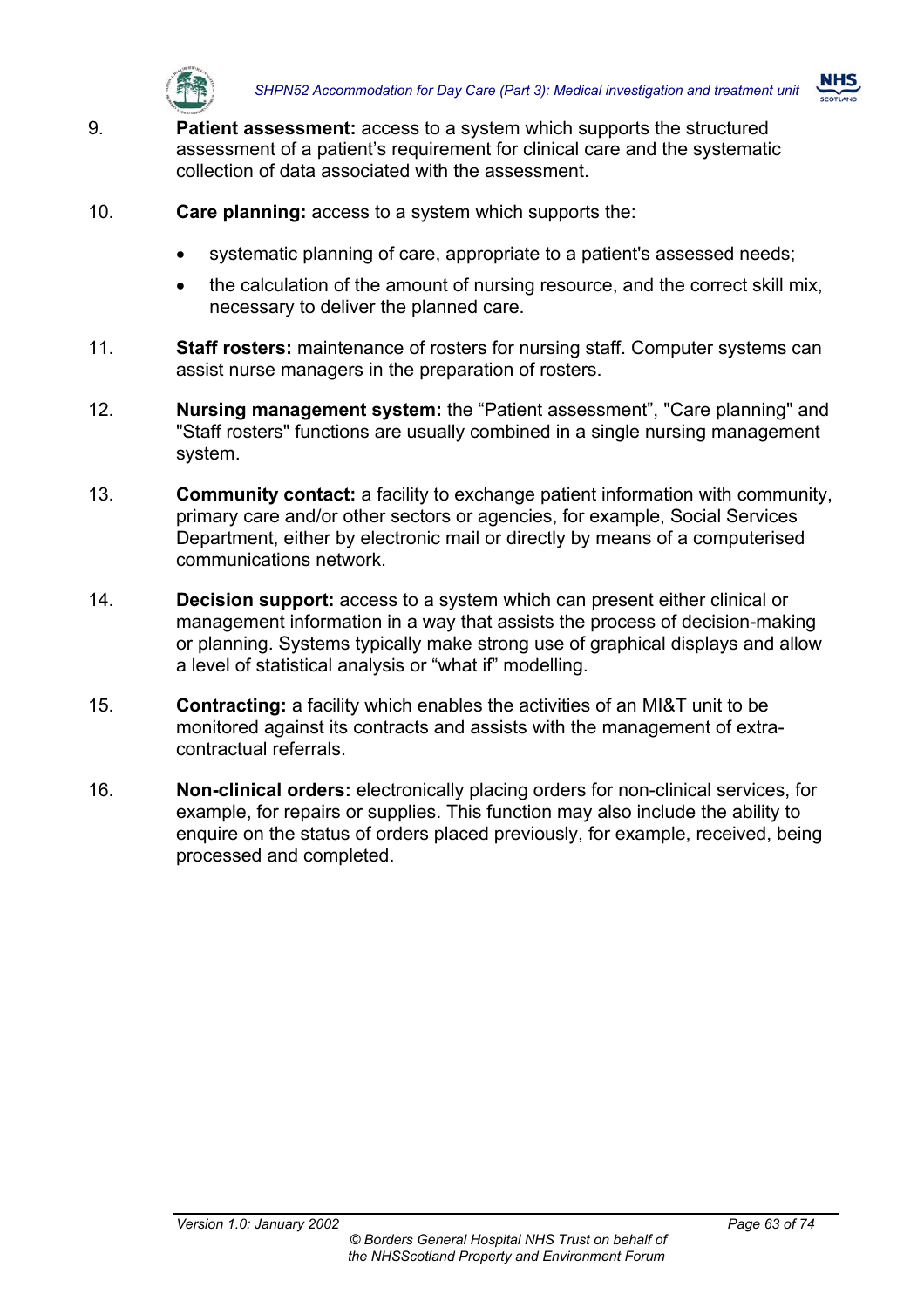<span id="page-63-0"></span>

## **Appendix 4**

## **Areas of main waiting area and lounge**

#### **Introduction**

- 1. A range of local factors significantly influence the sizes of the main waiting area and lounge in an MI&T unit. In determining the requirements for a particular MI&T unit, therefore, it is essential that project teams carefully examine the local factors.
- 2. The appendix is not a sizing methodology: it has been included in order to indicate assumptions made as part of the process of assessing areas of the main waiting area and lounge included in the 'Schedules of accommodation' in [Chapter 6.](#page-46-0) Project teams should challenge the assumptions by comparing them with local factors.

#### **Main waiting area**

- The principal factor used in assessing the size of the main waiting area is the number of chairs that need to be accommodated.
- 4. In sizing the main waiting area **in terms of the number of beds** in the unit, it was assumed that:
	- all patients are accompanied by one escort and that half of the escorts remain for the duration of the session;
	- patients do not wait in the main waiting area.
- 5. On the basis of the assumptions noted in paragraph 4, the numbers of chairs required in main waiting area in relation to patients admitted to a bed equates with half of the number of beds in the unit.
- 6. In sizing the main waiting area **in terms of the number of consulting/ examination rooms** in the unit, a "worst-case" scenario was assumed for one consulting/ examination room and an "average-case" scenario was assumed for additional consulting/examination rooms, as follows.

*"Worst-case" scenario clinic* 

- 7. Assumptions made were:
	- all patients are accompanied by one escort;
	- 60 patients attend, for example, a nurse/ venepuncture clinic of four hours 30 minutes duration, half of whom remain to see a doctor;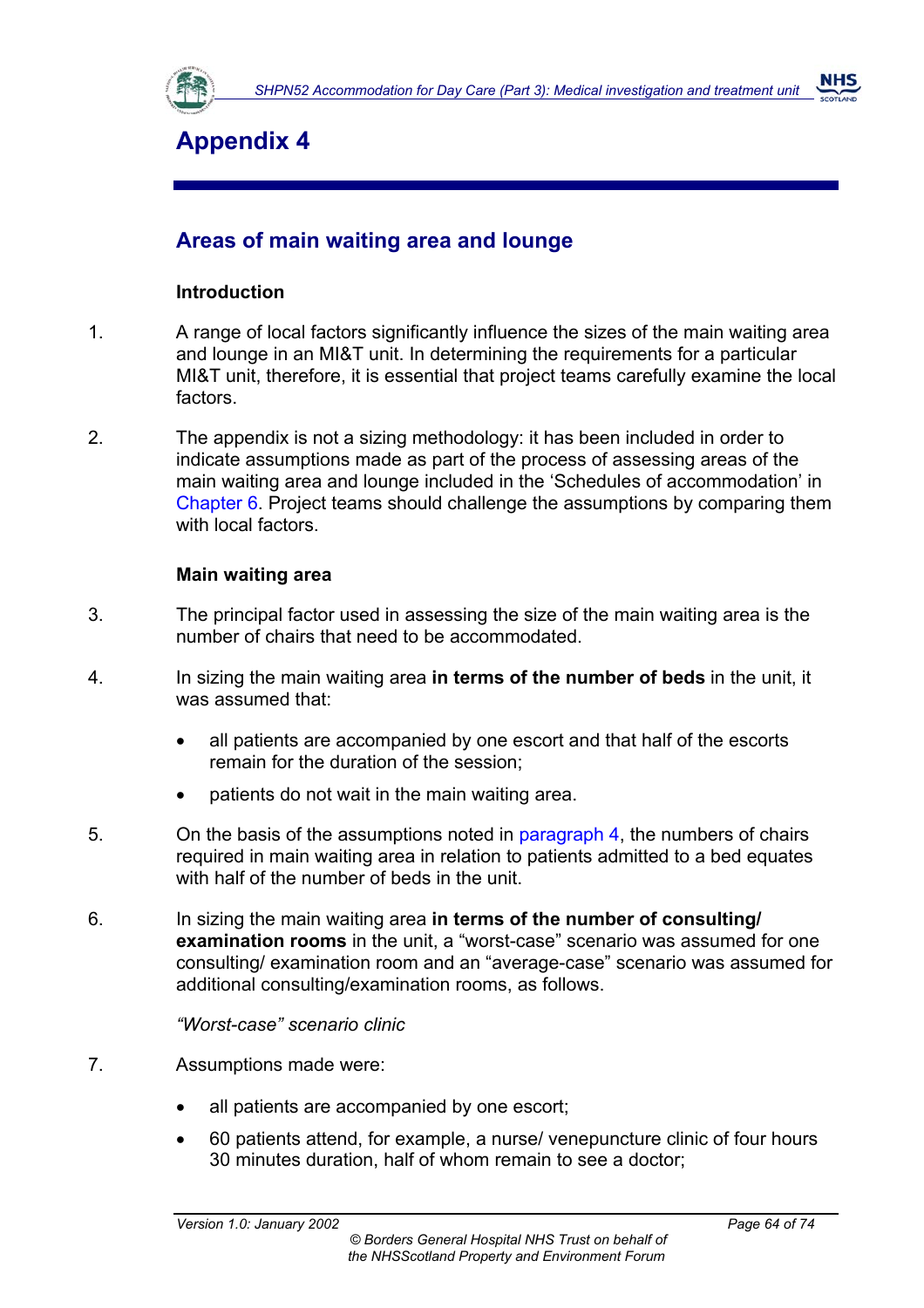

- appointments are at 15 minute intervals.
- 8. On the basis of the above assumptions, 6.66 patients and escorts arrive every 15 minutes and 3.33 patients and escorts remain to see a doctor, and, therefore, ten chairs have been allowed for a "worst-case" scenario clinic.

*"Average-case" scenario* 

- 9. Assumptions made were:
	- all patients are accompanied by one escort;
	- 20 patients attend a clinic which lasts for three hours and 20 minutes;
	- appointments are at 10-minute intervals but three "appointments" arrive during an interval.
- 10. On the basis of the above assumptions six chairs have been allowed.
- 11. On the basis of paragraphs 4 to 10, the number of chairs required in the main waiting area, with an allowance for extra chairs as a "cushion", is:

| <b>Number of beds</b>                      | 12<br>6 |    |    |    | 18            |               |    |    |    |
|--------------------------------------------|---------|----|----|----|---------------|---------------|----|----|----|
| Number of consulting/<br>examination rooms |         | 2  | 3  |    | $\mathcal{P}$ | 3             |    | 2  | 3  |
| Number of chairs                           | 13      | 19 | 25 | 16 | 22            | 28            | 19 | 25 | 31 |
| "Cushion"                                  | 3       | 3  | 3  | 2  | $\mathcal{P}$ | $\mathcal{P}$ |    |    |    |
| Number of chairs/<br>rounded up            | 16      | 22 | 28 | 18 | 24            | 30            | 20 | 26 | 32 |

#### **Recovery lounge**

- 12. The principal factor used in assessing the size of the lounge is the number of chairs that need to be accommodated.
- 13. In sizing the recovery lounge **in terms of the number of beds** in the unit, it was assumed that:
	- half of the patients complete their recovery in a chair in the lounge:
	- half of the patients completing their recovery in the lounge are accompanied by an escort (see [paragraph 4\)](#page-63-0).
- 14. On the basis of the assumptions noted in paragraph 13, the numbers of chairs required in the lounge in relation to patients admitted to a bed equates with 75% of the number of beds in the unit.
- 15. In sizing the lounge **in terms of the number of consulting/ examination rooms** in the unit, it has been assumed that: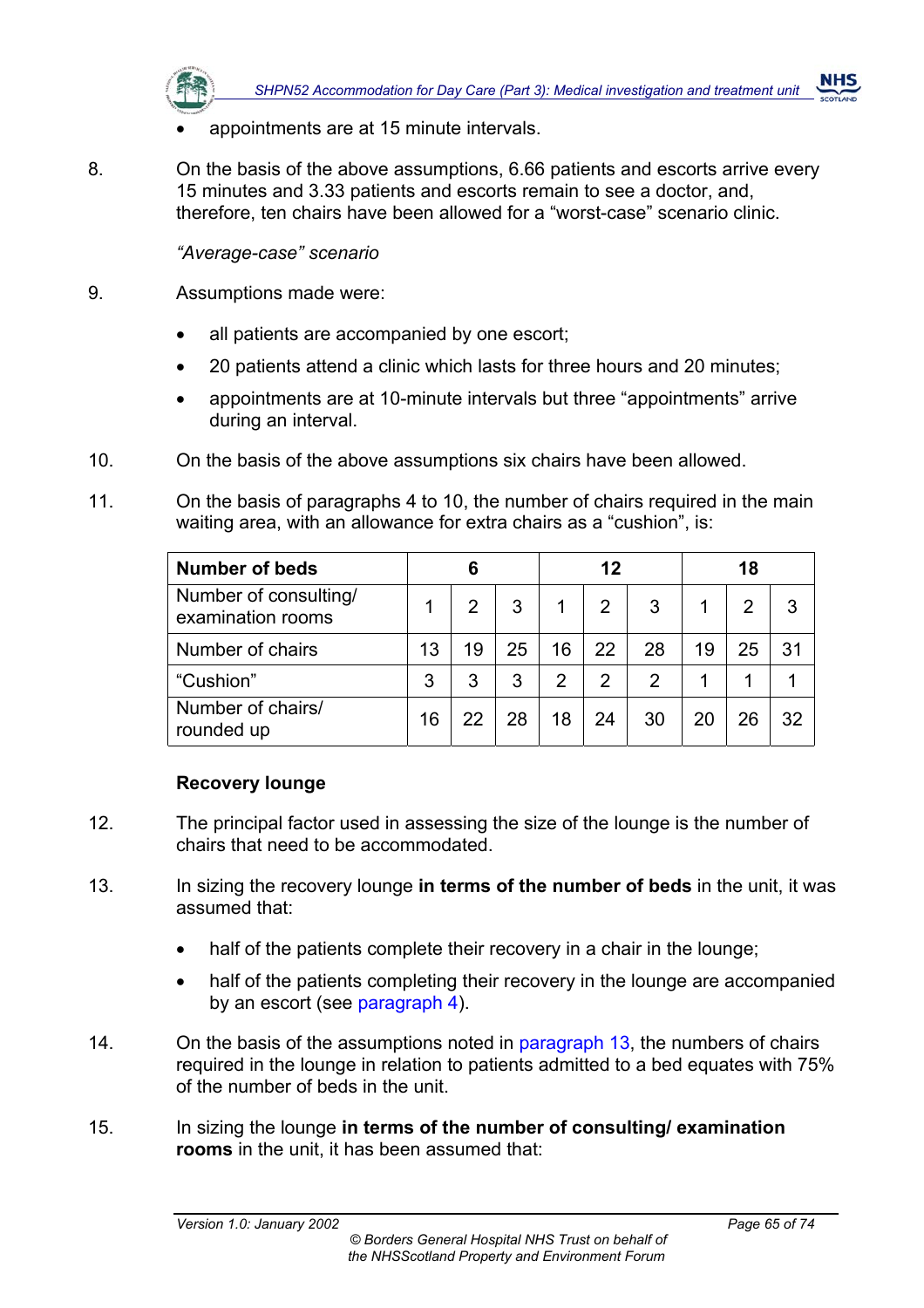

- for each consulting/examination, 10% of the patients in the "average-case" scenario remain for treatment and recover in a chair in the lounge;
- all patients are accompanied by one escort.
- 16. On the basis of paragraphs 13 to 15, the number of chairs required in the lounge is:

| Number of beds                             |  |    |  | 12 |    | 18 |  |  |
|--------------------------------------------|--|----|--|----|----|----|--|--|
| Number of consulting/<br>examination rooms |  |    |  |    |    |    |  |  |
| Number of chairs                           |  | 13 |  |    | 21 |    |  |  |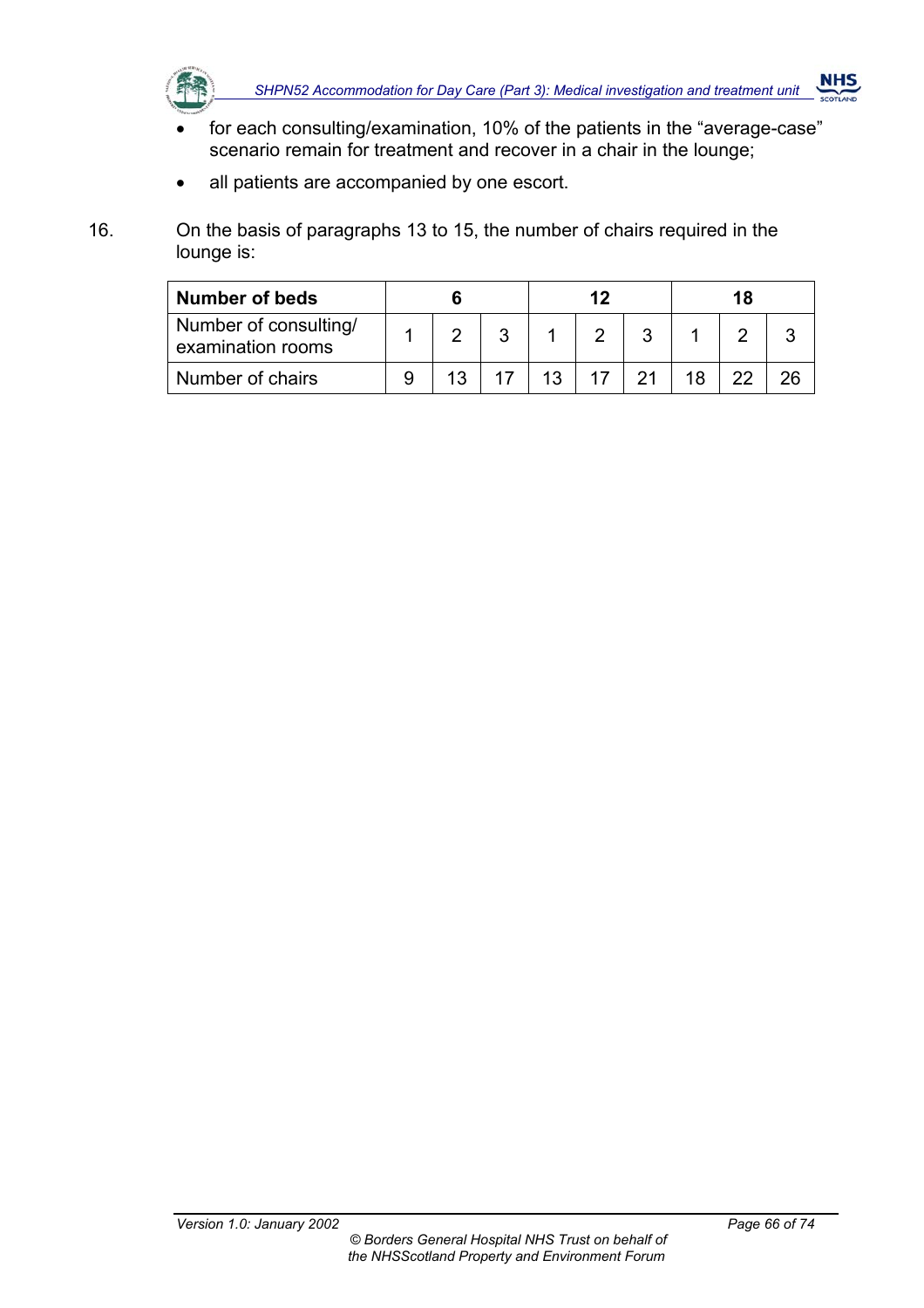<span id="page-66-0"></span>

# **Appendix 5**

## **Combined day surgery, endoscopy and Ml&T unit**

#### **Introduction**

- 1. This appendix describes in simple terms how Scottish Health Planning Note (SHPN) 52 - 'Accommodation for day care', Part 1 - 'Day surgery unit', Part 2 - 'Endoscopy unit' and this Part 3 - 'Medical investigation and treatment unit' can be used to plan and design a combined day surgery, endoscopy and MI&T unit.
- 2. Appendix 2, 'Combined day surgery and endoscopy unit' of SHPN 52 Part 2 is relevant in connection with the requirements for accommodation for day surgery and endoscopy in a combined day surgery, endoscopy and MI&T unit. This appendix considers how Appendix 2 in SHPN 52 Part 2 needs to be modified to take account of SHPN 52 Part 3 when planning and designing a combined day surgery, endoscopy, and MI&T unit.

#### **SHPN 52 Part 3 - 'Medical investigation and treatment unit'**

- 3. Main differences in the spaces provided in the MI&T unit described in SHPN 52 Part 3 compared with spaces provided in the combined day surgery and endoscopy unit described in Appendix 2 of SHPN 52 Part 2 are noted below:
	- additional spaces are included, namely:
		- (i) multi-bed and single-bed rooms and an associated staff base;
		- (ii) a treatment room;
		- (iii) a lounge;
		- (iv) a clean utility room;
		- (v) a urodynamics treatment room (OAS);
		- (vi) a venepuncture room (OAS).
	- an interview room is included as basic accommodation (whereas in Parts 1 and 2 the interview room is optional);
	- separate baby feeding and nappy changing rooms (both OAS) are included (as against a combined baby feeding and nappy changing room (OAS) in Parts 1 and 2);
	- unisex wheelchair accessible WCs only are included or all users;
	- staff change/locker rooms are included as ECA (whereas in Parts 1 and 2 staff change/locker rooms are included as basic accommodation);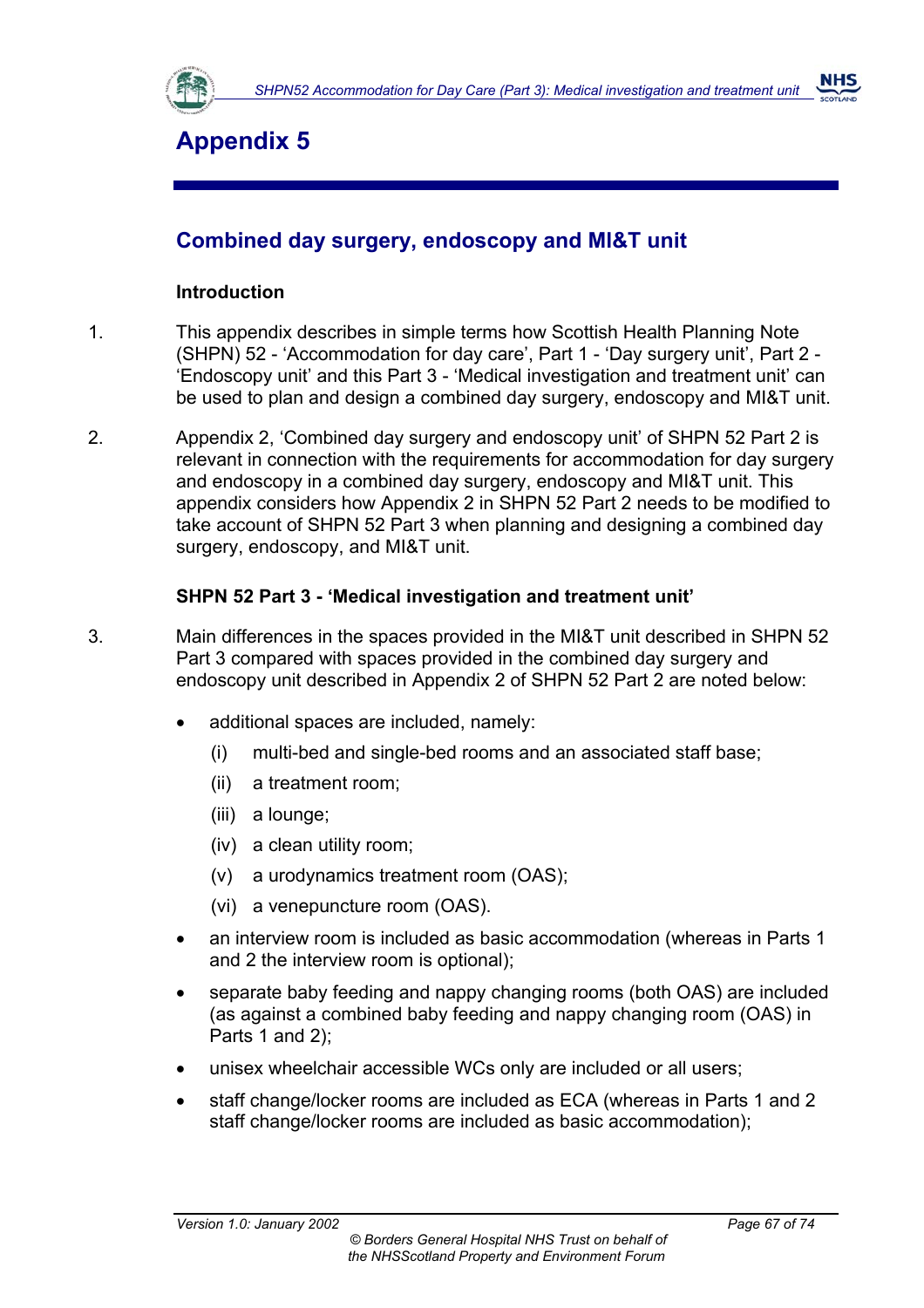

• spaces associated with surgical and endoscopic procedures, but which are not required in connection with medical investigation and treatment procedures, are excluded.

#### **Combination of spaces from SHPN 52 Parts 1, 2 and 3**

#### *Schedule of accommodation*

- 4. The schedule of spaces for a combined day surgery, endoscopy and MI&T unit may include the spaces described in Appendix 2 of SHPN 52 Part 2, plus the additional spaces (as listed in [paragraph 3](#page-66-0) above) and variations to spaces (as noted in [paragraph 3](#page-66-0) above) described in Part 3.
- 5. [Paragraphs 1.2,](#page-6-0) [2.20 to 2.22](#page-13-0) and [2.59](#page-20-0) of Part 3 refer to the need for spaces attended by patients for medical investigation and treatment to be separate from spaces attended by patients for day surgery and endoscopy. Project teams will need to consider this matter carefully: decisions may be influenced by the workload and detailed design of the unit. However, provision of separate spaces would be expected in respect of those noted in [paragraph 3](#page-66-0) "additional spaces"  $(i)$ ,  $(ii)$ ,  $(iii)$ ,  $(v)$  and  $(vi)$  and the main waiting area.
- 6. Project teams will need to consider carefully the numbers and sizes of spaces in a combined day surgery, endoscopy and MI&T unit. The schedule of accommodation for a combined unit assembled from SHPN 52 Parts 1, 2 and 3 will be determined by:
	- the functional content of the day surgery, endoscopy and medical investigation and treatment components;
	- the functions of the spaces (see paragraphs 7 and 8);
	- the operational policy of the combined unit.
- 7. Spaces which are dedicated for a particular function, for example, the operating theatre, the anaesthetic room, the scrub-up and gowning area, the preparation room, the utility room, etc., for day surgery, the endoscopy room for endoscopy, and the bed rooms, treatment room, etc., for medical investigation and treatment, should be provided in accordance with the schedules of accommodation in SHPN 52.
- 8. The number and sizes of spaces which are shared by the day surgery function, the endoscopy function and the medical investigation and treatment function will need to be determined individually: a wide range of permutations are possible. A combined unit may require:
	- the same number and sizes of spaces as allowed in Part 1;
	- more spaces of the same, or a smaller, size;
	- the same number of, but larger, spaces.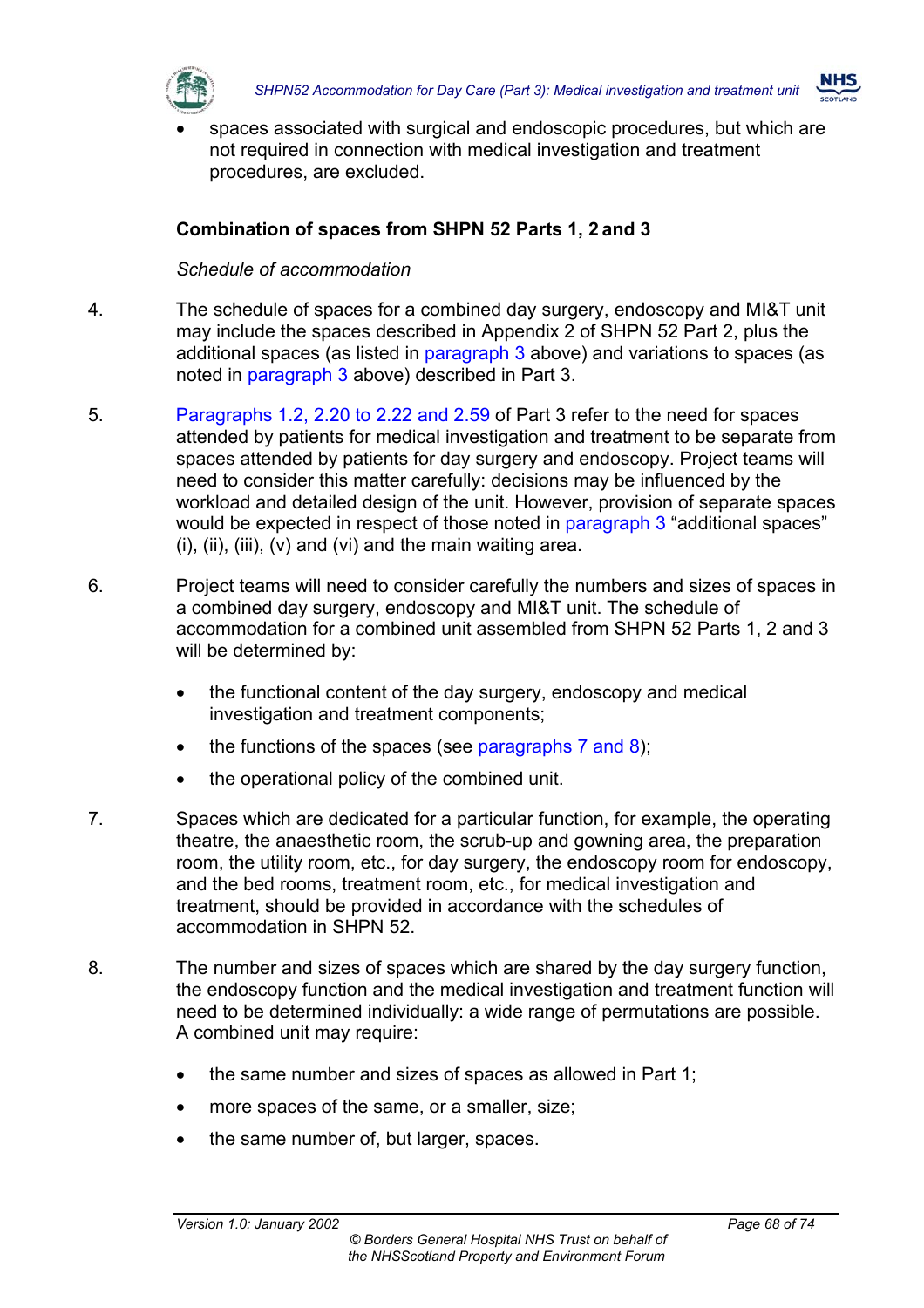

#### *Relationships of spaces*

- 9. Project teams should seek to ensure that the requirements for intradepartmental and interdepartmental relationships, as expressed in SHPN 52 Parts 1, 2 and 3 are maintained in plans for a combined unit.
- 10. It is also important to recognise the need for spaces attended by patients for medical investigation and treatment to be separate from spaces attended by patients for day surgery and endoscopy.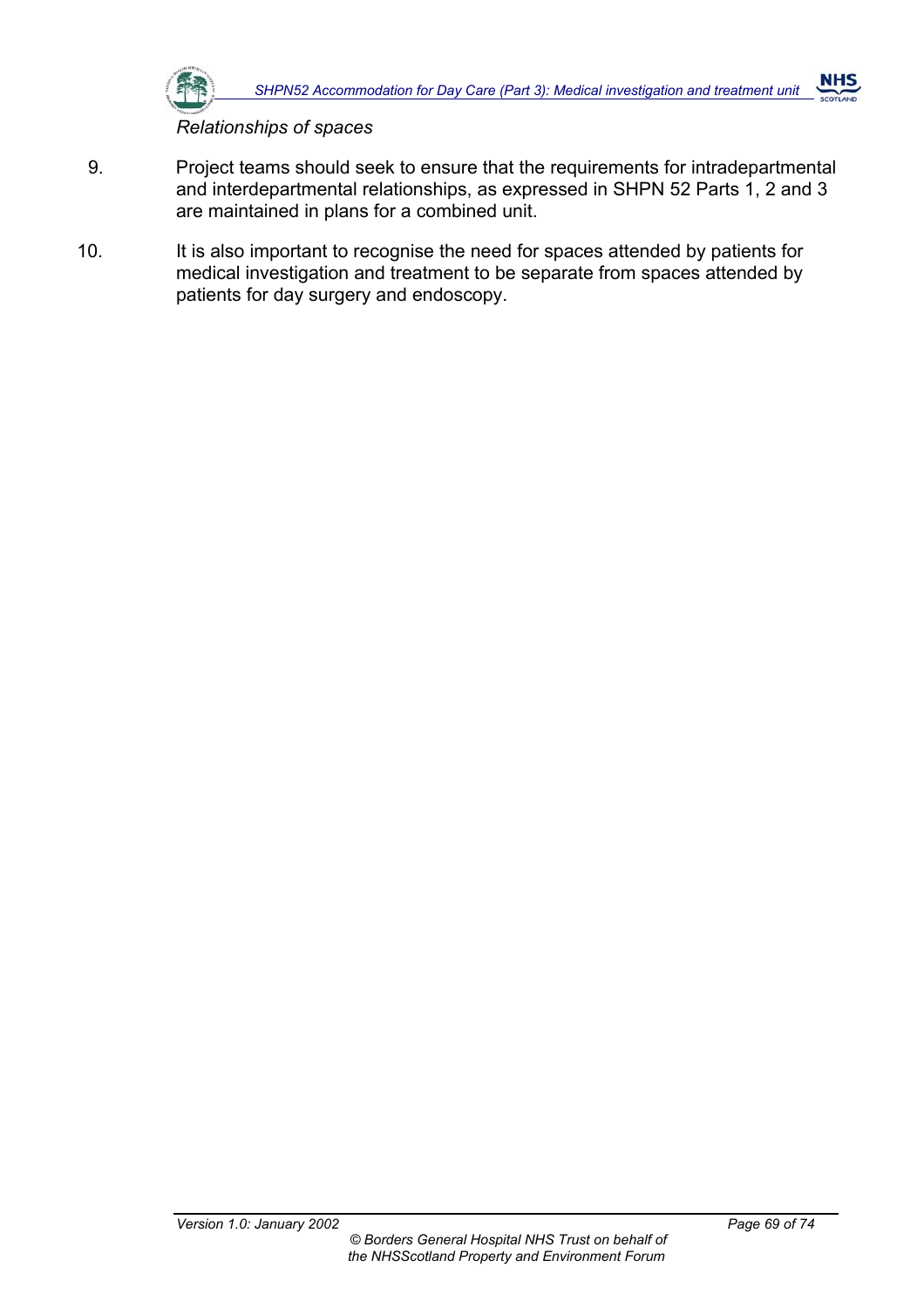

## **References**

References are identified by paragraph number.

[1.3](#page-6-0) **HBN 36 - Local healthcare facilities**. NHS Estates, TSO 1995.

**HFN 12 - Acute care at home**. NHS Estates, TSO 1996.

- [1.6](#page-7-0) **Patient hotels: a quality alternative to ward care.** NHS Management Executive, Department of Health, TSO 1992.
- [1.7](#page-7-0) **HBN 23 Hospital accommodation for children and young people.** NHS Estates, TSO 1994.

**SHPN 21 - Maternity department**. NHS Estates, TSO 1996.

- [1.9](#page-8-0) **SHPN 03 General design guidance**. NHSScotland Property and Environment Forum Executive 2001.
- [2.8](#page-10-0) **HBN 38 Accommodation for adult acute day patients**. NHS Estates, TSO 1982.
- [2.11](#page-11-0) **Lying in wait: the use of medical beds in acute hospitals.** Audit Commission, 1992.
- [2.28](#page-14-0) **HBN 23 Hospital accommodation for children and young people.** NHS Estates, TSO 1994.
- [2.57](#page-20-0) **SHTM 2009 Pneumatic conveyor systems.** NHSScotland Property and Environment Forum Executive 1999.
- [2.64](#page-21-0) **Cycling by Design.** ISDN 0748089438 Scottish Executive 1999.
- [2.66](#page-22-0) **SHPN 03 General design guidance**. NHSScotland Property and Environment Forum Executive 2001.
- [2.70](#page-22-0) **SHPN 34 Estates maintenance and works operations**. The Scottish Office NHS in Scotland Management Executive, TSO 1992.
- [2.75](#page-23-0) **SHPN 03 General design guidance**. NHSScotland Property and Environment Forum Executive 2001.
- [3.12](#page-28-0) **HBN 18 Office accommodation in health buildings**. NHS Estates, TSO 1991.
- [3.32](#page-31-0) **SHPN 04 In-patient accommodation: Options for choice**. NHSScotland Property and Environment Forum Executive 2000.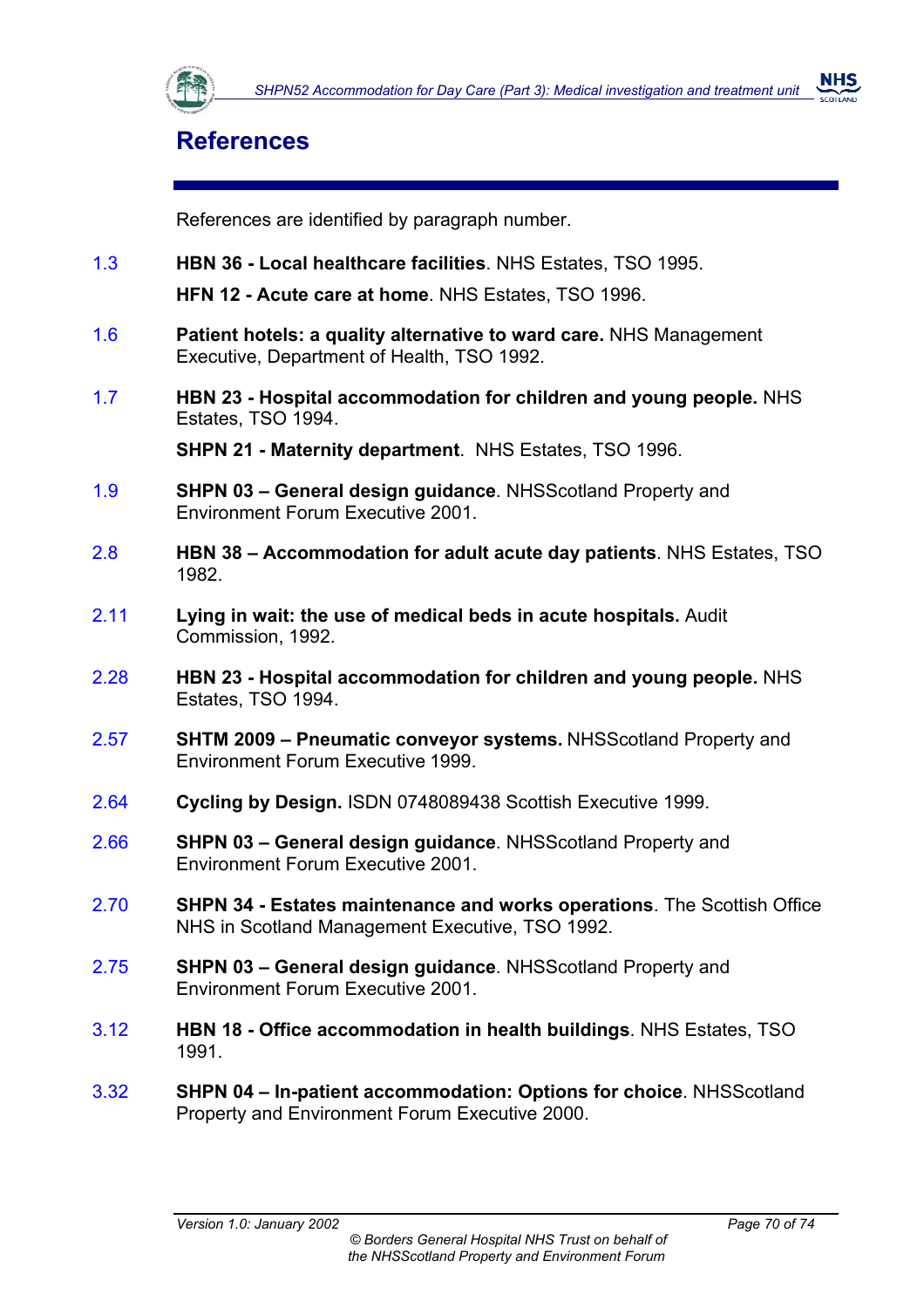

- [3.69](#page-37-0) **SHPN 45 External works for health buildings**. The Scottish Office NHS in Scotland Management Executive, TSO 1994.
- [4.1](#page-42-0) **SHPN 03 General design guidance**. NHSScotland Property and Environment Forum Executive 2001.
- [5.1](#page-43-0) **SHPN 03 General design guidance**. NHSScotland Property and Environment Forum Executive 2001.
- [5.6](#page-44-0) **SHTM 2022 Medical gas pipeline systems**. NHSScotland Property and Environment Forum Executive 1999.
- [5.8](#page-44-0) **SHTM 2009 Pneumatic conveyor systems.** NHSScotland Property and Environment Forum Executive 1999.
- [5.10](#page-44-0) **SI 2179:1990(S187) The Building Standards (Scotland) Regulations (with subsequent amendments)**. TSO 1990.
- [6.2](#page-46-0) **SHPN 03 General design guidance**. NHSScotland Property and Environment Forum Executive 2001.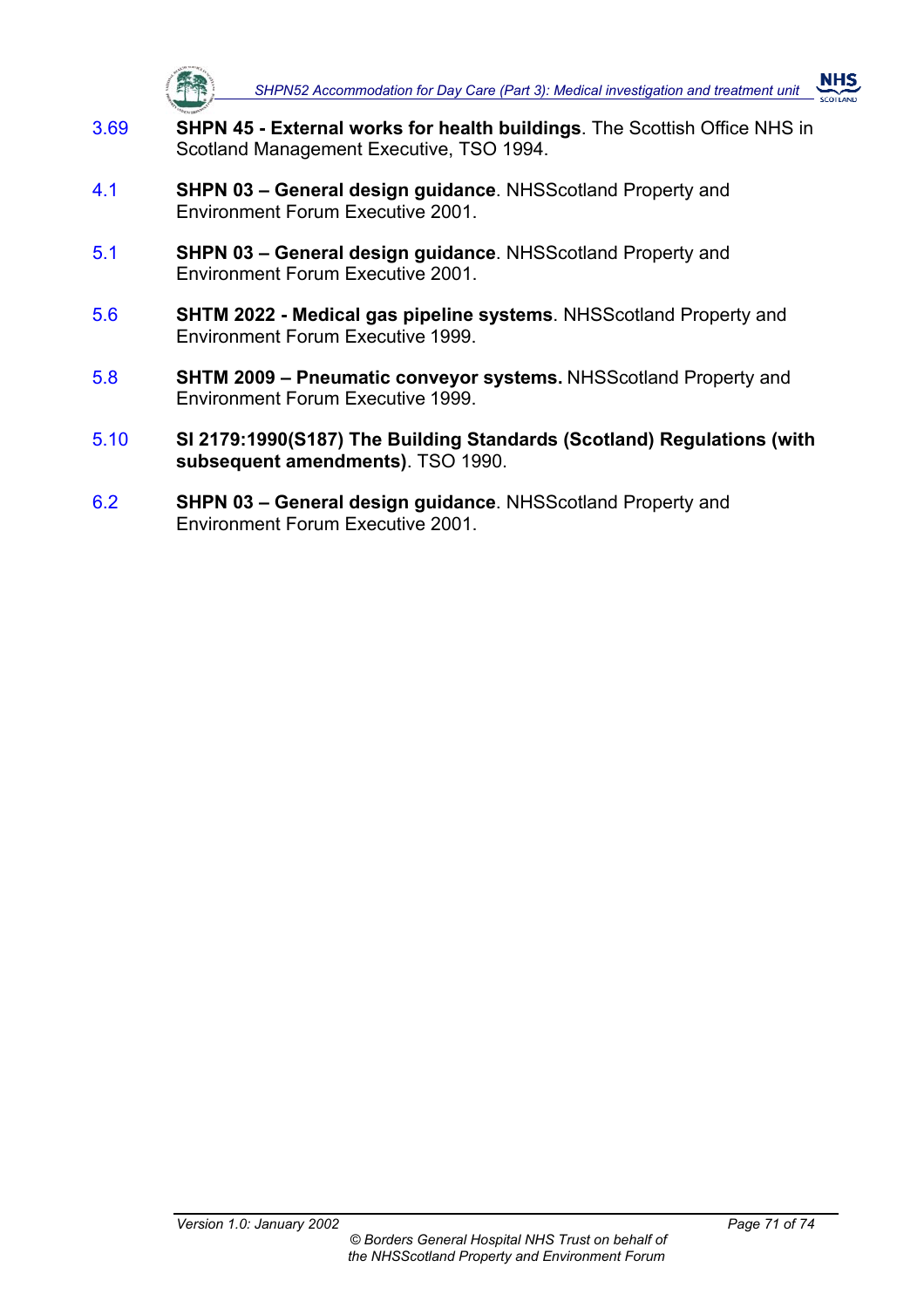

## **Publications in Scottish Health Planning Note series**

Given below is a list of all Scottish Health Planning Notes. This list is correct at time of publication of this Note, but refer also to the Health Building Notes and Scottish Health Planning Note Reference Guide published by NHSScotland Property and Environment Forum Executive.

- 03 **General design guidance**. NHSScotland Property and Environment Forum Executive 2001.
- 04 **In-patient accommodation: Options for choice**. NHSScotland Property and Environment Forum Executive 2000.
- 08 **Facilities for rehabilitation services**. NHSScotland Property and Environment Forum Executive 2001.
- 27 **Intensive Care Unit**. NHSScotland Property and Environment Forum Executive 2000.
- 35 **Accommodation for people with mental illness Part 1 The acute unit**. NHSScotland Property and Environment Forum Executive 2000.
- 35 **Accommodation for people with mental illness Part 2 Treatment and care in the community**. NHSScotland Property and Environment Forum Executive 2000.
- 52 **Accommodation for day care Part 1 Day surgery unit**. NHSScotland Property and Environment Forum Executive 2001.
- 52 **Accommodation for day care Part 2 Endoscopy unit**. NHSScotland Property and Environment Forum Executive 2001.
- 52 **Accommodation for day care Part 3 Medical investigation and treatment unit**. NHSScotland Property and Environment Forum Executive 2001.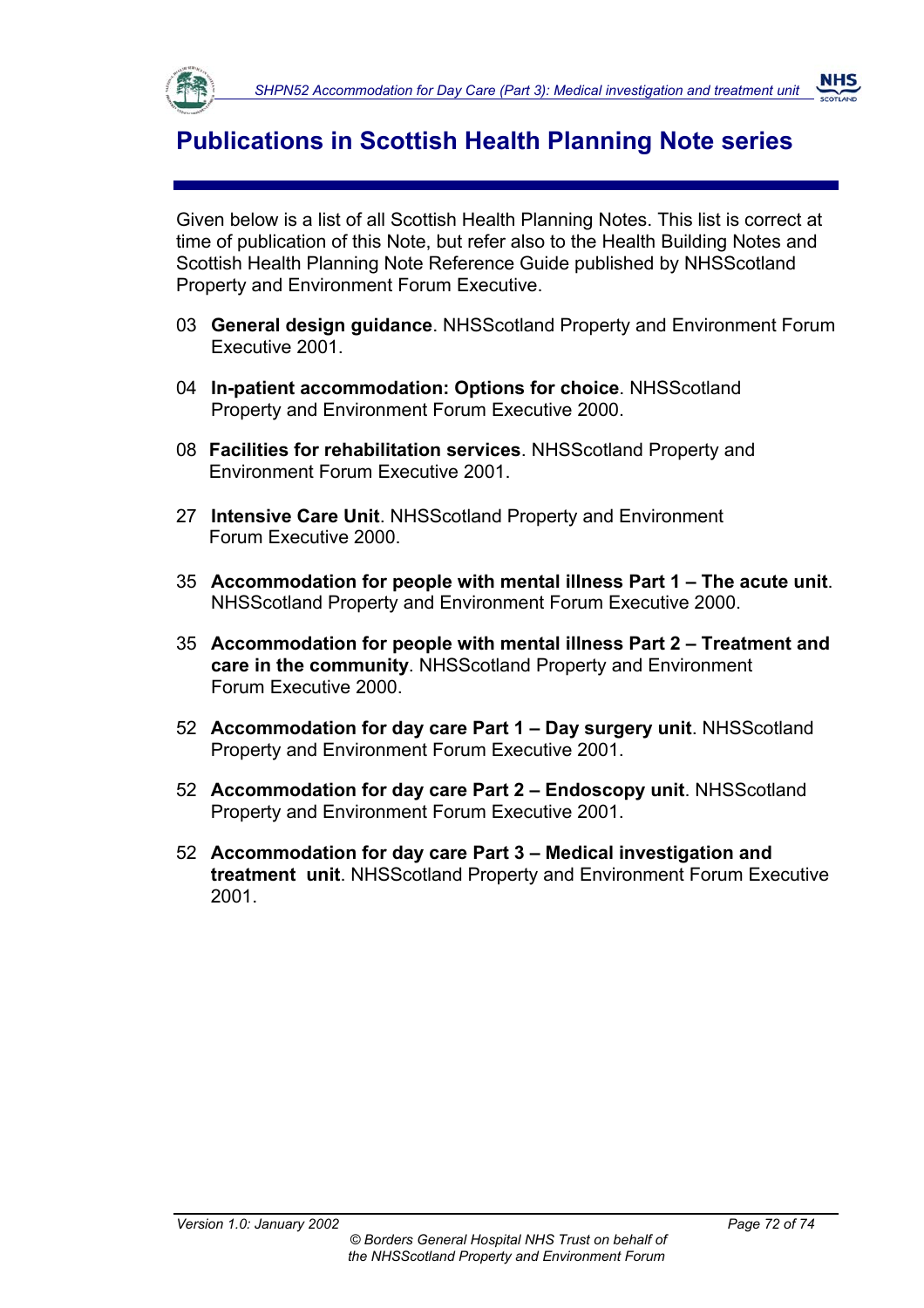

## **Publications in Scottish Hospital Planning Note series**

Given below is a list of all Scottish Hospital Planning Notes. Those Notes which have to be read along with their counterpart Health Building Note (HBN) are marked with an \*. This list is correct at time of publication of this Note, but refer also to the Health Building Notes and Scottish Health Planning Note Reference Guide published by NHSScotland Property and Environment Forum Executive.

- 1 **Health Service building in Scotland**. TSO 1991.
- 2 **Hospital briefing and operational policy**. TSO 1993.
- 6 **Radiology department**. TSO 1995.
- 12 **Out-patients department (with DBS).** TSO 1993.
- 12 **Out-patients department Supplement A Activity space data sheets**. TSO 1993.
- 12 **Out-patients department Supplement 1 Genito-urinary medicine clinics**. TSO 1993.
- 12 **Out-patients department Supplement 2 Oral surgery, orthodontics, restorative dentistry**. TSO 1996.
- 13 **Sterile services department**. TSO 1994.
- 15 **Accommodation for pathology services**. TSO 1994.
- 20 **Mortuary and post-mortem rooms**. TSO 1993.
- 20 **Mortuary and post-mortem rooms Supplement 1 Activity space data sheets**. TSO 1994.
- 21 **Maternity department.** TSO 1996.
- 22 **Accident and emergency department in an acute general hospital**. TSO 1995.
- 22 **Accident and emergency department in an acute general hospital Supplement 1 – Trauma care and minor injury**. TSO 1996.
- 26 **Operating department\*.** TSO 1992.
- 26 **Operating department Supplement 1 Activity space data sheets**. TSO 1993.

*Version 1.0: January 2002 Page 73 of 74*